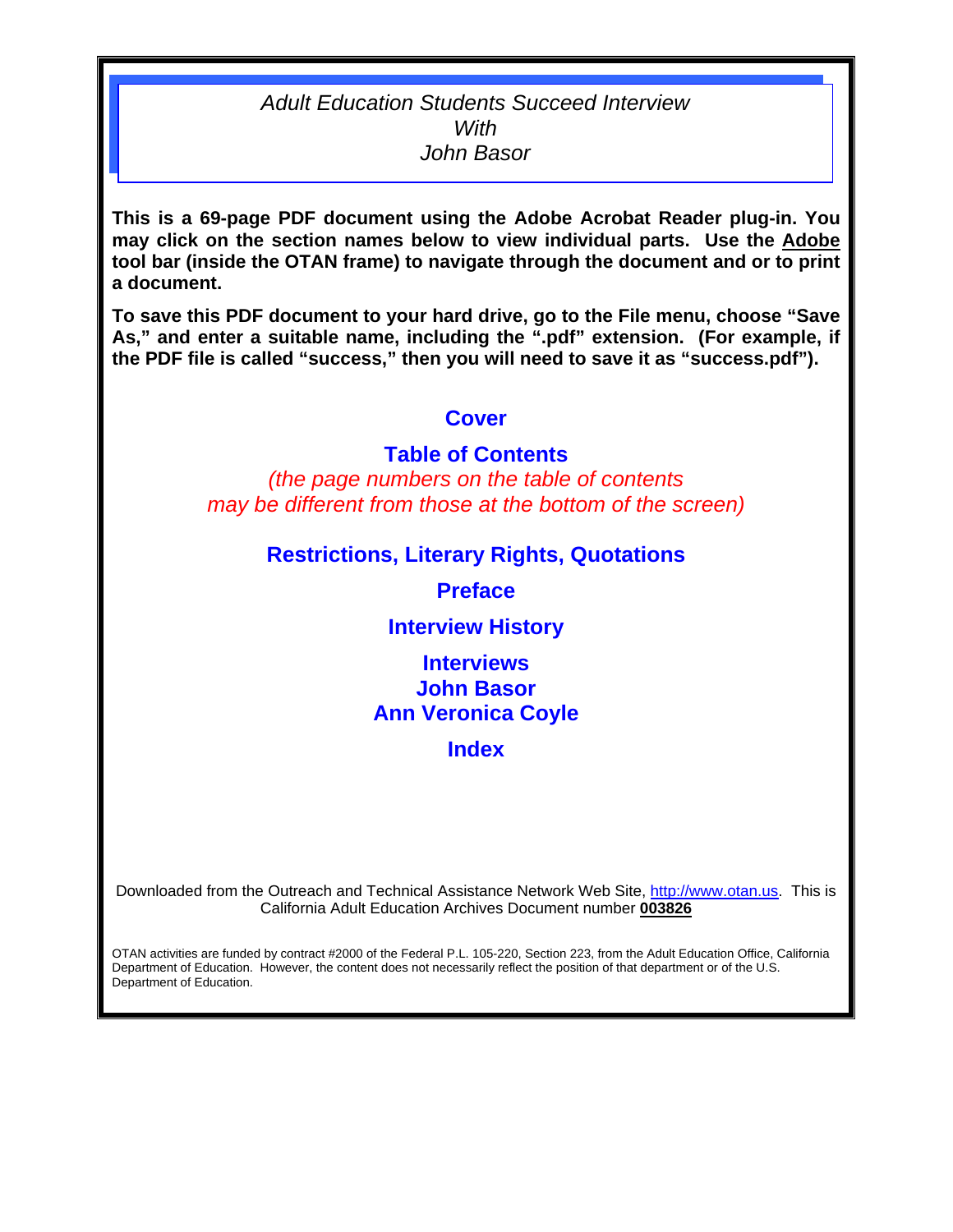# <span id="page-1-0"></span>Adult Education Students Succeed

Interviews by Cuba Z. Miller

# John Ivo Basor

Additional Interview

Ann Veronica Coyle

California Department of Education Adult Education Oral History Project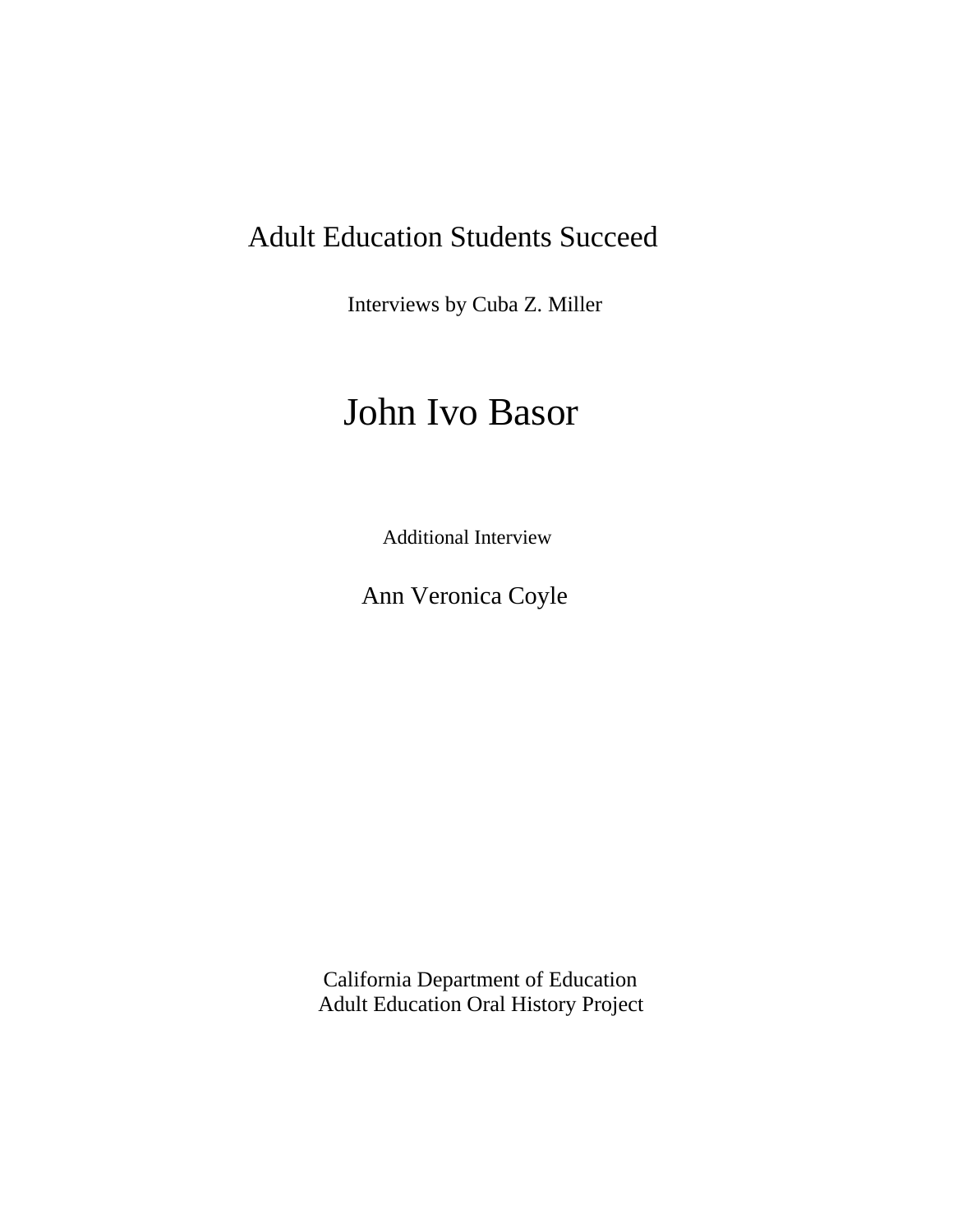<span id="page-2-0"></span>

| <b>INTERVIEWS, 2004</b>                                                                                                                                                                                                                                                                                                                                                                                                                                                                                                                                                                                                                    |
|--------------------------------------------------------------------------------------------------------------------------------------------------------------------------------------------------------------------------------------------------------------------------------------------------------------------------------------------------------------------------------------------------------------------------------------------------------------------------------------------------------------------------------------------------------------------------------------------------------------------------------------------|
| <b>JOHN IVO BASOR</b>                                                                                                                                                                                                                                                                                                                                                                                                                                                                                                                                                                                                                      |
|                                                                                                                                                                                                                                                                                                                                                                                                                                                                                                                                                                                                                                            |
| Background - Arrival in the United States - Public school enrollment and<br>adjustment - Concurrent attendance at adult school- Lester Oakes and other adult<br>school staff - Methods of teaching ESL in the 1960's - Size of Watsonville adult<br>program in the 1960's - Taking diploma classes in the adult school- Citizenship -<br>Cabrillo Community College - Adult school advisory council- University of<br>California, Santa Cruz - San Jose State University - Teaching at the adult school<br>continuously - Teaching in community college and high school - Different<br>approaches to teaching ESL in the different systems |
|                                                                                                                                                                                                                                                                                                                                                                                                                                                                                                                                                                                                                                            |
| Change in ESL instructional methodologies - In-service training - Life story as<br>model for students - Former teachers to colleagues - Master's thesis: history of<br>Watsonville adult education - Review of former adult school directors - Different<br>teaching assignments - Professional organizations Radcliff School as home to adult<br>education in 1980's and 1990's                                                                                                                                                                                                                                                           |
|                                                                                                                                                                                                                                                                                                                                                                                                                                                                                                                                                                                                                                            |
| Community activities - Major changes in adult education over 40 years Wish<br>list for adult education                                                                                                                                                                                                                                                                                                                                                                                                                                                                                                                                     |

### TABLE OF CONTENTS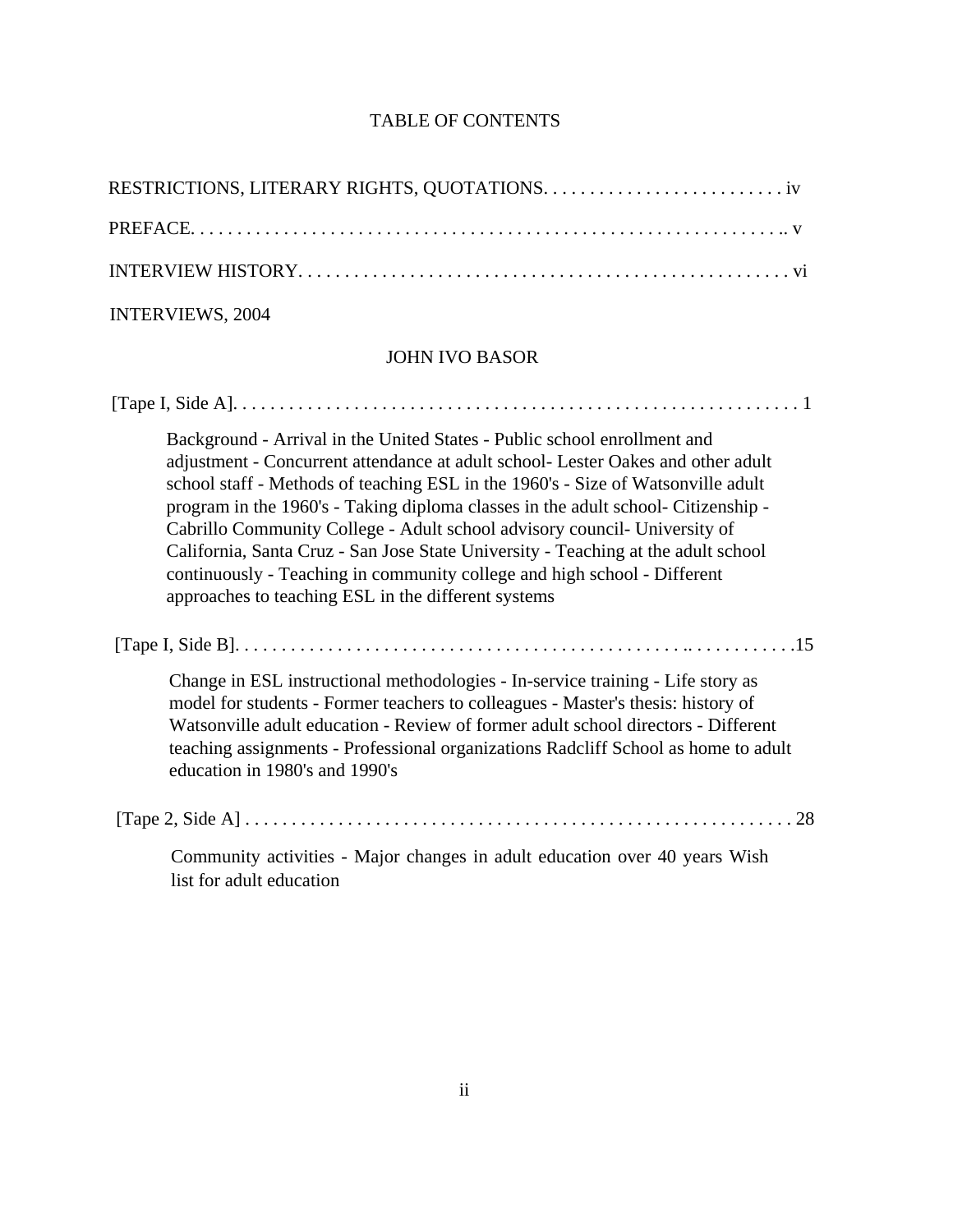### ANN VERONICA COYLE

|  | Experience in Watsonville/Aptos Adult Education - Profile of communities served<br>- Major departments in adult school- Variety of ESL programs Cooperation with<br>community college - Adult elementary and secondary programs - Impact of<br>increased diploma requirements on adult school Concurrent students - Student<br>support services - Student recognition Scholarships - Successful students |  |  |
|--|----------------------------------------------------------------------------------------------------------------------------------------------------------------------------------------------------------------------------------------------------------------------------------------------------------------------------------------------------------------------------------------------------------|--|--|
|  |                                                                                                                                                                                                                                                                                                                                                                                                          |  |  |
|  | Fundraising for scholarships - Staff contributions to statewide adult education<br>- John Basor as successful adult school model- Coordinated Compliance<br>Review                                                                                                                                                                                                                                       |  |  |
|  |                                                                                                                                                                                                                                                                                                                                                                                                          |  |  |

INDEX.....................................................................................................................................60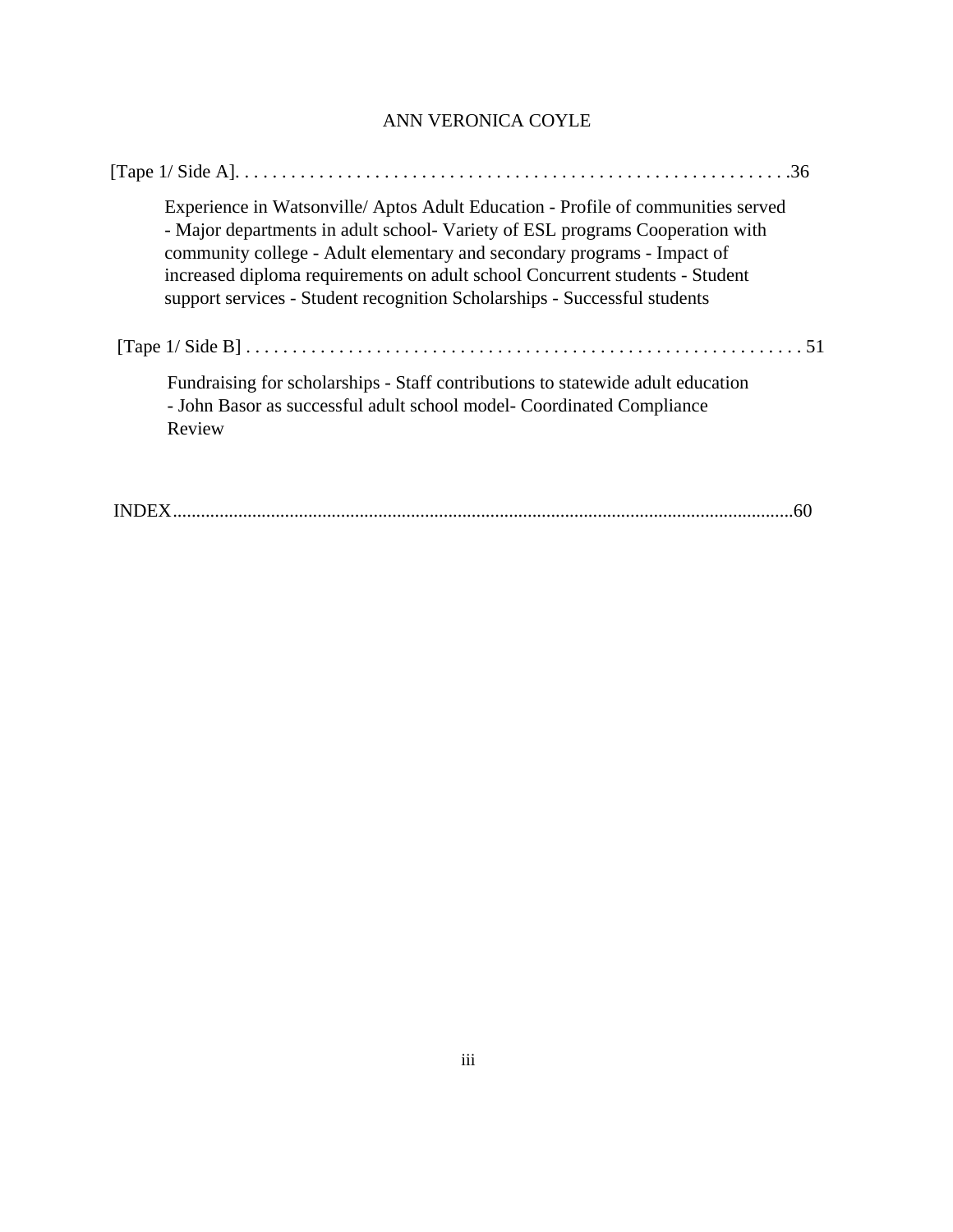#### **RESTRICTIONS ON THIS INTERVIEW**

<span id="page-4-0"></span>None.

#### **LITERARY RIGHTS AND QUOTATIONS**

This manuscript is hereby made available for research purposes only. No part of the manuscript may be quoted for publication without the written permission of the California State Archivist or of the California Department of Education.

Requests for permission to quote for publication should be addressed to:

California State Archives 1020 "0" Street Sacramento, California 95814

or

California Department of Education, Adult Education Unit P.O. Box 944272 Sacramento, California 94244-2720

The request should include identification of the specific passages and identification of the user.

It is recommended that this oral history be cited as follows:

John Ivo Basor, Oral History Interview, Conducted 2004 by Cuba Z. Miller in Watsonville, California, in *Adult Education Students Succeed: John Ivo Basor, et. aI.*  (Sacramento: California Adult Education Oral History Project, 2005).

Ann Veronica Coyle, Oral History Interview, Conducted 2004 by Cuba Z. Miller in Watsonville, California, in *Adult Education Students Succeed: John Ivo Basor, et. aI.*  (Sacramento: California Adult Education Oral History Project, 2005).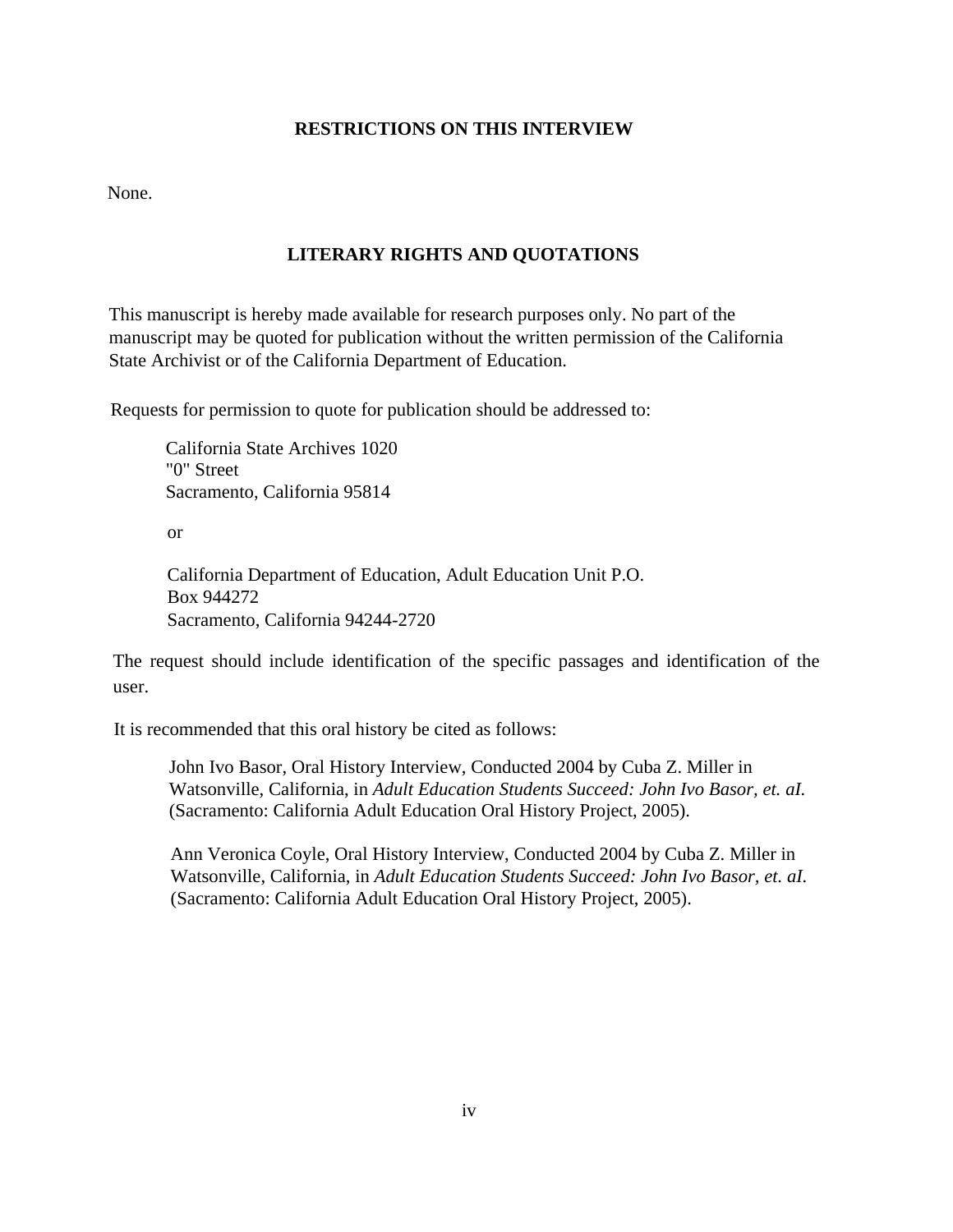#### **PREFACE**

<span id="page-5-0"></span>Adult education in California has a proud history of helping its citizens to meet the challenges of life in a huge, complex, multicultural state. Through the years, California adult educators have provided leadership to the nation in the development of innovative instructional practices and creative educational solutions.

The California Adult Education Oral History Project began in 1992 as a companion to a print history of adult education commissioned by the California Department of Education. The oral history project started with a small group of leaders whose careers began in the 1950's and 1960's and who witnessed and influenced important events in the development of the nation's largest adult education program.

To date, thirty-two educators whose careers span seventy years have participated. They represent the varying professional roles, organizations, and geography that comprise our state's diverse adult education programs. Some of the educators were adult learners who reached their life goals as a result of participation in the system.

These stories tell how California adult education met the needs of citizens in the wartime 1940's, and those of veterans and an exploding population in the 1950's. The growth and energy of California adult education in the nineteen-sixties, the institutionalization of competency based education in response to the influx of refugees and immigrants in the seventies and eighties, and the innovative uses of technology of the nineties have been recorded.

Significant assistance to the project was provided by the staffs both of the California State Archives and of the Oral History Program, History Department, California State University, Fullerton. This project could not have begun without the vision of Raymond G. Eberhard, Administrator, Adult Education Policy and Planning Unit, California Department of Education, and the support of the late Lynda T. Smith, Consultant, Adult Education Policy and Planning Unit.

Linda L. West March, 2005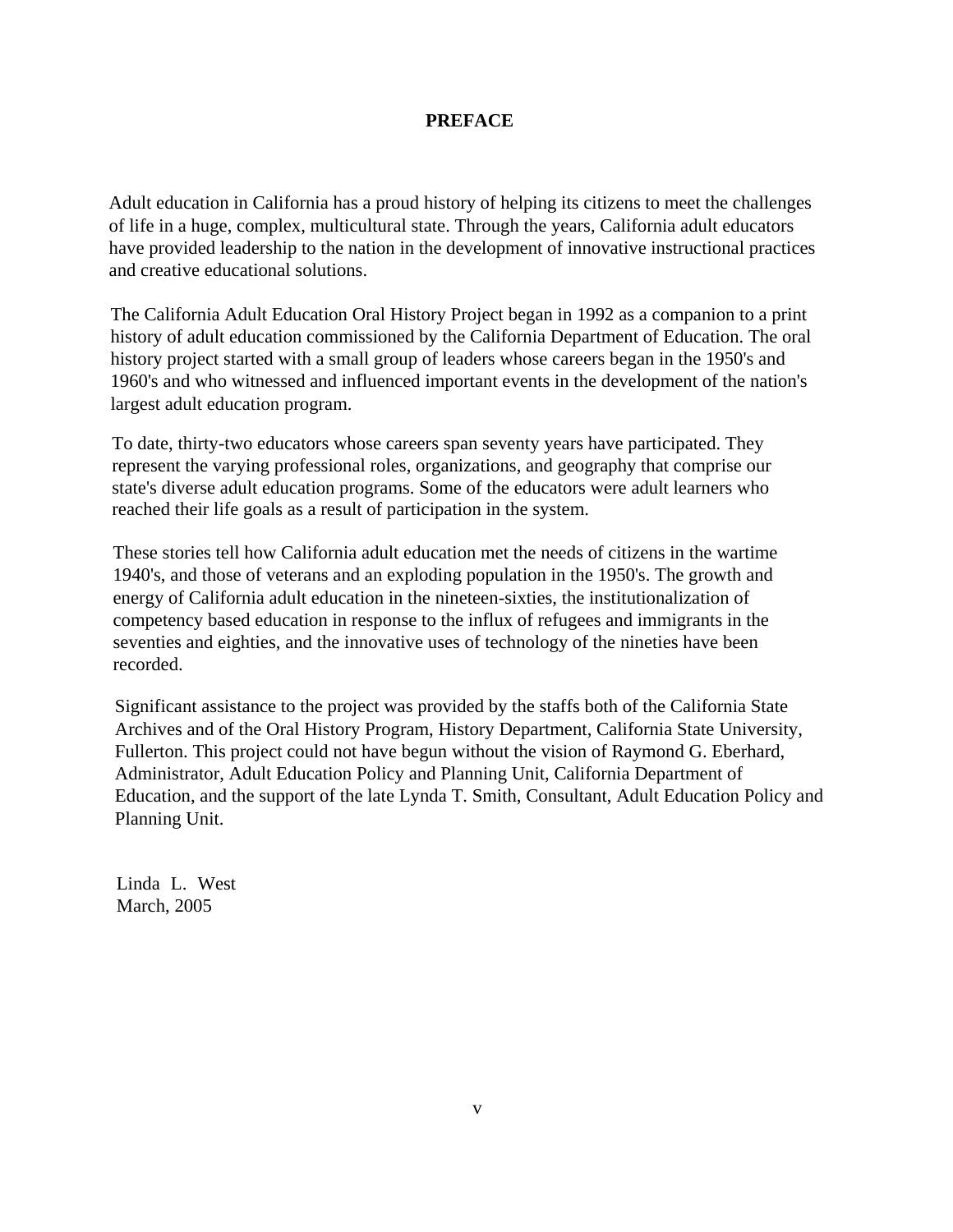#### **INTERVIEW HISTORY**

<span id="page-6-0"></span>Interviewer

Cuba Z. Miller

Interview Times and Places

John Ivo Basor: one interview was conducted in Watsonville, California on June 10, 2004.

Ann Veronica Coyle: one interview was conducted in Watsonville, California on June 11,2004.

#### **Editing**

The interviewees reviewed and edited the transcript. When the tape was inaudible or when necessary for clarification, some information was added and is indicated by brackets [ ].

#### **Tapes**

The original cassette tapes were transferred to reel to reel format at California State University, Fullerton and deposited with the California State Archives.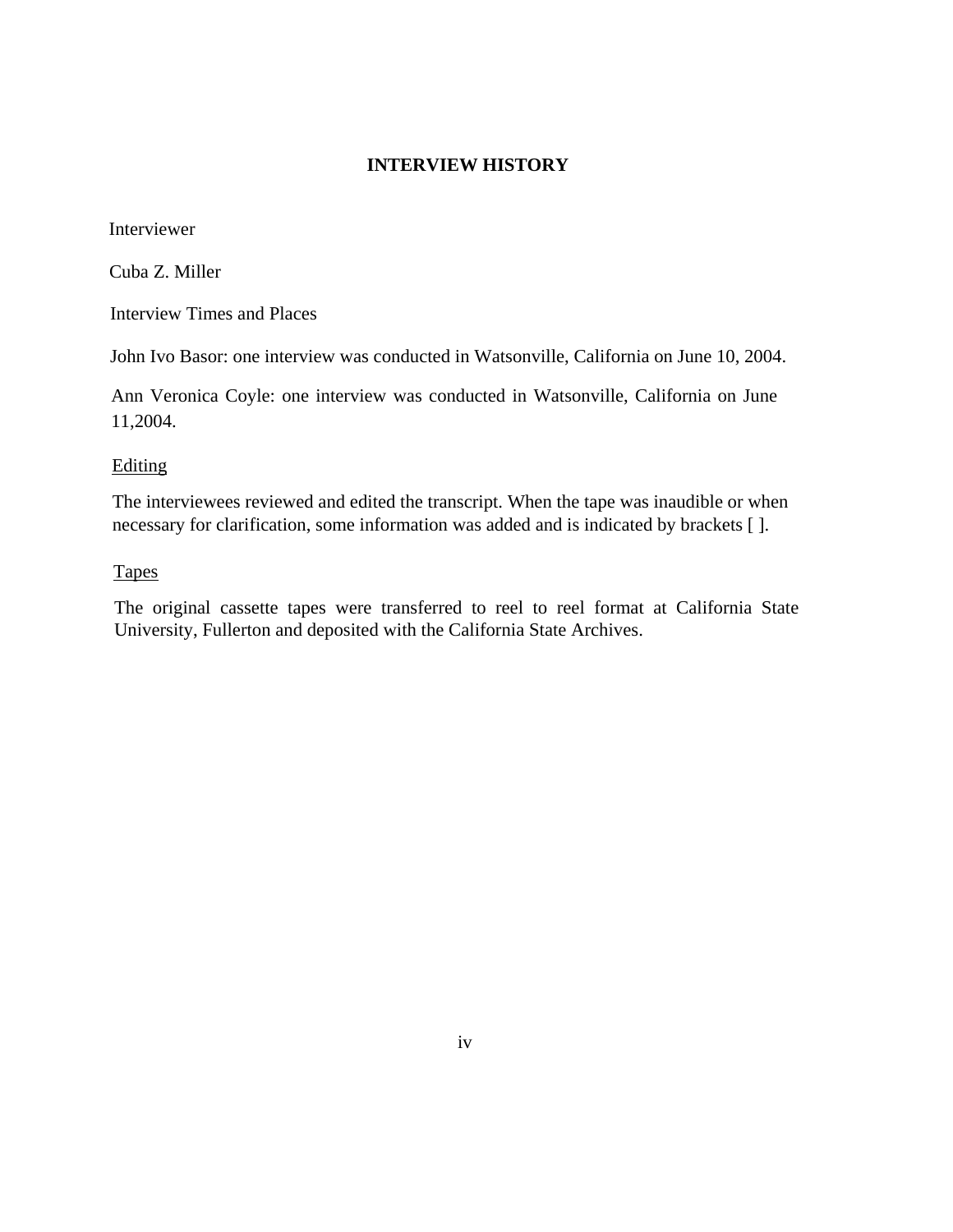<span id="page-7-0"></span>California Department of Education Adult Education Oral History Project

# **Adult Education Students Succeed**

# **John Ivo Basor**

Pajaro Valley Unified School District Watsonville/ Aptos Adult Education

Instructor, 1975 - Present

Student, 1967-70, 1974-75

Concurrent Student, 1963-67

Pajaro Valley Unified School District Other District Assignments

Instructor, Watsonville High School Administrative Intern

> June 10, 2004 Watsonville, California

> > By Cuba Z. Miller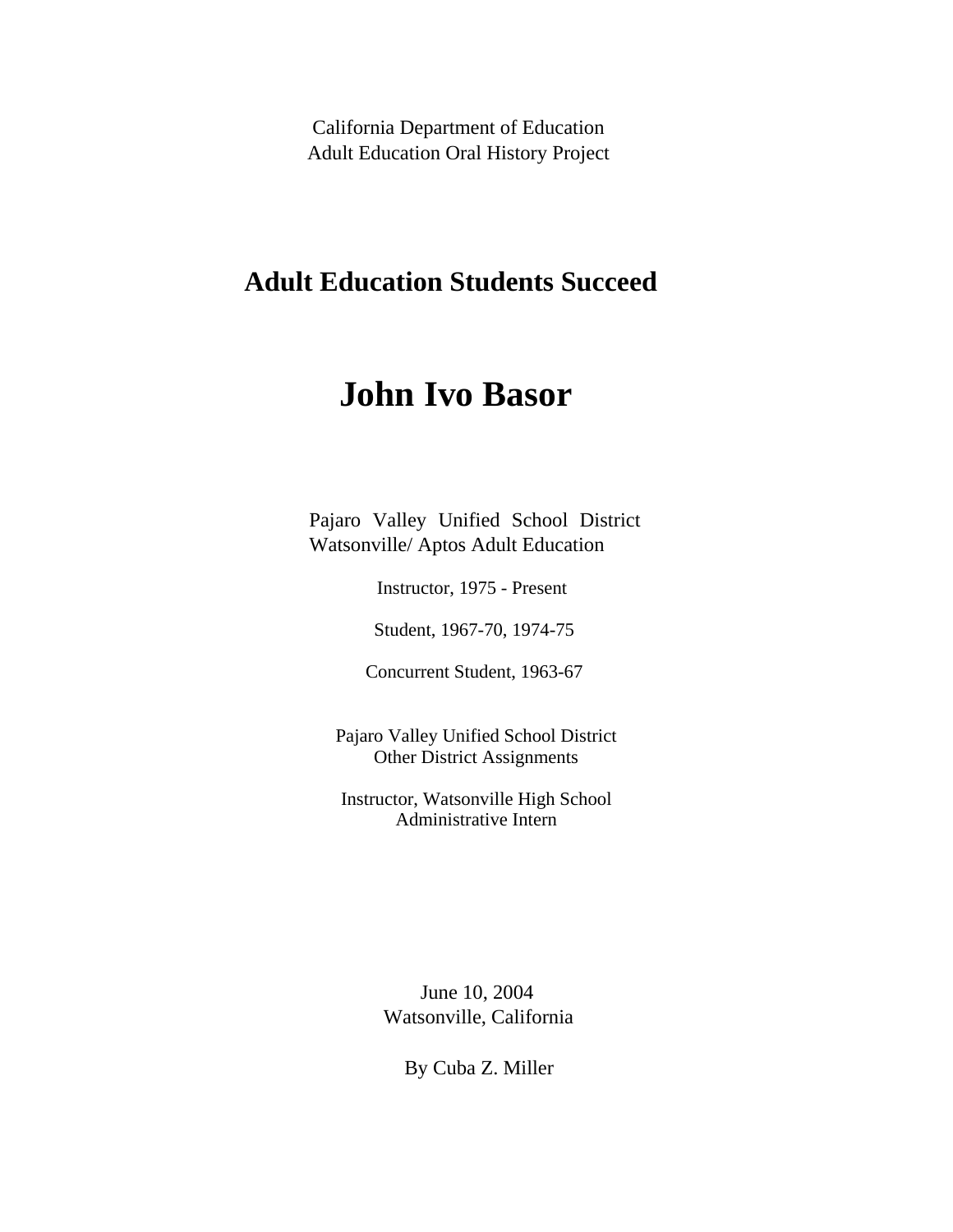| PROJECT:     | <b>Adult Education Students Succeed</b><br>California Adult Education Oral History Project |
|--------------|--------------------------------------------------------------------------------------------|
| INTERVIEWEE: | John Ivo Basor                                                                             |
| INTERVIEWER: | Cuba Miller                                                                                |
| DATE:        | June 10, 2004                                                                              |

CM: This is an interview with John Ivo Basor in Watsonville, California, on June 10th, 2004. John is an instructor for the Watsonville/Aptos Adult School in Pajaro Valley Unified School District. John also teaches at Watsonville High School. The interview is a part of the Adult Education Students Succeed initiative. The purpose of the interview is to highlight the impact adult education has had, and continues to have, on Mr. Basor's education and his career.

Good afternoon, John. You're an exemplary example of the successful adult school student by virtue of your experience as an adult school concurrent student, a regular adult school student, and eventually an adult school teacher. But to fully appreciate that journey, we need to start at the beginning. Could you please tell us, then, about your childhood background and your arrival in the United States?

JB: Well, I was born on July 18, 1948, in a little village in Croatia near the city of Dubrovnik. And my father was born in Lead City, South Dakota, because my grandfather went to work in the gold mines of Black Hills, South Dakota. My father was five years old when my grandparents returned with three boys to the village of Dunave in Croatia. My two sisters, my parents, and I immigrated to the United States, to Watsonville, California, in 1963 on January the 3rd.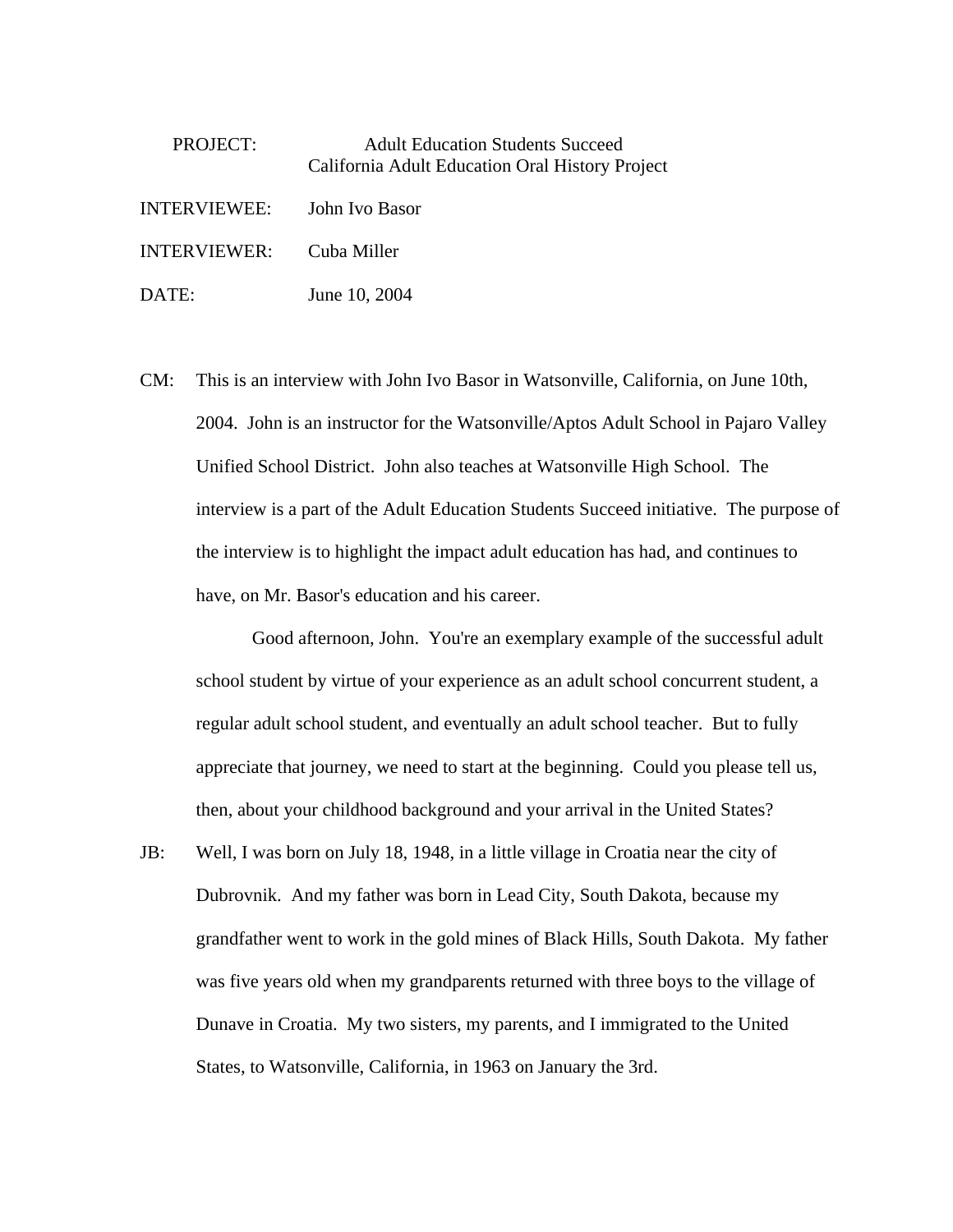I went to school up through the first semester of eighth grade in Croatia. I went to primary school in my village, a one-room schoolhouse where we were all together, grades one through four. Then I moved to another nearby village and went from fifth through the first semester of eighth grade when we moved to California.

- CM: What influenced the decision to come back to the United States for your dad?
- JB: Because my dad had two brothers here in Watsonville. They asked my dad if he would be interested in joining them here in California since he was born in the United States. My father always had a desire to visit and live in the United States since he was born in this country.
- CM: Although you were in what we would consider the eighth grade in Croatia, when you got here you were placed in seventh grade.
- JB: Exactly.
- CM: What was it like for you to start school here without knowing any English?
- JB: I knew a little bit of English. I knew a few words, because they started teaching us [three] times a week for [forty-five] minutes in the middle school, or junior high, from fifth through eighth grade. We had English [three] days a week. But I knew very few words. My aunt enrolled me in Salsipuedes Junior High School in January after we arrived. But since I knew very little English, they placed me into a second semester [of] seventh grade.
- CM: Did they have special English classes in the junior high school at that time?
- JB: No, they didn't. They placed me right into a seventh grade, but occasionally, like once or twice a week, there used to be a person, like a language teacher [or a tutor], who used to come and pull me out of the seventh grade class to teach me extra EFL.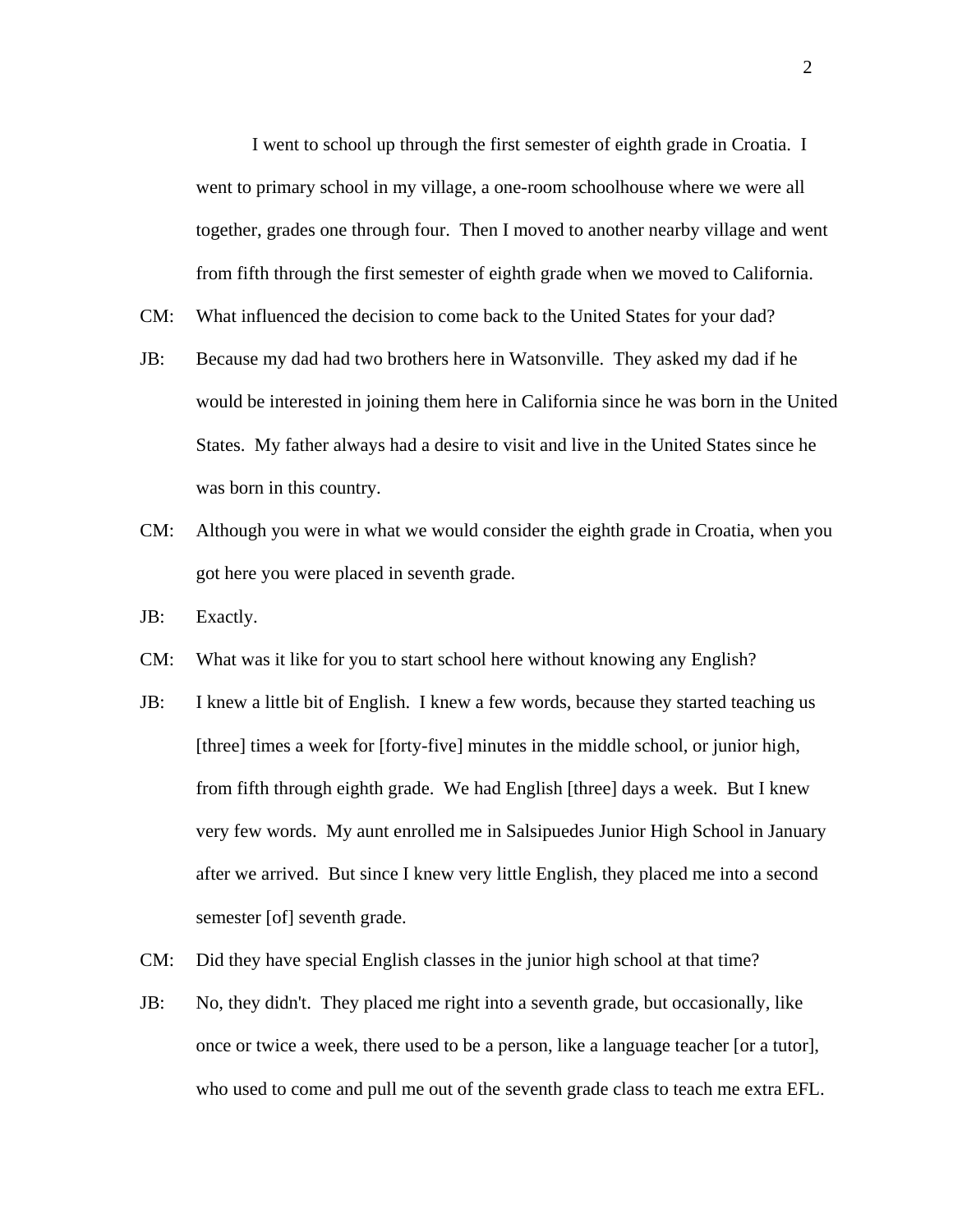They called it English as a foreign language. Now they call it ESL (English as a Second Language). She used to come and – it would depend, once or twice a week for fifteen, twenty minutes to a half an hour.

- CM: So she would like throw you in class to sink or swim.
- JB: Right. Sink or swim system.
- CM: Do you remember much about your first teachers? Were they patient with you as a non-English speaker?
- JB: Right. Actually, I was the only immigrant, as far as I can remember, in my second semester of seventh grade. My teacher was Mr. Howard Peterson. He was very, very patient with me. He really took extra time to help me with English.
- CM: After a short period of time, maybe right away, you also started attending English classes at night school, which adult education was commonly called at the time.
- JB: Right.
- CM: Were there any special requirements for you to attend since you were so young?
- JB: I really don't remember, but right after my youngest sister Lucille and I started at Salsipuedes Elementary and Junior High, my Uncle Steve enrolled my other two sisters. My sister Ann went to Watsonville High. [All four of us, including my oldest sister Stella, were] enrolled at Watsonville Evening High School. It used to be night school, but it was an evening high school, with former director Lester Oakes. He enrolled us to take English as a foreign language, beginning English as a foreign language. I don't remember exactly, but we were able to enroll. Maybe because since we were going to day school, we were able to go also to the night school. We went four nights a week from seven to ten in the evening, Monday through Thursday.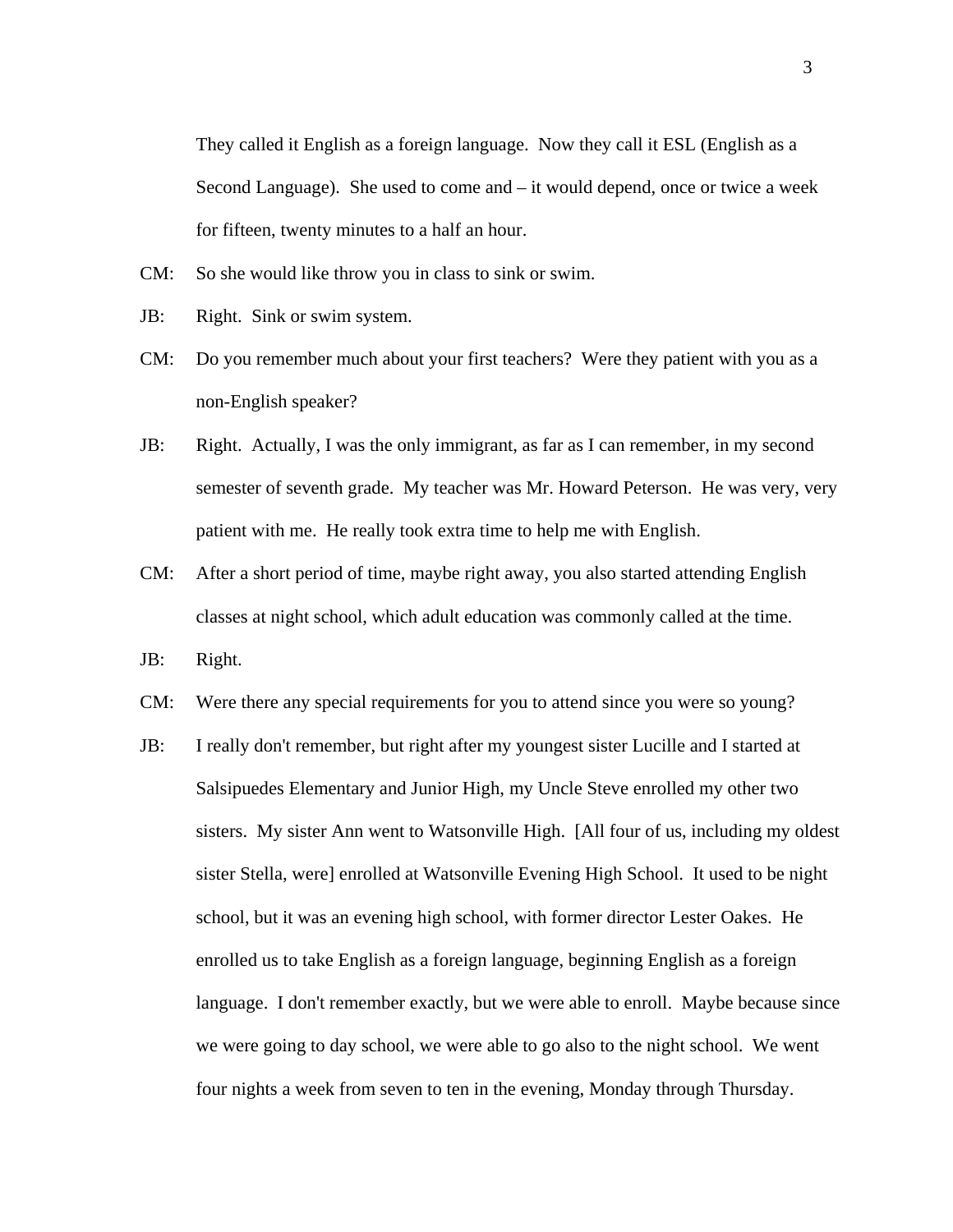- CM: How many young people were in the English classes at that time?
- JB: As far as I can remember well, under eighteen there were two of my sisters and myself. If I remember, there was one more person that I met a few months later from Croatia. So maybe four or five.
- CM: Not a lot.
- JB: Not a lot.
- CM: So even at that time it was unusual for you to be attending the evening school.
- JB: It was. Right.
- CM: What do you remember about your first adult education teachers?
- JB: My English as a foreign language teacher?
- CM: Yes.
- JB: My first English as a foreign language teacher in the evening school was Jack Hamilton. Jack Hamilton was a full-time teacher at the Watsonville High School during the day, and he taught EFL at night. He taught us [beginning English] four evenings a week.
- CM: The same teacher all four nights.
- JB: We [had the] same teacher four nights at the beginning. He was very, very patient. He was very patient with us, even though way back then there were very few materials to teach English as a second language. He made us repeat and repeat after him a lot. A lot of oral repetition in the beginning.
- CM: I was going to specifically ask you about that, because the way we teach ESL has changed a lot.
- JB: Right.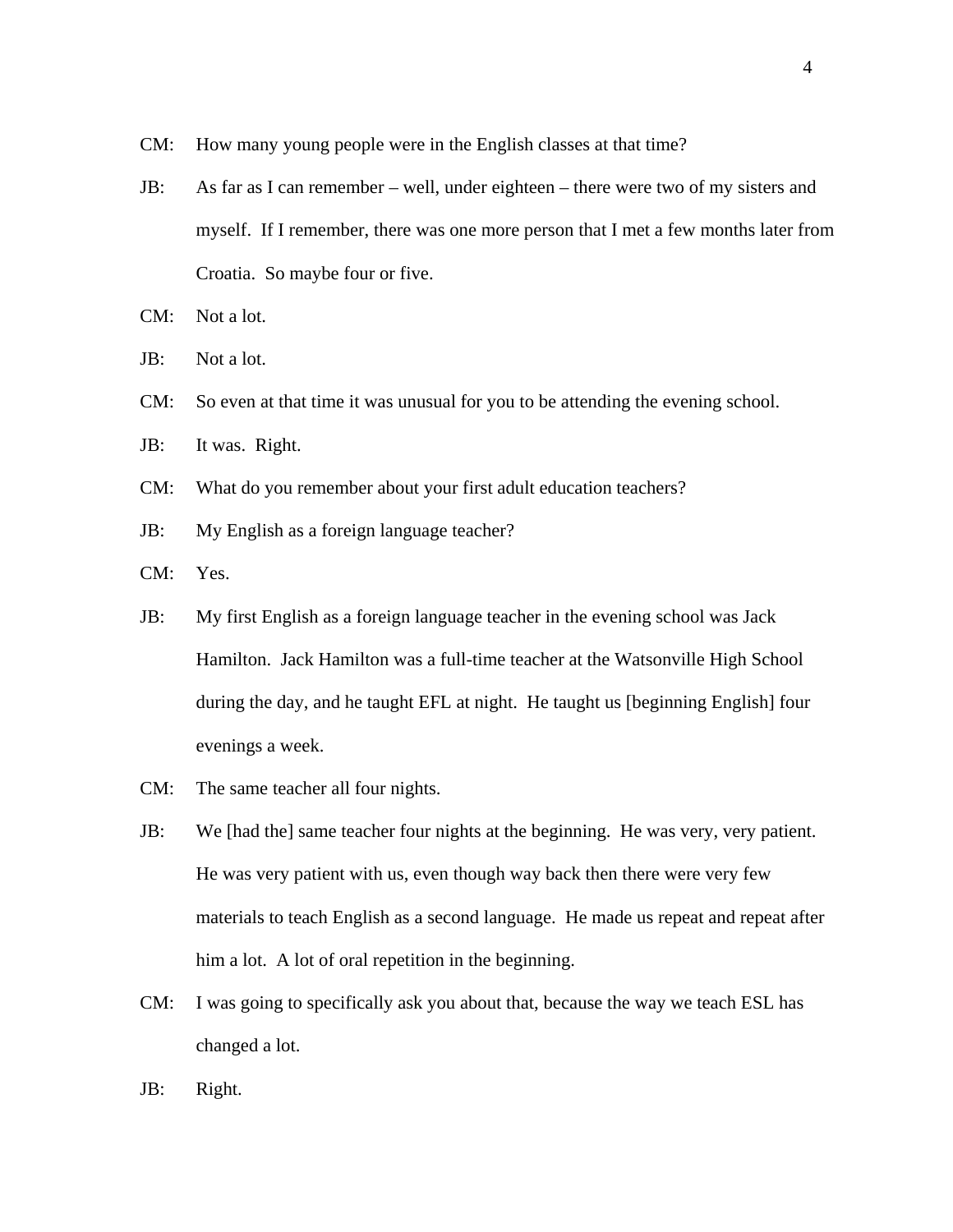- CM: I'd kind of like for you to go ahead and describe your English classes as you started out. You were saying that there was lots of repetition.
- JB: Exactly, yes.
- CM: Do you know what you had for textbooks and that kind of thing?
- JB: Actually, he only used one book. I still have it at home. I don't remember the title of it, but I have it at home. (*Second Book in English* by Robert J. Dixon, Regents Publishing Co.) It was mostly like conversation, little drills. Mr. Jack Hamilton used to read it to us, and then we repeat it as a whole group, and then he'd call on us one by one. He would make sure that we pronounced and repeated correctly. He wouldn't let you go before you pronounced it right.
- CM: Was there a lot of emphasis on grammar?
- JB: There was. There was lots of emphasis on grammar. He would write sentences on the board, and he used to make us copy off the board, and from the book, too. But we didn't have any workbooks or we didn't have any handouts.
- CM: So it was pretty rote learning.
- JB: Rote learning, yeah. Like orally from the book, and then he'd write on the board, and we would copy from the board and from the book. It was strictly like an oral grammar reading method that they used. But he was very patient. There were immigrants from many different countries in that class.
- CM: About how large was the adult school at that time? About how many classes each night that you went?
- JB: As far as I can remember, there was one beginning EFL class and there was one intermediate and advanced. That was only two nights a week. Then there was one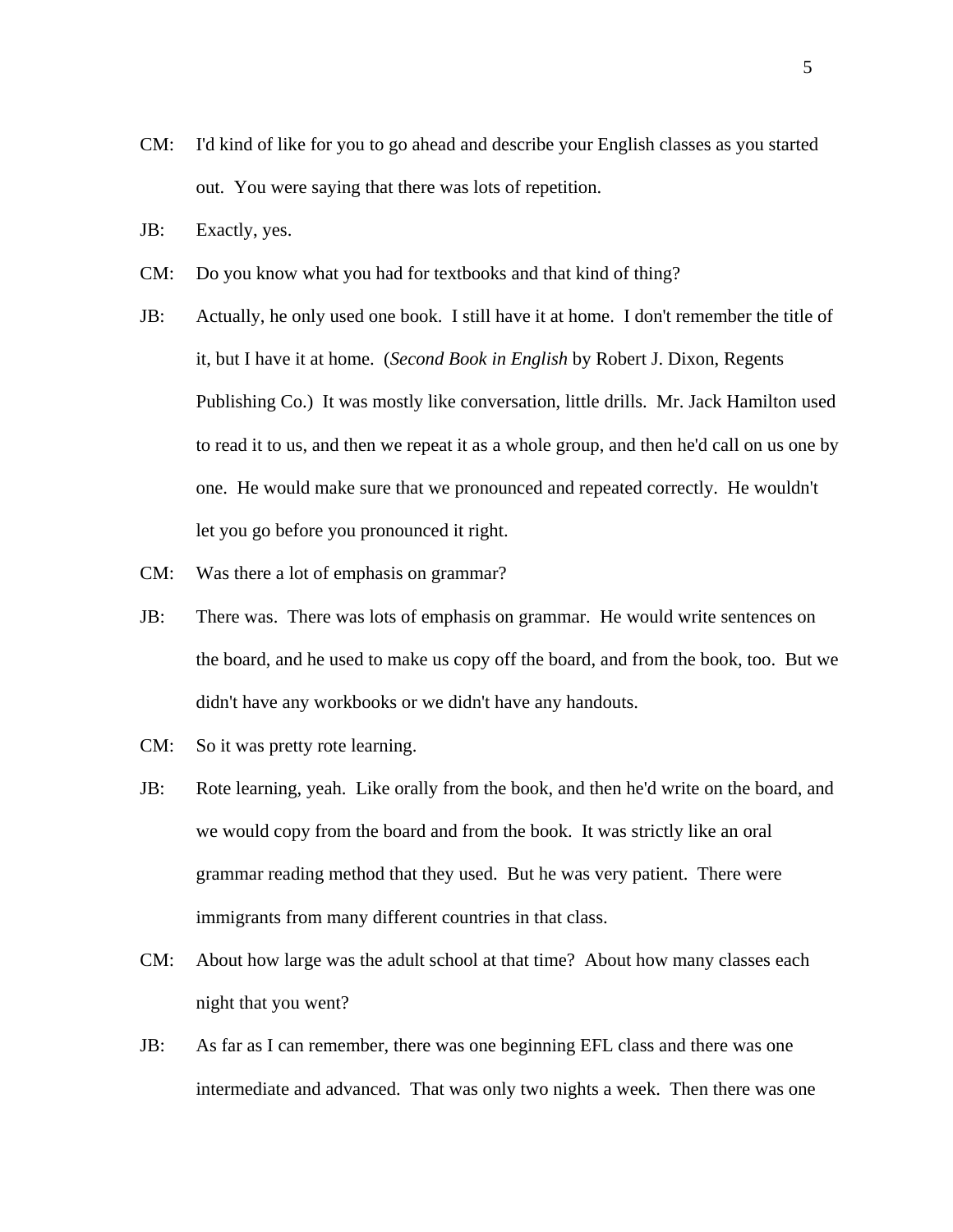developmental reading class. As far as I can remember, there was a total of about three or four classes in the evening.

- CM: Not very much at all.
- JB: I don't remember at the time if there were any day classes. There was one citizenship class in the evening. So it was four to five classes.
- CM: It seems kind of strange to think now of there being just one beginning ESL class, doesn't it?
- JB: Exactly. (both laugh)
- CM: In learning English, John, what was the relative importance of friends and other community members in contrast to your formal classes?
- JB: Well, my sisters and I, since we went to day school two of my sisters and I went to day school and then went to night school four nights a week. We tried to use as much English as possible among us at home when we were doing homework, even though our parents were elderly [and did not know English]. When we came here, we spoke Croatian with them, but when we were doing homework, we used to use as much English as possible. We used bilingual English-Croatian, Croatian-English dictionaries. Then we had some cousins that used to come over to the house and help us to practice English. And we tried to mix with the people in the community so we were able to learn English as fast as possible.
- CM: At the time, your cousins had been here long enough that they were fluent in English?
- JB: Right. Some of them were born here, some were from South Dakota, and some came from Croatia, former Yugoslavia, before us. They came over and helped us learn English. Also they taught us how to drive.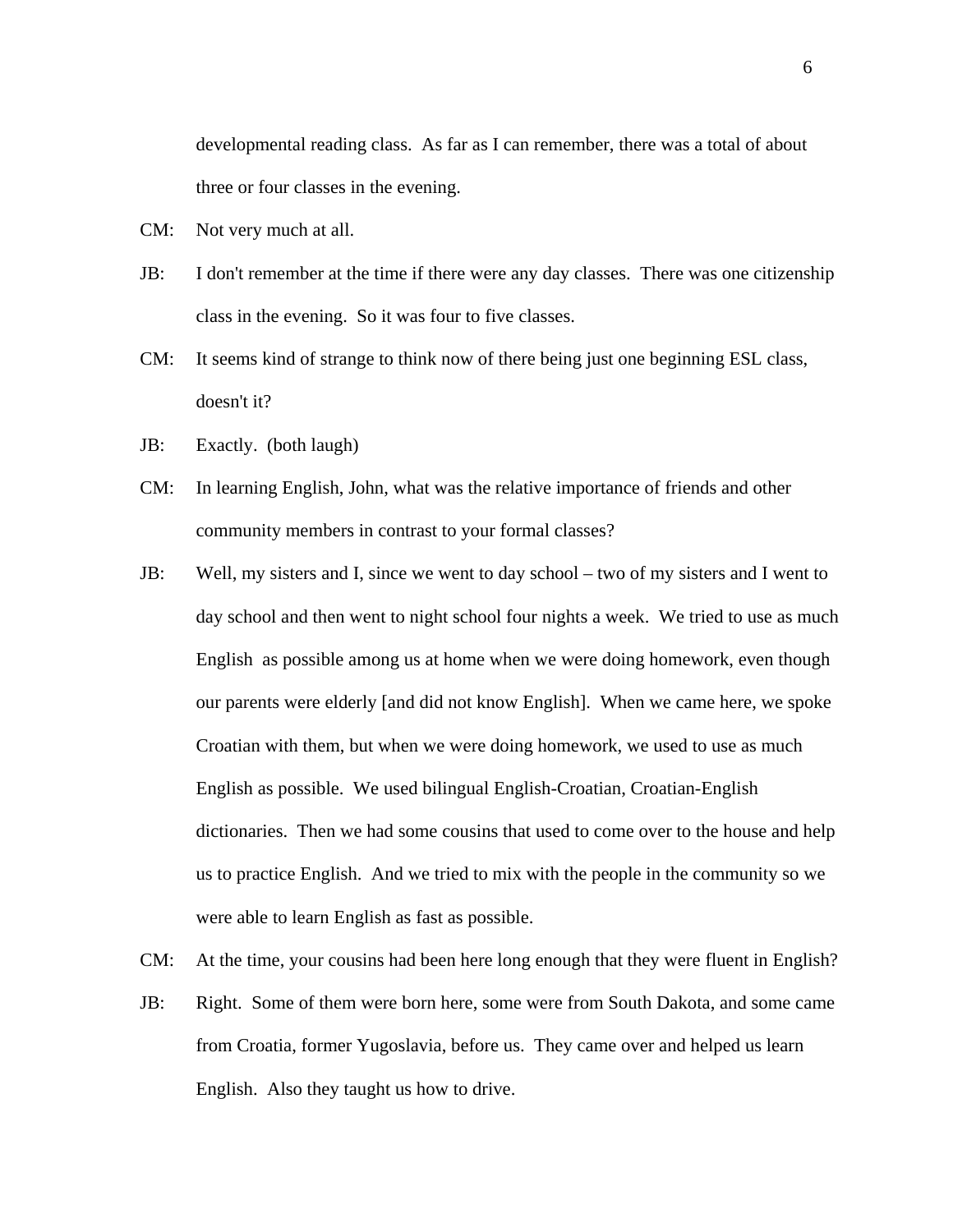CM: You did just spend one year in junior high school, is that right?

- JB: I spent a year and a half. I went second semester seventh grade. Then I went a full year to eighth grade. And I graduated from Salsipuedes Junior High School in June of 1964.
- CM: After you started high school then, you continued to take classes at the adult school. What classes were you taking at the adult school when you were in high school?
- JB: Well, for the first year when I was at Watsonville High School, it was the fall of '64, I kept taking more advanced ESL classes. Then the following year I talked with the principal and the counselors at Watsonville High School to ask if I could take some academic courses in the evening school, because I lost a year. When I came to Salsipuedes I was placed a year back because of my limited English. Also I was a year older than my other classmates because, in Croatia, you start the first grade when you're seven years old. So I was actually two years behind the rest of the classmates. So I talked to the counselors and the principal. We met with former evening high school principal, Lester Oakes, to ask if I could take some academic courses in the evening. So I took – for example, I took geography, I took federal government, I took science. So I had enough credits to graduate from Watsonville High School in three years, in 1967.
- CM: But you actually took quite a few of your academic courses at the adult school.
- JB: Yeah. I took, like I said, U.S. government, U.S. history, science. I took math, I took geography, I took a number of classes in the evening high school.
- CM: Were they formal structured classes at that time?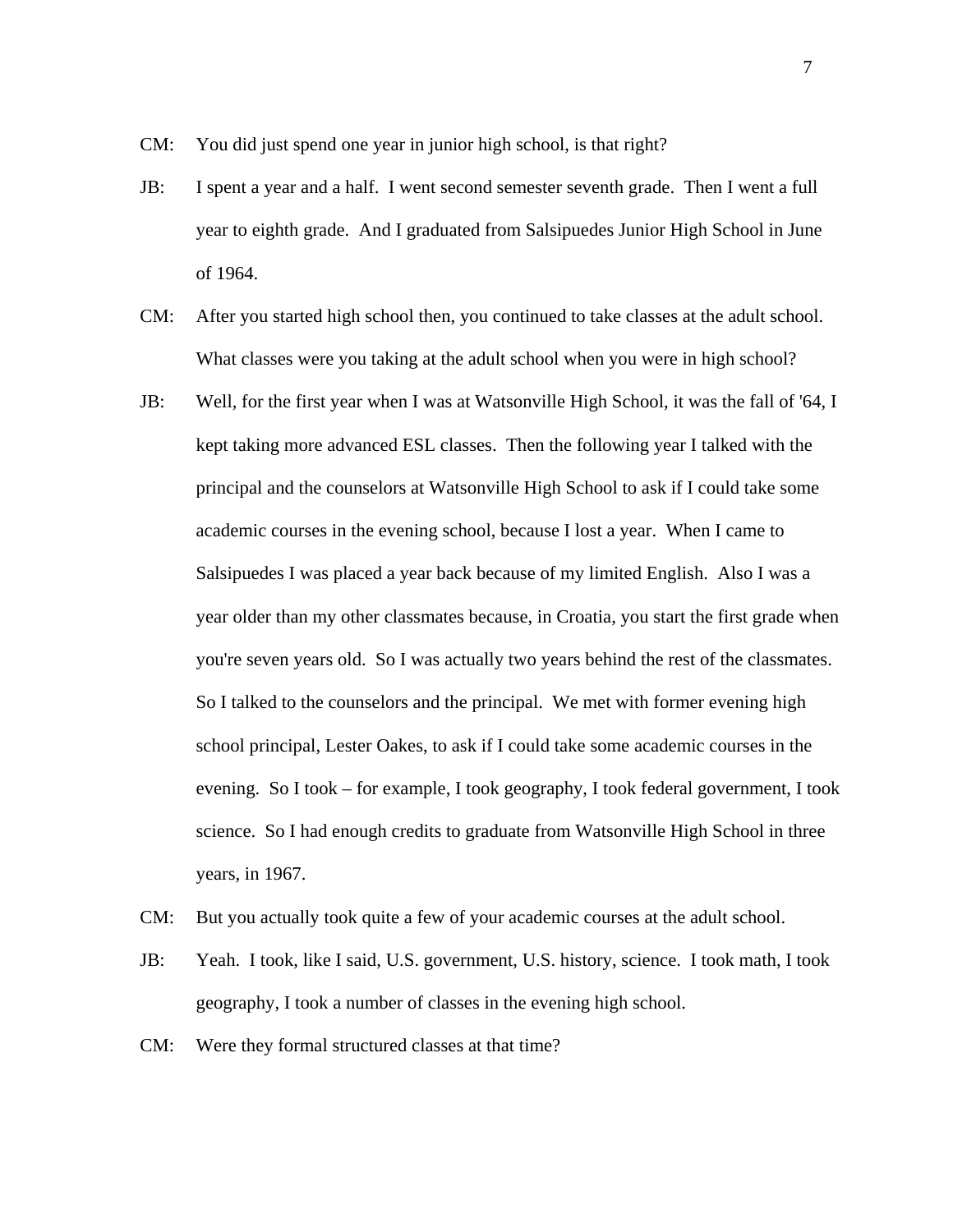- JB: Yes. At that time, they were formal lecture courses, used to meet three hours a week at least for three hours per class. They were structured.
- CM: None of this independent study at that time, or self-paced.
- JB: No independent study, no. No learning center. It was totally lecture, like a day class.
- CM: Okay. Now, I believe you also took your citizenship class from the adult school.
- JB: Also, yeah.
- CM: When did you do that?
- JB: I did that in 1974, '75. I took a citizenship class.
- CM: After you'd been out of high school for a while then.
- JB: Right. Almost eleven or twelve years after, I went back to adult school to citizenship class from Bud Rowland. He taught U.S. government at the high school, and he taught government at night. I took government from him before, and he taught citizenship for many, many years. I became a citizen in 1975.
- CM: Was the process difficult at that time, to earn your citizenship?
- JB: The process, it was more difficult. There were a lot more questions. Then also, what they used to do – they don't do it right now. You had to take two witnesses to your interview, a couple of people who knew you at least for five years.
- CM: To kind of vouch that you were a good guy.
- JB: What kind of moral character I had.
- CM: Did other members of your family take their citizenship training at the adult school?
- JB: Yes. Actually, all of my sisters took a class with me in the evening school to become a U.S. citizen.
- CM: Your dad had been born here.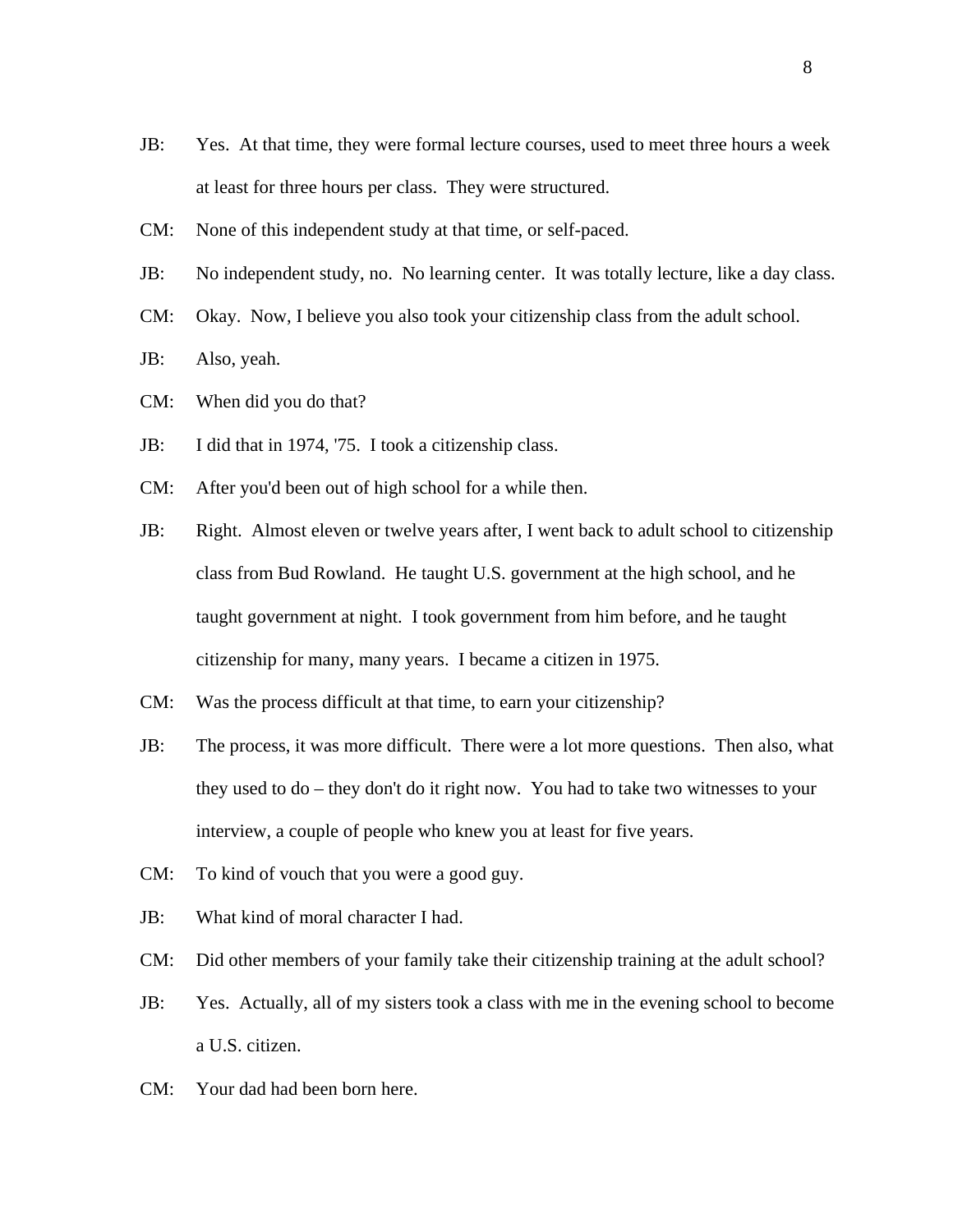JB: Right.

- CM: Did they recognize that? Did he have to do anything about his citizenship status?
- JB: Actually, it's a long story. As I told you, my uncle and my aunt tried way back to bring us over to the United States in the early fifties. I forgot exactly, '53, '54, my dad used to tell me. They worked on it for a while, but the last he was told was that he lost his citizenship because he was in World War II. Before that he was in the Yugoslavian Army, way back in 1924. He was in the Yugoslavian Army, and then he was in World War II, and he lost U.S. citizenship.
- CM: I didn't know you could do that.
- JB: Then they forgot all about it and then he can't come to the United States. So it was all over. Then in the late fifties, in '59 and early '60, '61, my uncle said – he asked my dad if he wanted to try to do that again, if he wanted to come over to the United States. And my dad said, "If you like, you can try it." So my dad had an attorney in Dubrovnik, Croatia, and my uncle had an attorney in Watsonville. They worked on it for a while. Finally, in 1962 my dad regained his U.S. citizenship. He got his U.S. passport in Croatia. So that's how we got to come here, my mom and my sisters and I. He didn't have to take a test. He came as a citizen.
- CM: Obviously, that's what we all think of. You're born here, you're an American citizen.
- JB: Right. My mom also became a citizen, maybe about fifteen years later on.
- CM: Okay. A little later in her lifetime. Okay. Once you finished high school, you started your college education at Cabrillo, the local community college.
- JB: Exactly.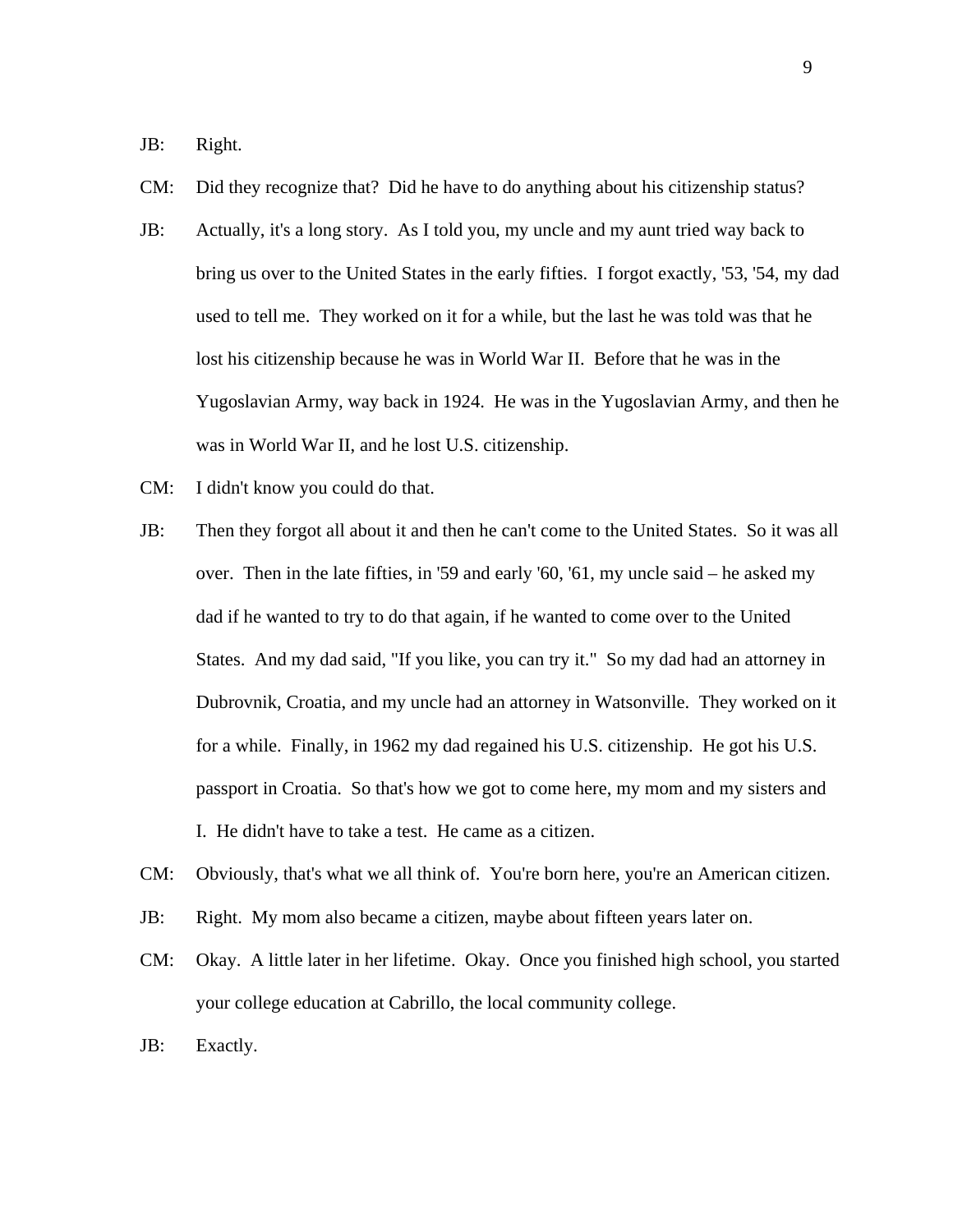- CM: But you continued in the adult school also. Why did you continue to take classes at the adult school while you were in college?
- JB: Well, I kind of wanted to be in touch with adult school because some of my adult school teachers, like Jack Hamilton and also Ken Harrison, who also taught me ESL at night, kind of – they influenced me some day go to college and teach. The way they taught me – and also O'Brien Riordan taught me Spanish. He also taught ESL at night and taught Spanish during the day at Watsonville High School. They influenced me to become a teacher. So I kind of kept in touch with adult school. [I know that] when I finished my Bachelor [of Arts] degree and teaching credential, I'd like to come back and maybe teach other immigrants, like Jack Hamilton taught me, or Ken Harrison. Ken Harrison was from England. So I enjoyed how they taught me.
- CM: So it was primarily your relationship with the teachers that you wanted to stay involved.
- JB: Exactly. I wanted to get involved, yeah. I felt very comfortable going to the evening school because there were students from many different countries. There were quite a few from Croatia then, or from Yugoslavia, and from other countries. So I felt really comfortable going to night school, much more than day school.
- CM: Much more than the day school, okay.
- JB: Salsipuedes Junior High or Watsonville High School. There weren't very many immigrants going to day school at all, like it is now.
- CM: I was going to say, Watsonville's always had immigrant communities. Is it just that the kids did not stay in school?

10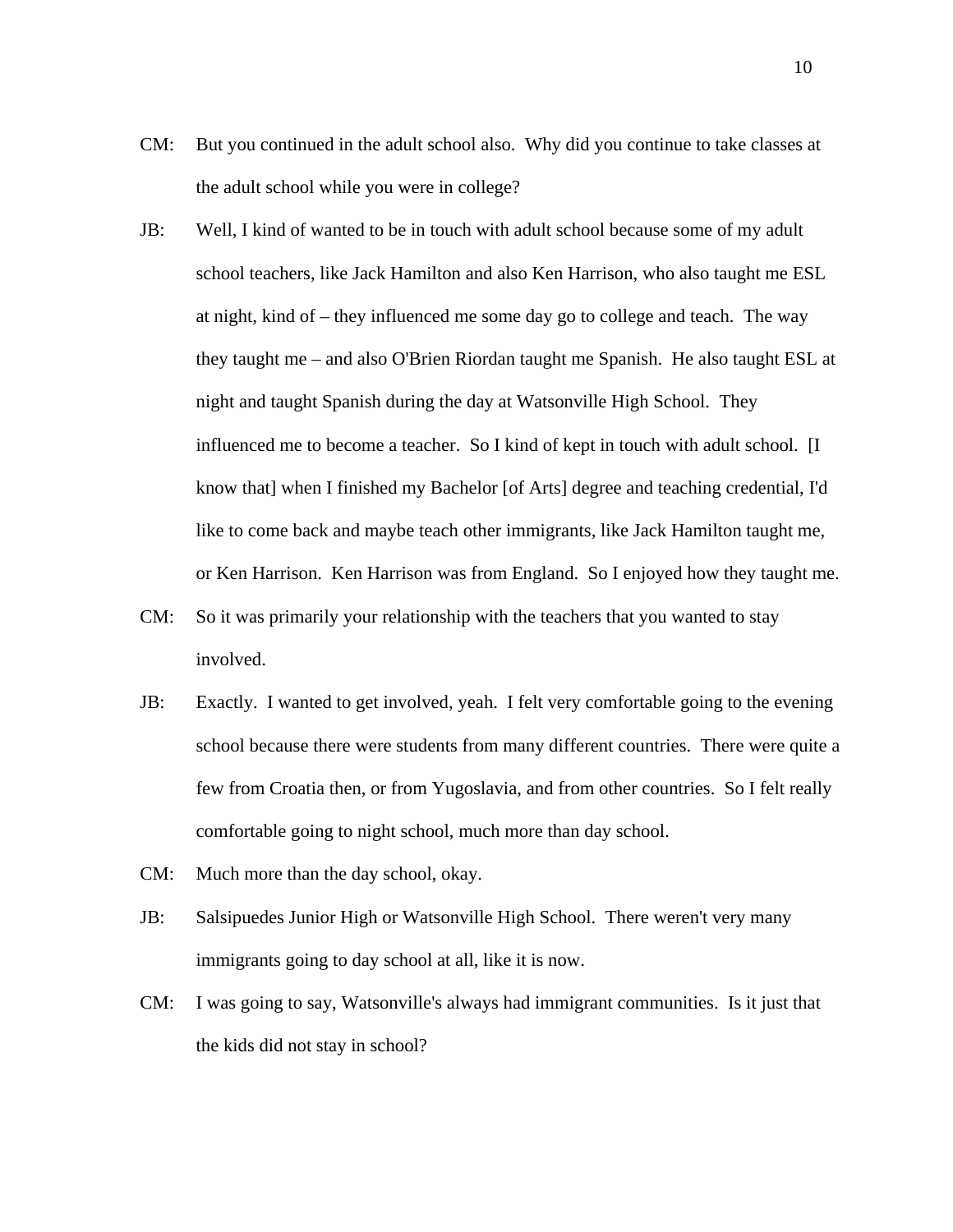- JB: At that time, actually, I don't remember meeting any other students who didn't speak any English. At that time, at Salispuedes Junior High and Watsonville High School, there weren't very many immigrants at that time, so I kind of thought they are more comfortable going to night school.
- CM: Where people had common experiences.
- JB: Right. Common problems, common experiences.
- CM: It was during this period, John, that you were on the advisory council for the adult school. Tell us a little bit about that. What was it? What did you do? How did you get on it?
- JB: Well, former director Lester Oakes asked me to be on it because [of my experience]. I was only fourteen years old, I was very young when I first came here, and I was learning English then. Later he said, "It would be a good idea for you – you would be a good example to be on the student council. We hope that one day you will become a teacher of adult school." We met like twice a month. We talked about school issues and problems and things like that.
- CM: Even as early as then, did you go to classes and talk to other students?
- JB: Yeah. We made presentations in other classes about our own experiences, how you could come from another country, how difficult it is when you come to a new country without learning the language, without knowing anybody. We didn't know anybody when we came to Watsonville. Just my father knew his brothers, but he hadn't seen them like for forty years. It was a shock.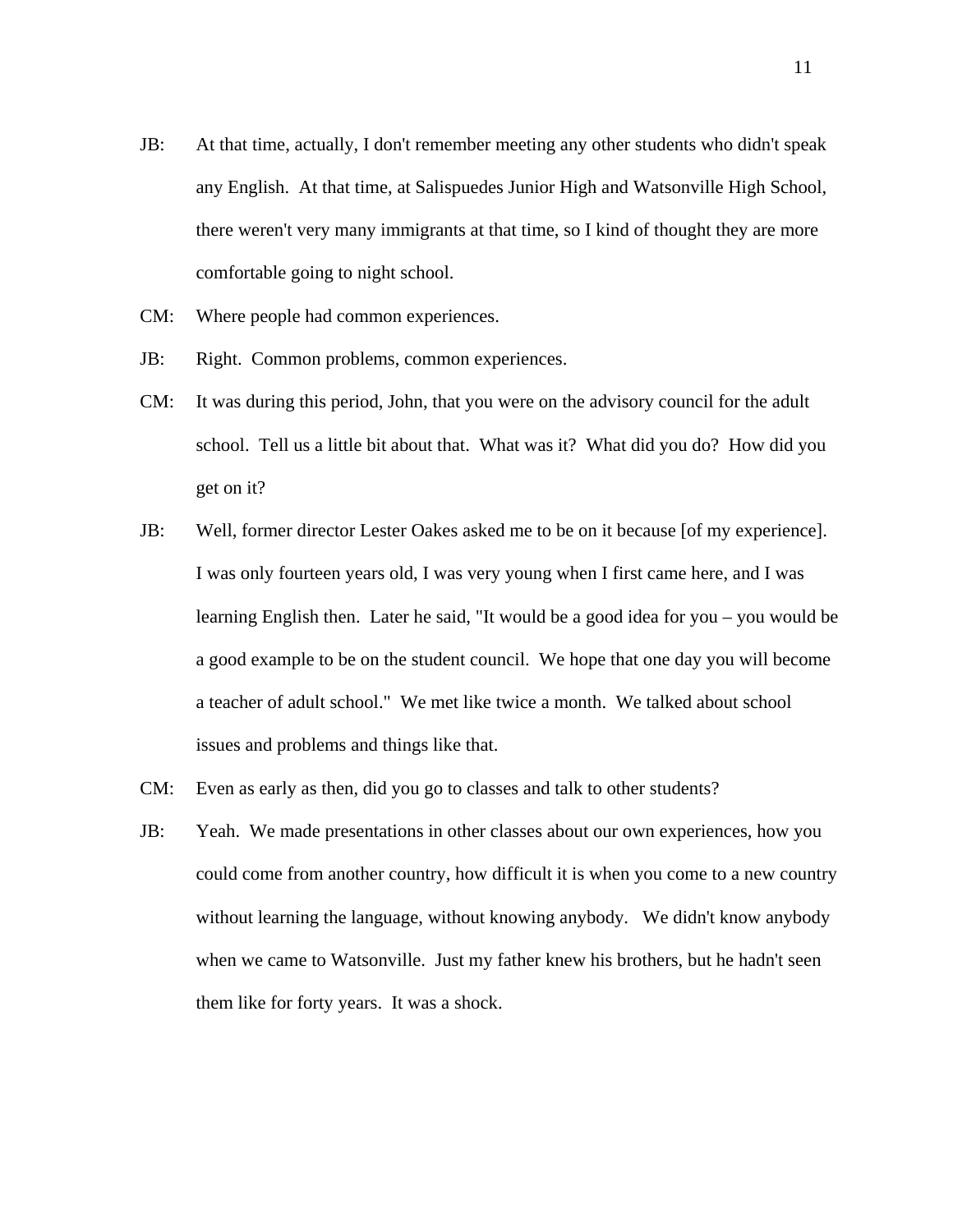- CM: You mentioned a little bit about thinking early about becoming a teacher, but let's go ahead and elaborate a little bit on your completing college and your decision to become a teacher. Obviously, Cabrillo was a two-year school.
- JB: Right, so from Cabrillo I transferred to the University of California at Santa Cruz, and I continued there. My major was foreign languages and linguistics. Spanish was my major and Russian was my minor. Then I had a second major in linguistics. I got my B.A. from UC Santa Cruz in 1971 in foreign languages and linguistics.
- CM: So you speak Russian, you speak Spanish, you speak English –
- JB: Right. Croatian. I did study German for a while at UC Santa Cruz.
- CM: That's quite an achievement.
- JB: Yeah, it is.
- CM: It's something that I always admire about so many Europeans, that they do speak four and five languages.
- JB: It's very common in Europe.
- CM: It makes us look bad when we go over there. (laughs)
- JB: Right.
- CM: So did you work on your teaching credential at Santa Cruz, or did that come later?
- JB: Well, after I graduated in 1971 from UC Santa Cruz, I applied at San Jose State University to do my teaching credential program. But it was very difficult to get in. There were a lot of students in the education block courses. So in 1972 I started to take some classes, but I couldn't get into the program. I took some graduate courses in Spanish and Russian. Then my dad got sick. He got sick in 1972, I think it was. I kept taking some classes. I wasn't in the teaching program yet. I was a graduate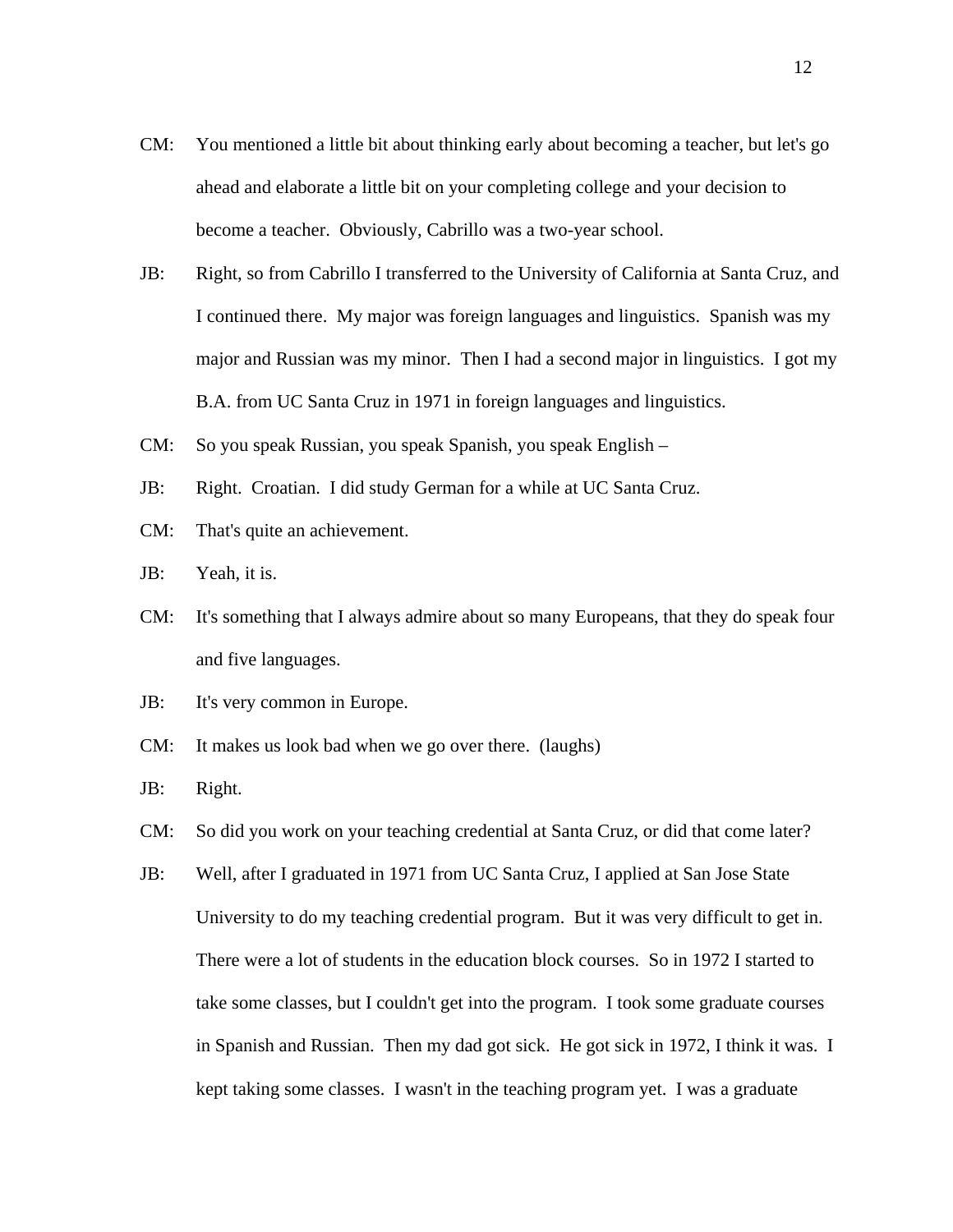student taking some classes. Then I worked in the Pajaro Valley Unified High School District. I worked in the maintenance department to help the family, because of financial difficulties then. For a couple years I worked and went to classes, and then I transferred to UC Santa Cruz. In 1975 I transferred my units from San Jose State University, and I got my teaching credential in 1975 from UC Santa Cruz.

- CM: All along had you been planning on teaching, from the very beginning?
- JB: Yes I had. In January 1975, I had enough credits, enough courses, even though I was still working on my K-12 credential, I had enough credits to get my adult school credential. Lester Oakes, the director of the night school, hired me to teach ESL at night at Watsonville/Aptos Adult School where I started [as a student] in January of 1963. That's like eleven years, twelve years later.
- CM: And of course by then you had studied linguistics and had a little better idea about how to teach language.
- JB: Exactly. How to teach language, yes.
- CM: John, you've taught at all of the local schools: Cabrillo, the adult school, and the high school. What has influenced your movement from one system to another?
- JB: Since I first started teaching for the adult school at night in 1975, I've never left the adult school. I kept teaching always, evenings or mornings, I'd teach a couple courses. Then from adult school, I tried community college for a few years. I taught one or two classes for Cabrillo Community College. Then from Cabrillo I came back full-time for adult school as a full-time teacher. Then five years ago, I kind of wanted to try high school because, like I said, all my high school teachers [were influencial]. I'd like to mention also Mr. Jack Spurlock, who taught me Spanish. He was an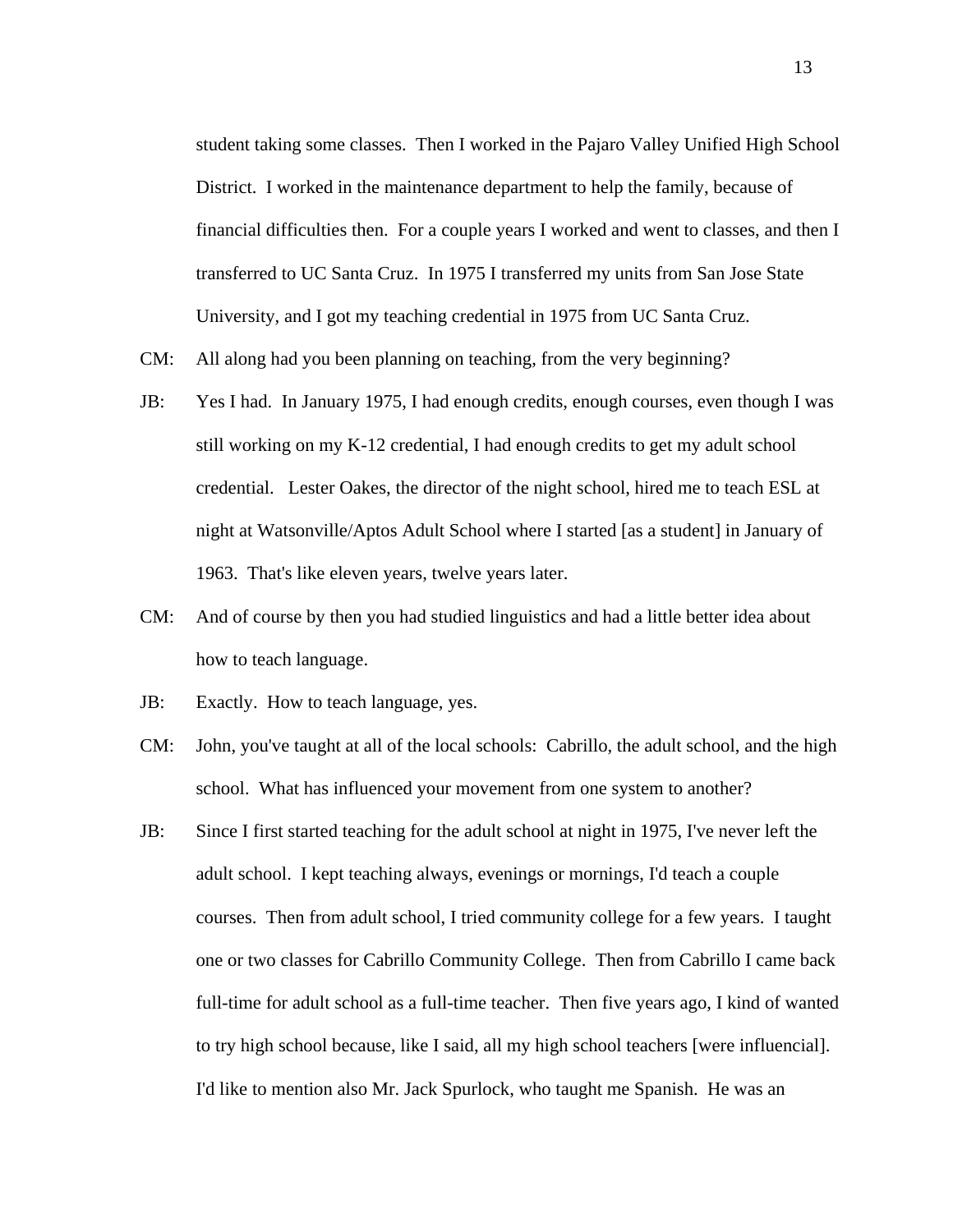excellent teacher. So I wanted to try high school. But I always kept teaching at the adult school.

- CM: Okay. So you've never left the adult school.
- JB: I never left. After a while you want to try something different, you know.
- CM: Okay. And you have taught ESL, as we call it now, in all three systems.
- JB: Right.
- CM: In retrospect, what is the difference in the approach of the different systems, and which do you prefer? This is specific to teaching English.
- JB: Like specific which way I prefer, you mean –
- CM: Well, as I say, the college probably has a different approach to teaching English than the adult school does.
- JB: Right.
- CM: And the day school probably has a little different approach as well. I want you to kind of compare the different approaches to teaching English, of the three different systems.
- JB: Well, I would say the adult school approach to teaching ESL is more how do you say? – more kind of cooperative learning, kind of integrating the teaching of all the four skills: speaking, reading, listening, and writing. The community college is more for reading and writing. And as I say, kind of similar as in high school.
- CM: So a little more academic approach.
- JB: It's a little more academic. Adult school is more kind of life skills oriented.
- CM: Every day living.
- JB: Yeah, every day living. Life skills, basic skills.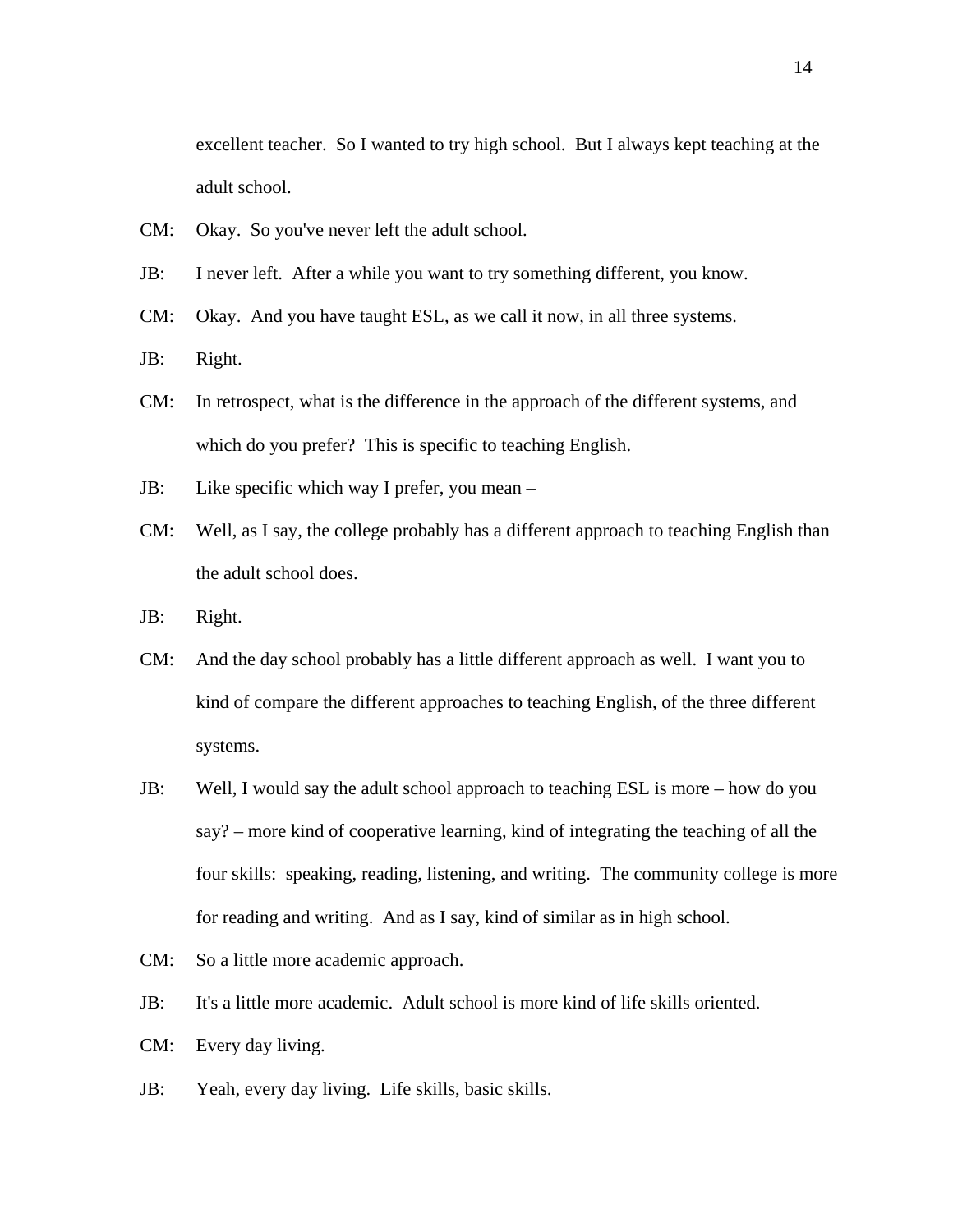- CM: Which do you find most effective?
- JB: Well, I think for the adults, I would say the adult school would be the most effective for the life skills.

[end tape one, side A; begin tape one, side B]

CM: You talked about the methods and materials you experienced as a student in the 1960s when you were talking about a lot of rote memory, repetition, copying.

JB: Exactly.

- CM: Let's carry that a little further to contrast ESL instruction from then, which we've talked about, to when *you* started teaching in 1975, until now, because things have also changed from '75 until now.
- JB: Right. Well, like I say, in 1975 when I first started, we had very limited resources again. It was still pretty much like 1963 when my teachers taught me. I kind of started the same way. It was rote work. Then a couple years later we were able to get a workbook. The resources were very limited. Like today, we have so many different resources–textbooks, workbooks, tapes, videotapes, computers that I use in my classroom to teach ESL, a lot of visual aids. Now we have a lot of different conferences, like CCAE (California Council for Adult Education), CATESOL (California Teachers of English to Speakers of Other Languages) to attend – to be able to get some techniques. So we have so much more now than way back. Packets. We have packets.
- CM: You did a lot of kind of in-service learning through the years then.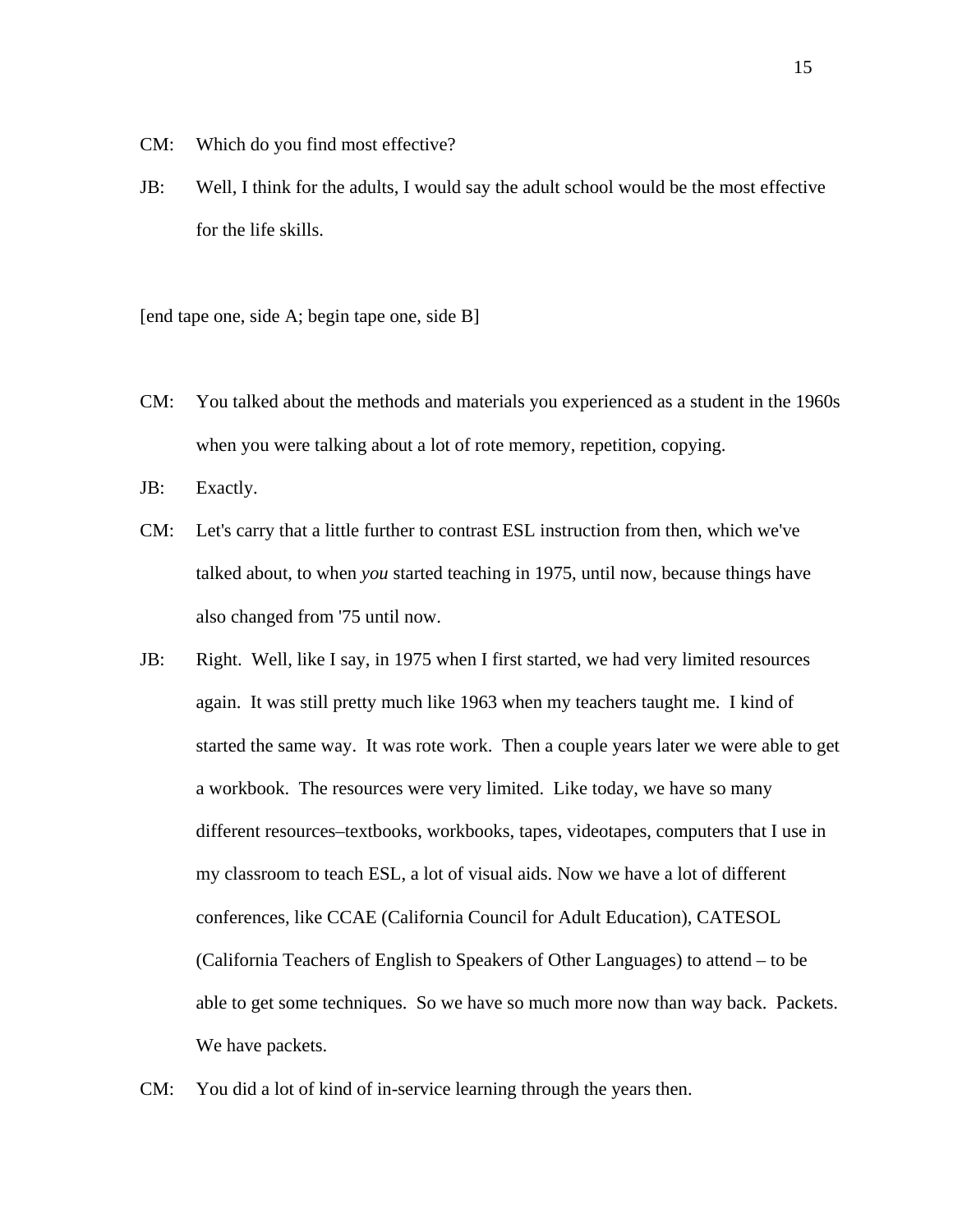JB: Exactly, yeah.

- CM: Did you go to any of the ESL Teacher Institute training sessions?
- JB: Yeah, I went I don't remember the instructor's name. I went to the ESL Institute. Actually, she came once down to Watsonville High School. I can't think of her name. Do you remember her name?
- CM: There were a number of trainers –
- JB: There were two ladies.
- CM: Lynn Savage was the [director of the Institute].
- JB: Lynn Savage. She came here to Watsonville High mainly to give us an in-service. And another lady. I can't think of her name. I remember Lynn Savage.
- CM: There were lots of trainers. Could have been Sharon Bassano.
- JB: Yeah, and also Sharon Bassano came over from Santa Cruz Adult School.
- CM: Peggy Doherty.
- JB: Yeah, I remember Lynn Savage and Sharon Bassano. Our director, Lester Oakes, and later, other directors, Jim Eachus, Joellen Bruce, Claudia Grossi, and now Bob Harper, they all have been very supportive, sending us to workshops and conferences, from local to the state level. They've been very, very helpful. So I attended some workshops, different institutes. CCAE, CATESOL, ESL Institute, citizenship workshops. I taught citizenship for many years.
- CM: Have you taken some of the methods that were designed for teaching adults and used them in the high school?
- JB: Yes, I have. (both laugh) I used all of those things, the materials, too. I sure did, yeah.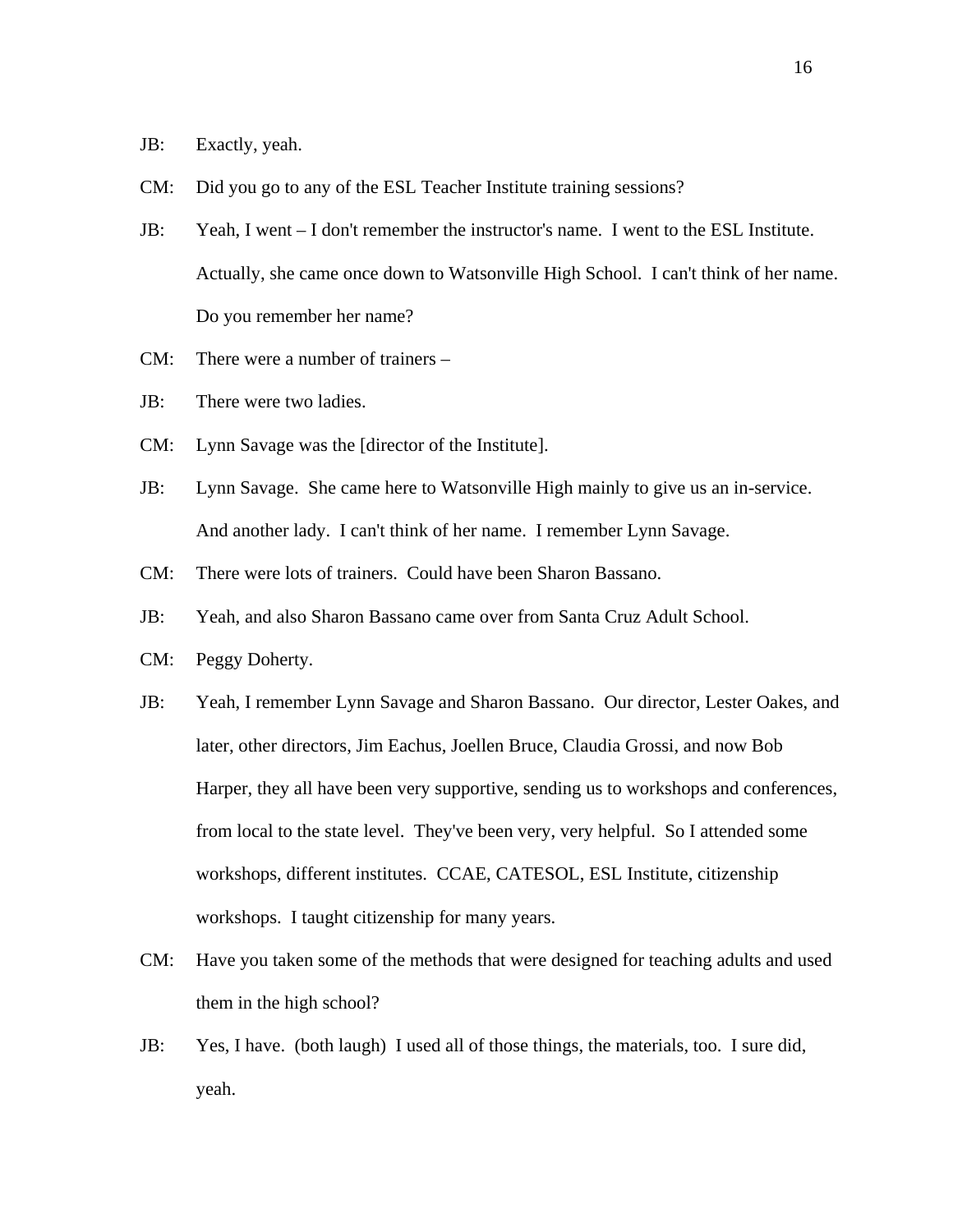- CM: Not that I'm partial or anything, but sometimes I think that when it comes to teaching English, the adult schools have the inside track.
- JB: A lot more actual materials in the adult schools than the high school has.
- CM: My guess is and you have kind of alluded to this that you make use of your own life story as a model for your ESL students. Anything we want to elaborate on with that?
- JB: Well, I tell my students how difficult [it can be]. Sometimes they tell me how difficult English is, how difficult to learn English and how difficult life is here when you come from another country. I agree. But then I tell them my own story, how far and where I came from and how difficult it was – my family coming to the United States without really having any money or knowing any language, or very little language – we had to start from scratch. So I had to go to grade school and high school, and I had to work always part-time. We lived on my uncle's farm, my dad and I and my sisters. We picked apples and apricots and picked blackberries. But I tell them, if a person wants to do it, he can do it.
- CM: The opportunities are here.
- JB: There are a lot of opportunities.
- CM: When you first started teaching, John, did you work with any of your own former teachers? I mean, were they still around when you started teaching?
- JB: When I first started teaching, yes. One of them was O'Brien Riordan. He's the one who taught me English at Watsonville High School. O'Brien Riordan, [Kenneth Harrison], and also Norm Hagen.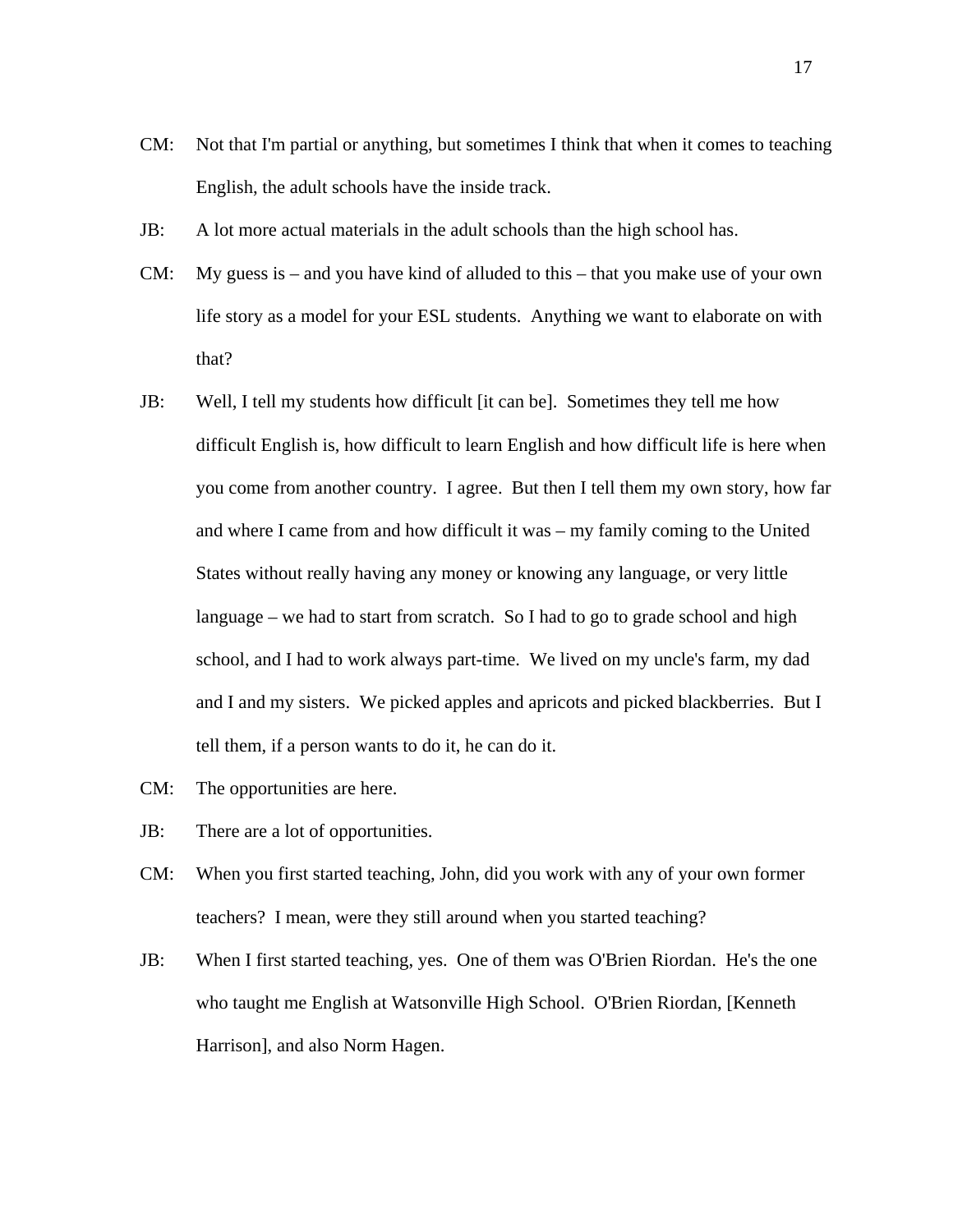- CM: Actually, kind of what I'm interested in here is: what's the relationship as you move from former student to peer, to colleague?
- JB: Right. Well, I kept calling them "mister." Mr. Riordan or Mr. Harrison. Yeah, I felt different. It was a good feeling. They were very supportive. I kept calling them ["mister"]. They are my mentors.
- CM: So you had a number of mentors.
- JB: Right. Yeah, I sure did.
- CM: You say they were supportive, they were welcoming to you and –
- JB: They were welcoming me and helping in the curriculum and materials, stuff like that.
- CM: Very good. You chose to do your master's thesis on the history of Watsonville/Aptos Adult School. How did you come to that decision? Why did you choose that topic?
- JB: Well, again, I started there as an ESL student in 1963, and I kind of wanted to do something to pay back, because everybody was so nice – Lester Oakes, Jim Eachus, all the directors. And my teachers were really great. They helped us a lot. And I kind of wanted to do something for the adult school and for the community, do a study, personal fulfillment. How would you explain that? To give something back to the adult school. Because it would be good to do a study, to have something for the other students so they can look back on the history. How much adult school or evening school helped other students. That's really what made me do that.
- CM: Okay. Now, the adult school was formally established here in 1937.
- JB: That's right.
- CM: You were fortunate to be able to interview the first director, Carl Coehlo.
- JB: Exactly, right.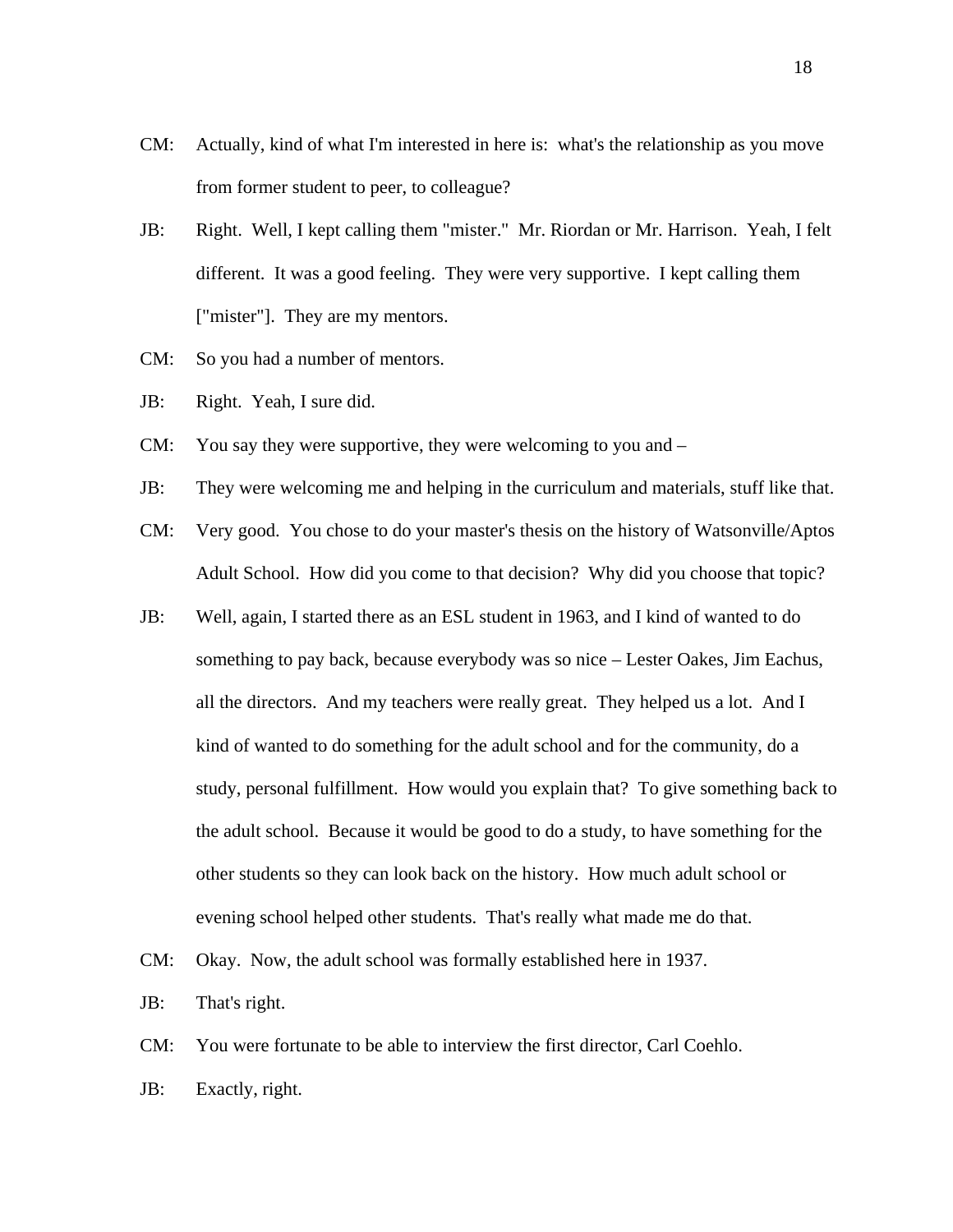- CM: I'm always interested in what we can learn from the old-timers. What are some of the things that he told you about getting this school started?
- JB: If I can remember, he taught in the social studies department at Watsonville High School during the day full-time. He was approached by, I think it was the superintendent of Watsonville Elementary and High School District, Mr. Thomas McQuiddy, who was the principal at that time at Watsonville High School. He approached Mr. Carl Coehlo [and asked] if he would start a program for the adults in English. He did it on a part-time basis. He was a full-time teacher during the day and a part-time – the adult school director in the evening. He felt very proud of that. He was the one that initiated the program, with citizenship and English as a foreign language, the two classes, I think, only.
- CM: I was going to say, it probably started very small.
- JB: Right, with two classes, citizenship and ESL. As far as I can remember. I'm glad that he was still alive [when I was working on my project].
- CM: Yes. And you were very fortunate that he was.
- JB: I took a picture of him.
- CM: It was a great deal of foresight on Mr. McQuiddy's part as well.
- JB: Right.
- CM: To want to bring education to adults in the community.
- JB: Even though there were some in the early twenties, there were some English as a foreign language classes, but that was informal. It was less work. I guess it was Watsonville High School, but it wasn't organized as a school until 1937 when Mr. Coehlo became director.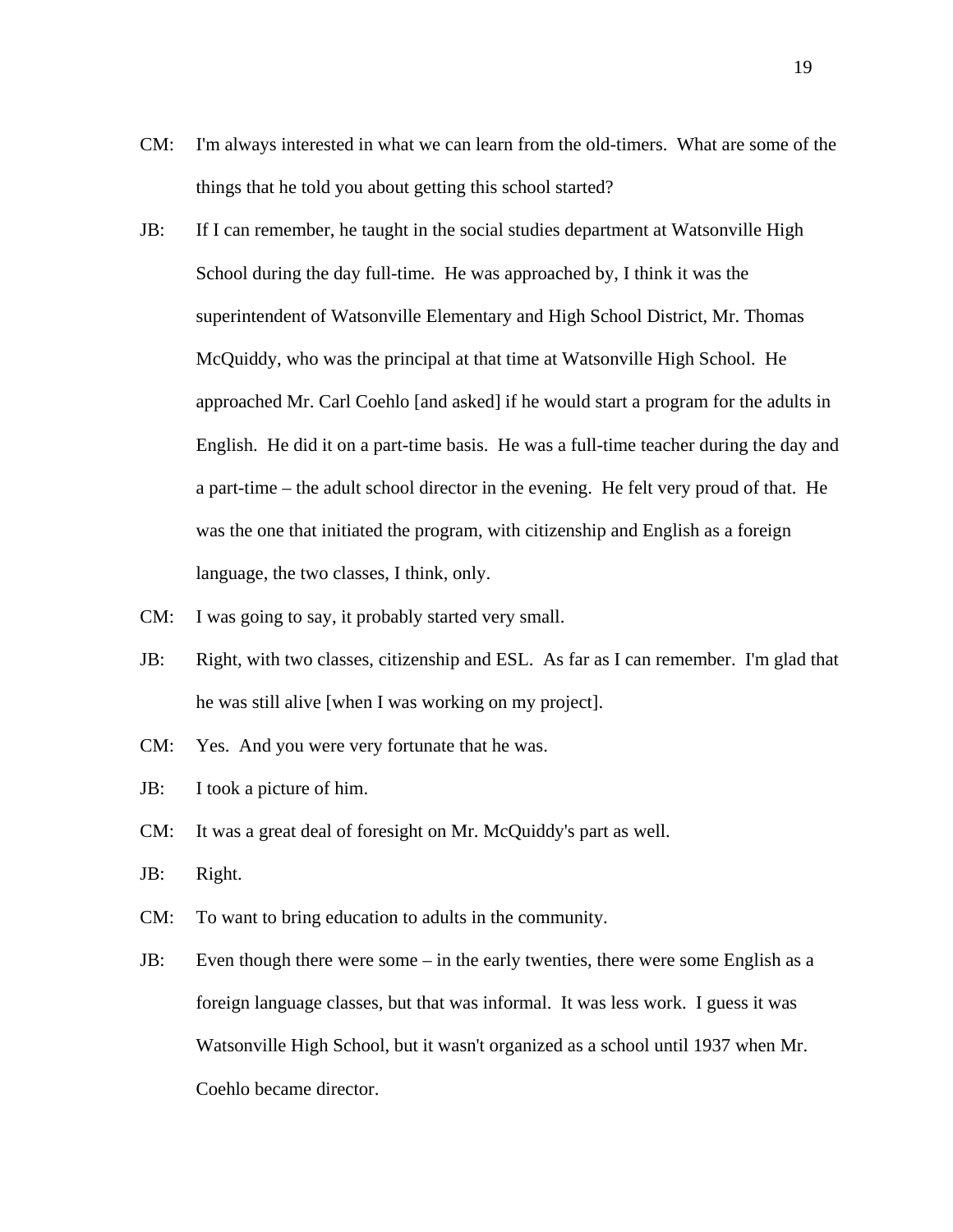- CM: Was Mr. Coehlo the father of the former congressman from this area, Tony Coehlo?
- JB: I don't know. I don't remember that.
- CM: The second adult school director was Fred Floodberg.
- JB: Fred Floodberg, yeah, from 1938 to 1959.
- CM: And I believe you talked to his secretary, June Stromberg.
- JB: Right.
- CM: Do you recall any details from that interview?
- JB: I don't remember. I don't remember exactly.
- CM: Okay. Because he was here for a long time, so there must have been some changes that took place during that time.
- JB: Yes, uh-huh, but I don't remember.
- CM: Both Mr. Floodberg and Lester Oakes were here for about twenty years each.
- JB: Yeah. Lester Oakes was here from 1959 to 1978. He was a math teacher at Watsonville High School first, and then he was part-time math teacher and part-time night school director for a while. Then he was only a full-time evening school director.
- CM: I believe he was kind of a special mentor to you.
- JB: Yeah, he was. Because when my uncle came and enrolled us even though I was fourteen and my youngest sister was eleven – he still let us take classes in the evening school. He was a mentor, yeah.
- CM: Is he still living?
- JB: No, he isn't. He passed away.
- CM: But then he was also the first person to hire you.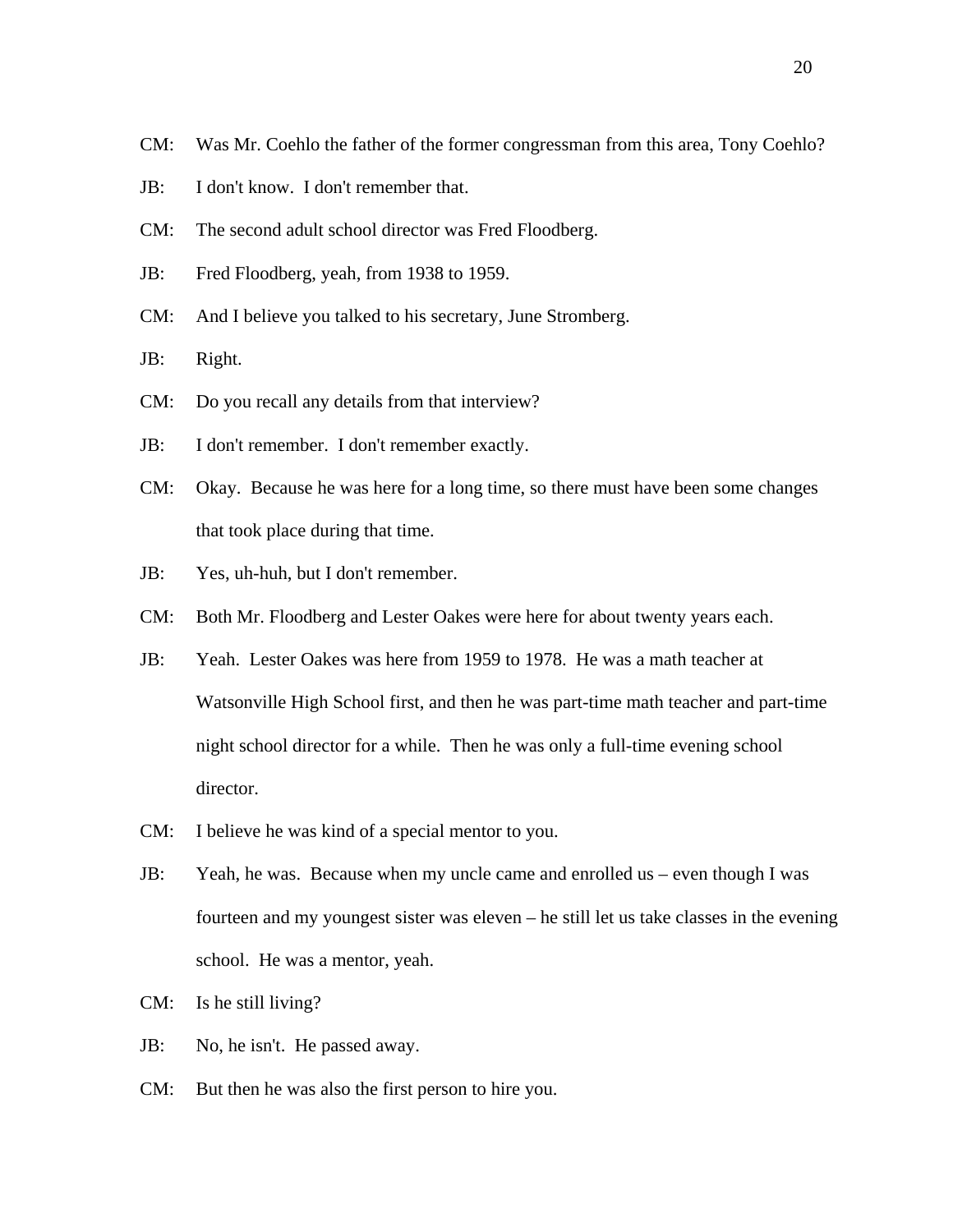- JB: Yeah. He was the first person to hire me in 1975.
- CM: So kind of letting you take classes as such a young person.
- JB: Right.
- CM: Asking you to serve on the advisory council.
- JB: Exactly. And they hired me as an ESL teacher.
- CM: And then hiring you as an ESL teacher. Is there anything else special about him that you might want to mention?
- JB: Well, again, mostly because he enrolled us. I remember the very first night he enrolled us in ESL classes. Then we were always – he was always friendly, became kind of a family, and also with my uncle and my aunt. My first cousin dropped out of high school, but she came to the night school and got her high school diploma with Mr. Oakes, so he became like a family member.
- CM: Is this your cousin that went on to become a professor?
- JB: At Cal Poly. Estelle Basor. Right. Yeah, she got her diploma in 1963 or 1964 through evening school with Mr. Lester Oakes. She was in Catholic high school, and she dropped out as a junior. Then she went back to night school and got her high school diploma.
- CM: So the Basors have a lot of successful adult education students.
- JB: Yeah. I mentioned her in my book, I think, right?
- CM: Yeah, you did. I think that's really an achievement also.
- JB: She's a professor. She has a Ph.D. in math. At Cal Poly. She's been there for many years.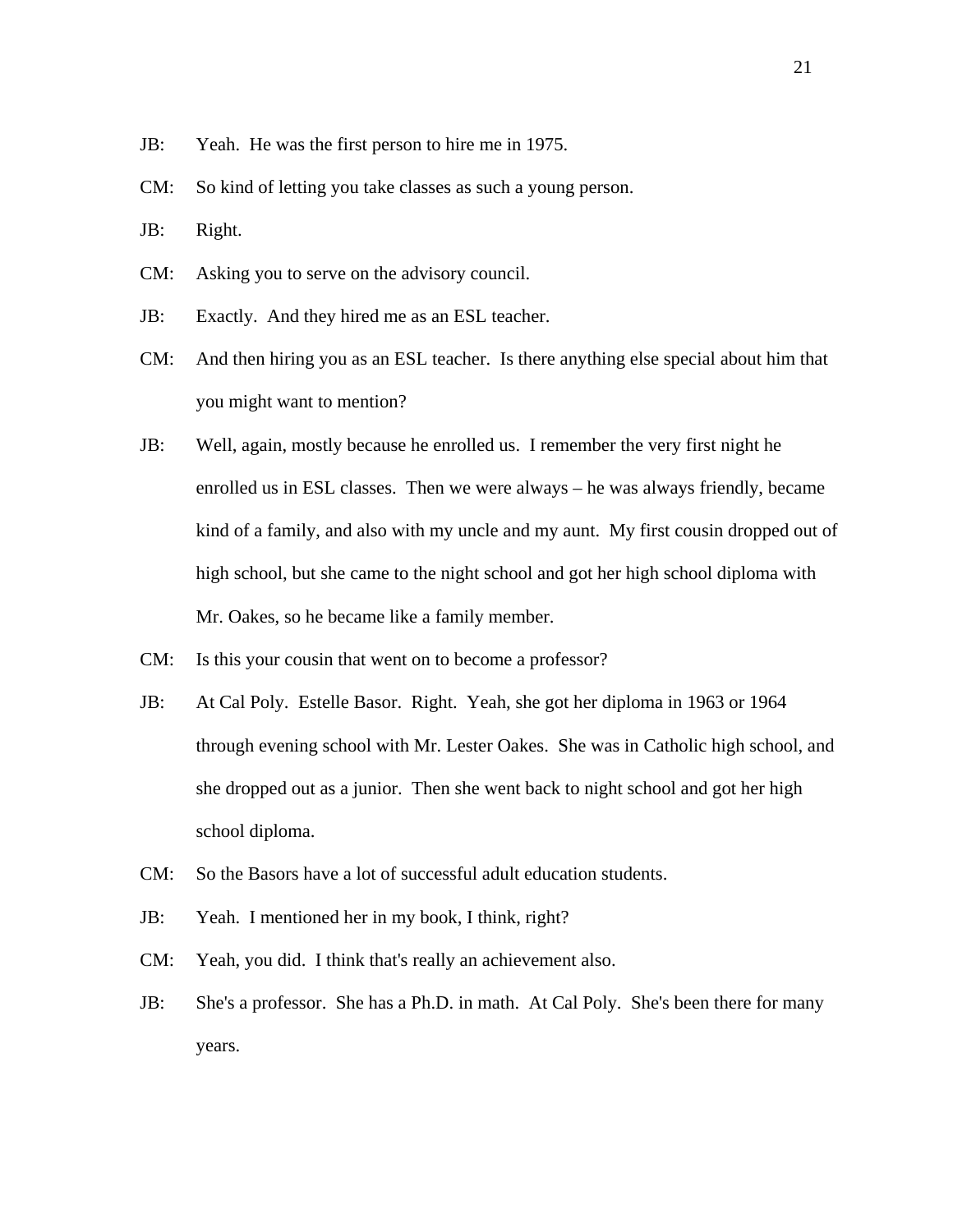- CM: John, you taught a lot of different classes at the adult school. We've been talking about the English classes, but you taught other things as well. Do you want to just give us a rundown on those?
- JB: Well, I taught English as a Second Language for the most part, but since 1991 I've been teaching citizenship classes. Then for about two or three years I worked in the high school diploma, GED (General Educational Development test) program here. I taught reading and writing, social studies. I taught geography, reading, writing, and basic math in the learning center – high school diploma program and GED. I also taught Spanish GED for a while.
- CM: We were talking about when you took your high school courses, they were formal lecture courses. Now you're talking about a learning center. What's the different approach in those?
- JB: Well, I think that in a learning center as we have right now, you get maybe more hands-on. You use computers, you use different materials, cooperative learning, packets. I think it's a little bit more of a [practical approach]. There are more activities. I think a student benefits more than from formal lectures.
- CM: Is everything in the learning center kind of self-paced?
- JB: It's pretty much self-paced. When I taught here in the learning center, we did have also formal classes certain days of the week.
- CM: Discussion groups.
- JB: Discussion groups, yeah. That's good. I like that, too.
- CM: That's particularly important for the social studies.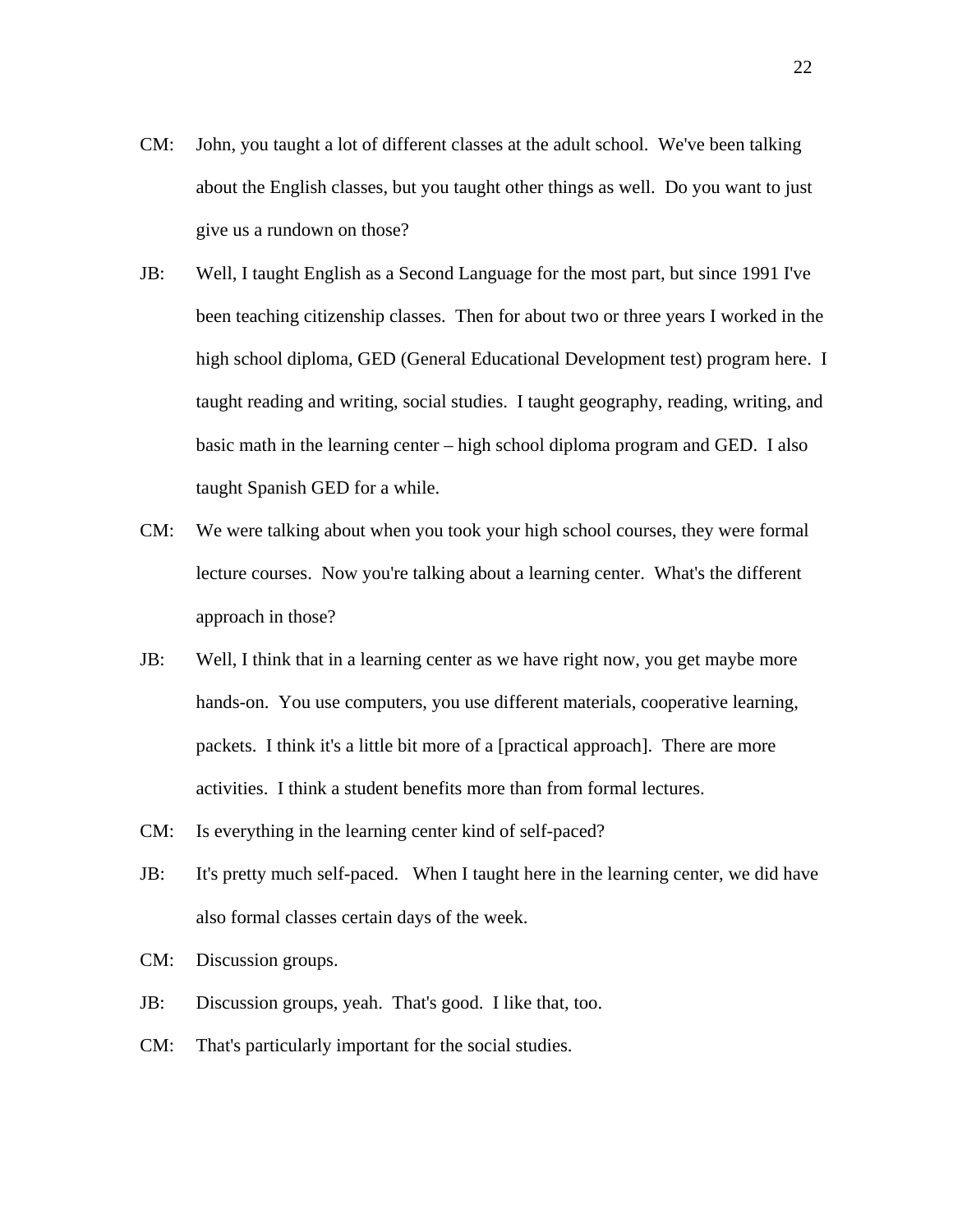- JB: It is. Then a combination of independent study, computer lab sessions in the learning center, too.
- CM: And you've taught a number of the foreign languages?
- JB: I taught Russian here in the evening, and I taught Spanish.
- CM: Has there been a need, a desire for people to learn Croatian? Has that ever been taught in the community?
- JB: Yes, it has been taught through adult school. Nevenka Radich taught Croatian for quite a few years when there was enough interest. But recently she isn't teaching it. There aren't enough students right now. But she taught it for quite a few years.
- CM: I was just wondering, because a lot of times in immigrant communities the children start losing the language, and then eventually they become interested in coming back to learn it.
- JB: Right, exactly.
- CM: So I thought that might provide an audience for it.
- JB: Yeah. She taught it for a while.
- CM: You've mentioned going to some of these conferences. What role did the professional organizations play in your teaching career?
- JB: Well, like I think I mentioned earlier, I've been a member for a few years of CATESOL, but I've been a member of CCAE for probably more than twenty years, maybe twenty-five years, so I feel kind of  $-$  CCAE is a great organization because it's for everyone: for teachers, for directors, for classified employees of the school, and we can learn together from each other. We have workshops for the teachers and administrators.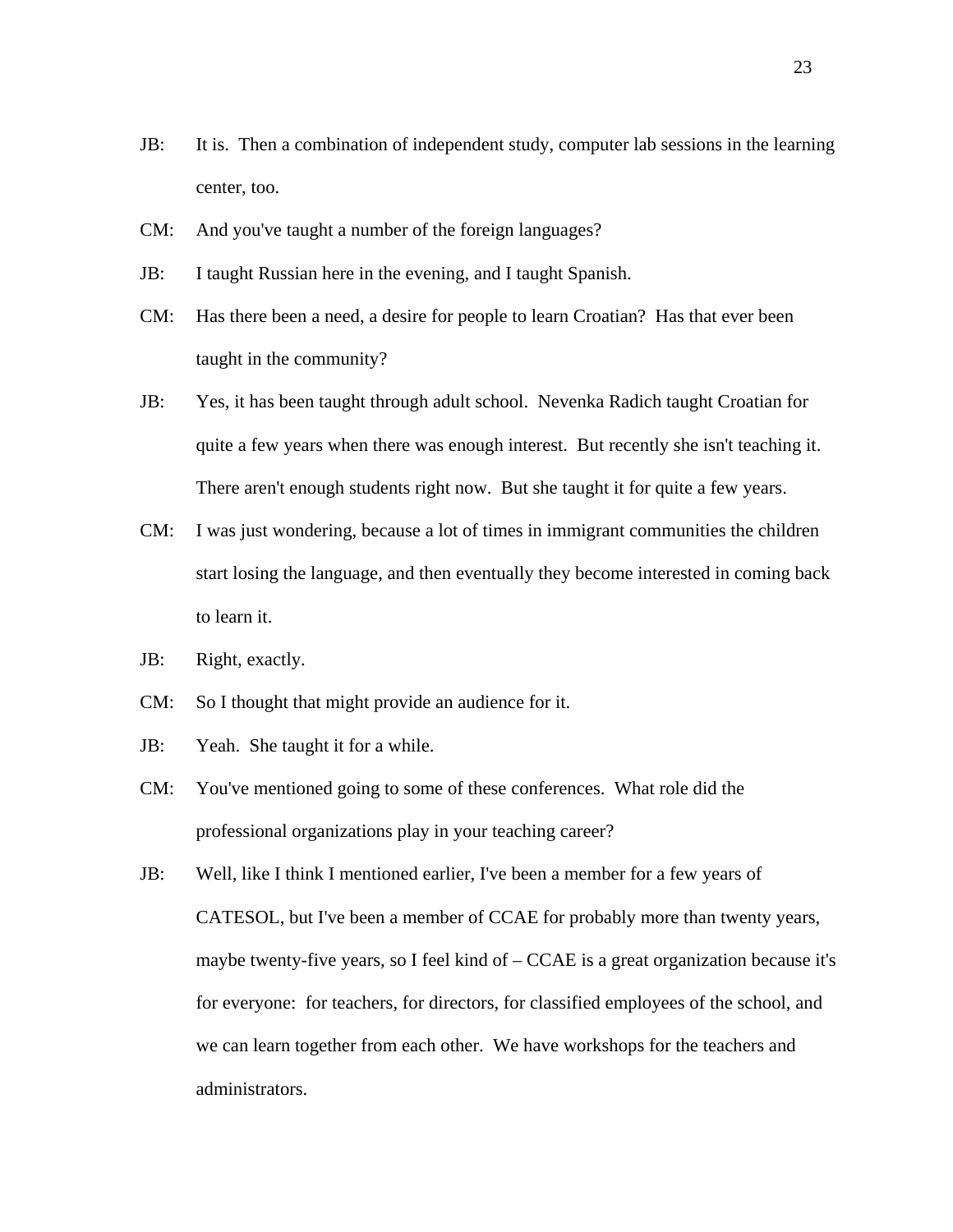- CM: You've had leadership positions in CCAE, haven't you?
- JB: Yeah. I was let's see. I think I was the secretary for the local chapter. We used to have Central Coast Chapter here, and I was secretary for a while.
- CM: Were you a section officer?
- JB: No, I wasn't. I was an officer for Central Coast Chapter.
- CM: Okay. Oh, I skipped over a question here when I was talking about the different classes that you taught at the adult school. I was just going to ask, would it be possible today for a fourteen-year-old to attend one of your adult school classes?
- JB: I wouldn't mind having a fourteen-year-old. When I was fourteen, I appreciated my teachers taking me. So I wouldn't mind. Not too many.
- CM: Would the school let them in?
- JB: Probably not. I think the youngest can be sixteen, but you have to be, of course, going to day school. But I think it should be at least sixteen too. My youngest sister was eleven. (both laugh) That's way young.
- CM: I know we used to have and you probably see it in your classes, too. A lot of our students used to bring their children with them.
- JB: Right.
- CM: For a couple of reasons. They didn't have anyone to take care of them.
- JB: Exactly.
- CM: So they brought them along. Then they would also use their children to interpret for them. As I say, I'm sure you're familiar with that phenomenon as well.
- JB: Yes.
- CM: John, did the opening of Radcliff [Adult School] have any direct impact on you?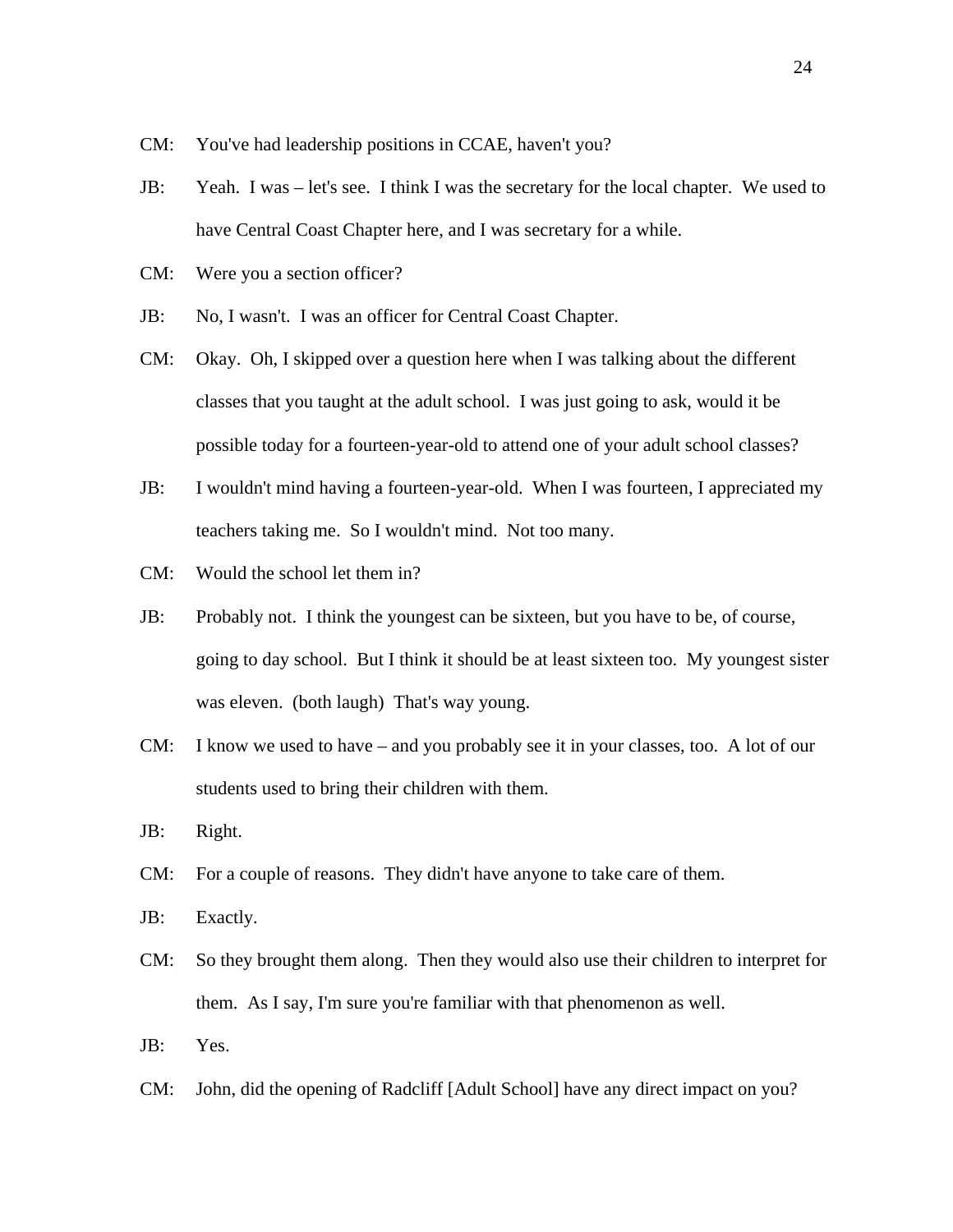- JB: Well, I think it did because before Radcliff I taught at many different locations. Like in the evenings I taught at Watsonville High School for a while. Then we started an ESL program during the day. We had two classes, one in the morning and one in the afternoon. A couple other teachers – I worked with Gayle Larson and Georgene Goodwin. You probably know Georgene.
- CM: I've met her. I can't give you any detail about that now, but the name's very familiar.
- JB: They started Georgene Goodwin and Gayle Larson morning and afternoon classes. I joined them later at the house behind a store here in Watsonville. Then we had classes in houses. The school district leased the houses, like two- or threebedroom houses, for ESL in the morning and afternoon. They leased another house for ESL parent education. But then when Radcliff Elementary School closed for children in 1981, we moved from those houses into a kind of regular school, a regular campus, where for the first time we kind of became a real school, if you know what I mean. The office was at a different location. The office was across from the high school. The office was in a portable classroom at Watsonville High School, and we had classes in different houses. So when Radcliff Adult School opened in 1981, the office and ESL classes and ESL parent education classes moved from those houses to a regular school campus. That was a great move. Even though we kept having classes in the evenings at Watsonville High School and some other outlying sites and elementary schools, but the day classes moved into Radcliff. Then we started classes at night, too, at Radcliff. So we felt like it was our first real school.
- CM: And it helps in terms of sharing materials and things like that as well.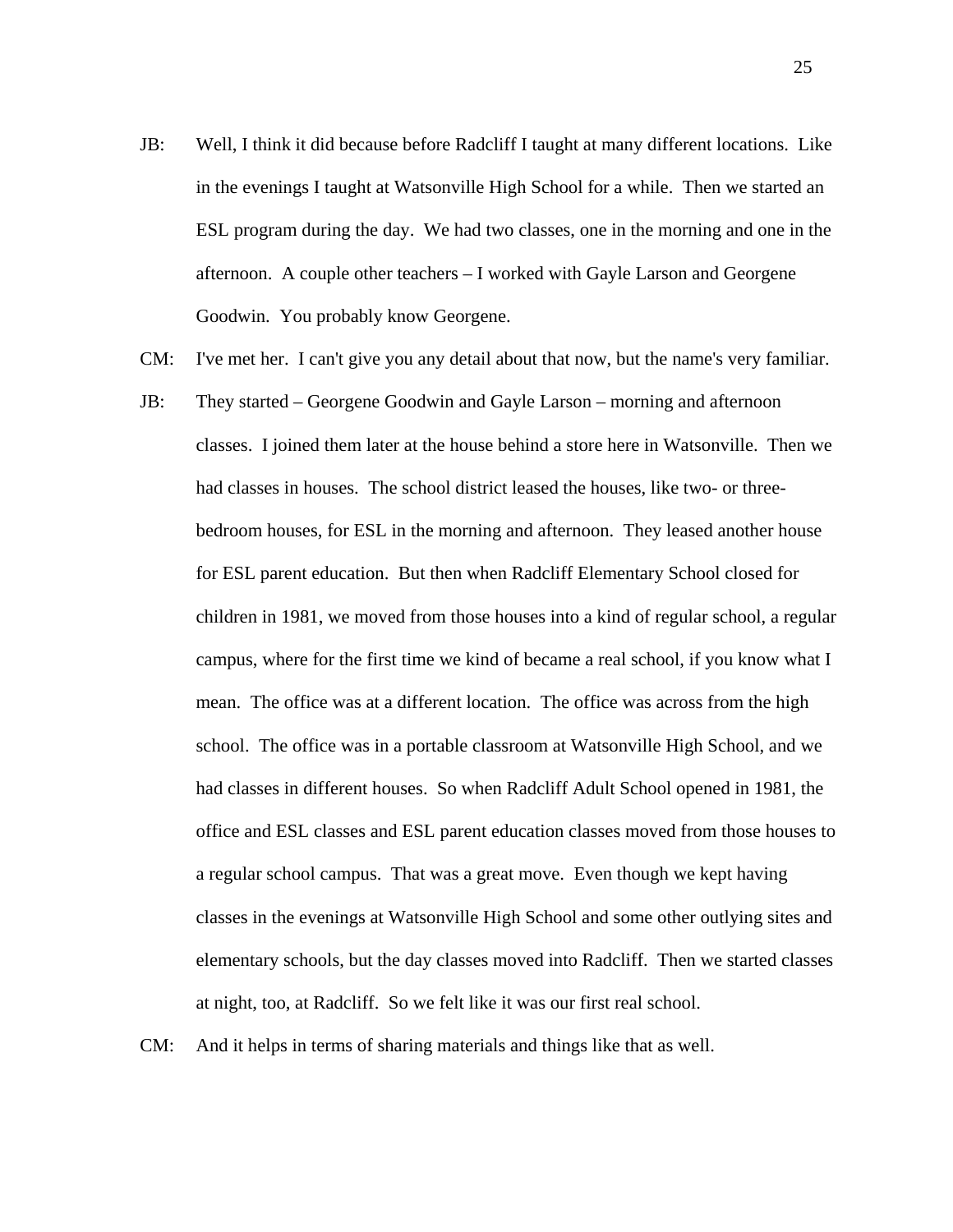- JB: Sharing materials, office was there, the director was there. I think it was Jim Eachus when we made the move. Because the kids were bussed to another school. So the Radcliff and Linscott Schools closed, elementary schools, so we were able to use part of Linscott also. So kind of like a campus and a half.
- CM: What happened that you lost Radcliff?
- JB: [When Radcliff was first acquired] Mr. Jim Eachus wrote to the superintendent, and they went to Sacramento. Some of us teachers went, and students. Actually, we bought Radcliff campus with adult school money to be only adult school. But recently, I think it was about four years ago, we lost it because apparently [the district] wanted to build another elementary school there. So we moved here to downtown to the Porter Building and to an old hospital on Green Valley Road. But [Radcliff] was the adult school for many years, from 1981 to 1998 or 1999.
- CM: When you lost that school, and I know you're now divided in two main campuses –
- JB: Two main campuses, plus the off-sites for the evenings.
- CM: But has that had any negative impact on the school's program or operation?
- JB: Actually, I think it did, [even though] everything went pretty smoothly. I mean, we have two main campuses now. Actually, the enrollment grew. Our a.d.a. (average daily attendance) grew. So it hasn't really made an impact as far – we didn't lose students, things like that. But we were divided, and sometimes the communication is not as easy as on only one campus. Claudia Grossi was the director then, and I think she did a great job, having two campuses. And now Mr. Bob Harper is working very hard to have good communication between two campuses.
- CM: Do you teach at both campuses, or are you just at one?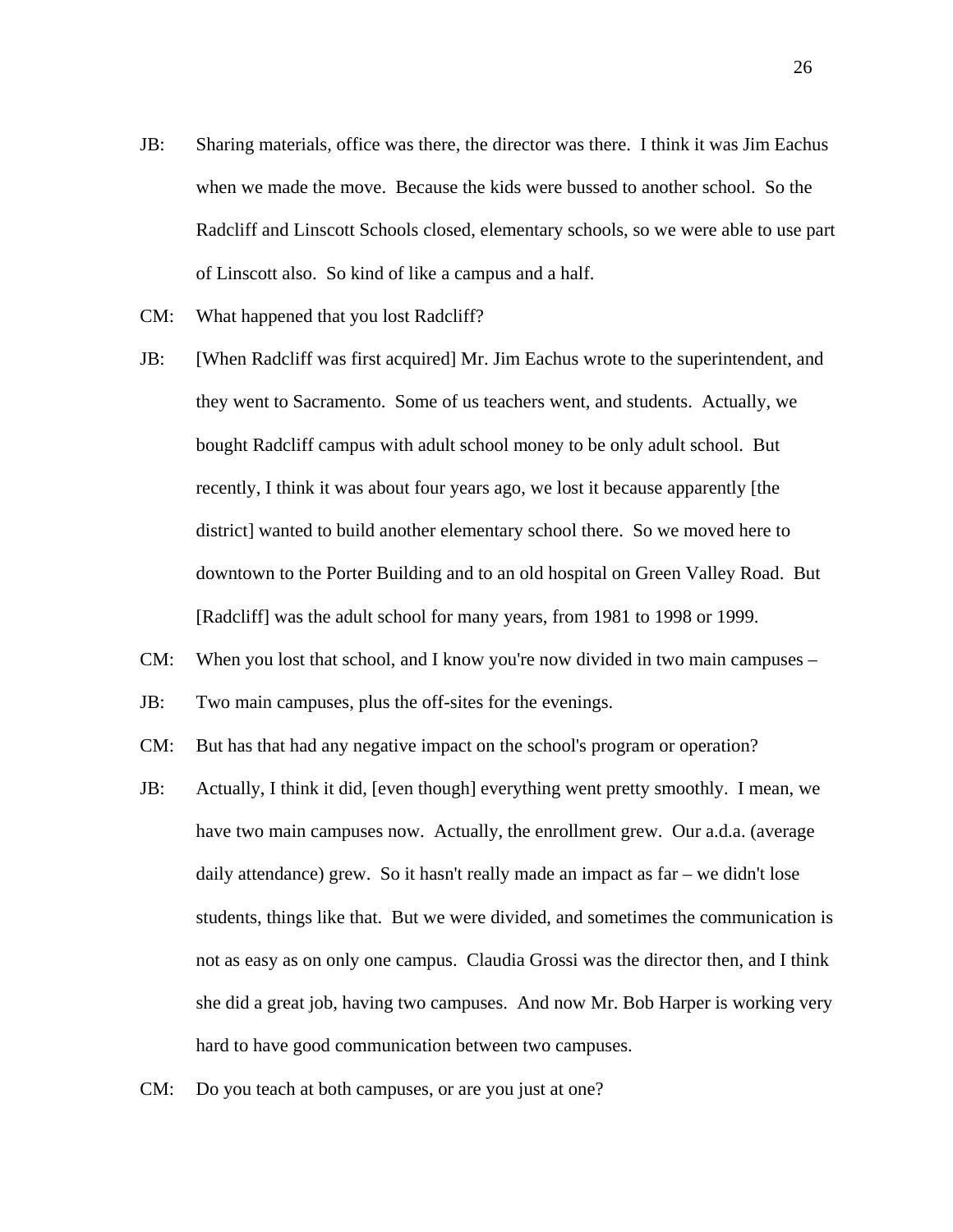- JB: I don't teach here at the Downtown Center. We use another site. It's called One Stop, here on West Beach Street. We have classes there in the evening: citizenship, Spanish, GED, ESL. They have office skills classes both day and evening. But recently, we did purchase a building.
- CM: Oh, you're going to get another site?
- JB: We purchased a building here on Rodriguez Street. It used to be, way back, a Buick garage. After Buick left, then it was a store, a bread company. What's the name of the store? Starts with an L.
- CM: I'm not thinking right now. I should know.
- JB: So we got a building.
- CM: How long will it be before you move into that?
- JB: I'm not really sure. Mr. Bob Harper's working on getting ready to do some remodeling.
- CM: Well, always. (laughs) And then as soon as you get that remodeled, the district will want it for some other reason.
- JB: Maybe not, because the property, the land you know what I'm saying? Because the school and the land belong to the district and the state.
- CM: Yes. Okay.

[end tape one, side B; begin tape two, side A]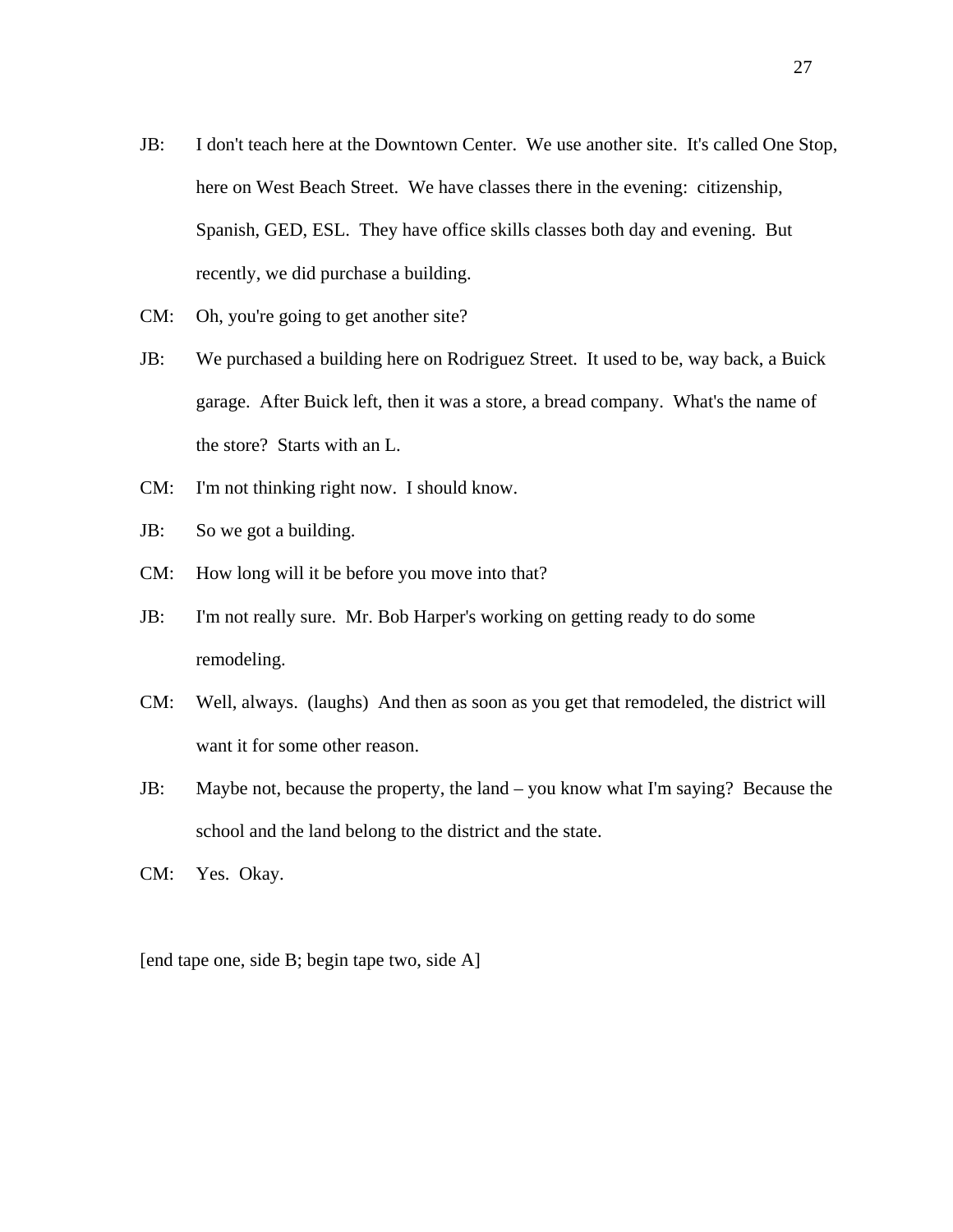- CM: This is tape two of the John Basor interview. John, a successful life is not defined by one's profession alone. I believe you're very active in your community. What community activities play a significant part in your life?
- JB: Well, as I said earlier, I've been involved with the adult school and Watsonville High School community, as well as with the Croatian community in Watsonville. We have Slavic American Cultural Organization that I was one of the founders in the late seventies. We have monthly meetings and doings, so I've been involved with that.
- CM: What kind of activities does that organization do?
- JB: We have speakers. We have groups come here from Croatia, the cultural folk dancing.
- CM: Music, dance.
- JB: Music, dancing. We have potlucks, picnics, we have speakers, we have films, things like that.
- CM: How large is the Croatian community here now?
- JB: To tell you the truth, I'm not really sure, but it used to be a real large community way back. When I came here in the early sixties, it was pretty large. But now, I don't remember exactly how many. We have mostly second and third generation. There aren't very many people who came from Croatia.
- CM: When did that immigration start tapering off?
- JB: Probably in the early sixties. Quite a few people came after World War II and then again – after World War I and then before World War II. Then after World War II. Early 1900s also quite a few came. A few Croatians started coming here like around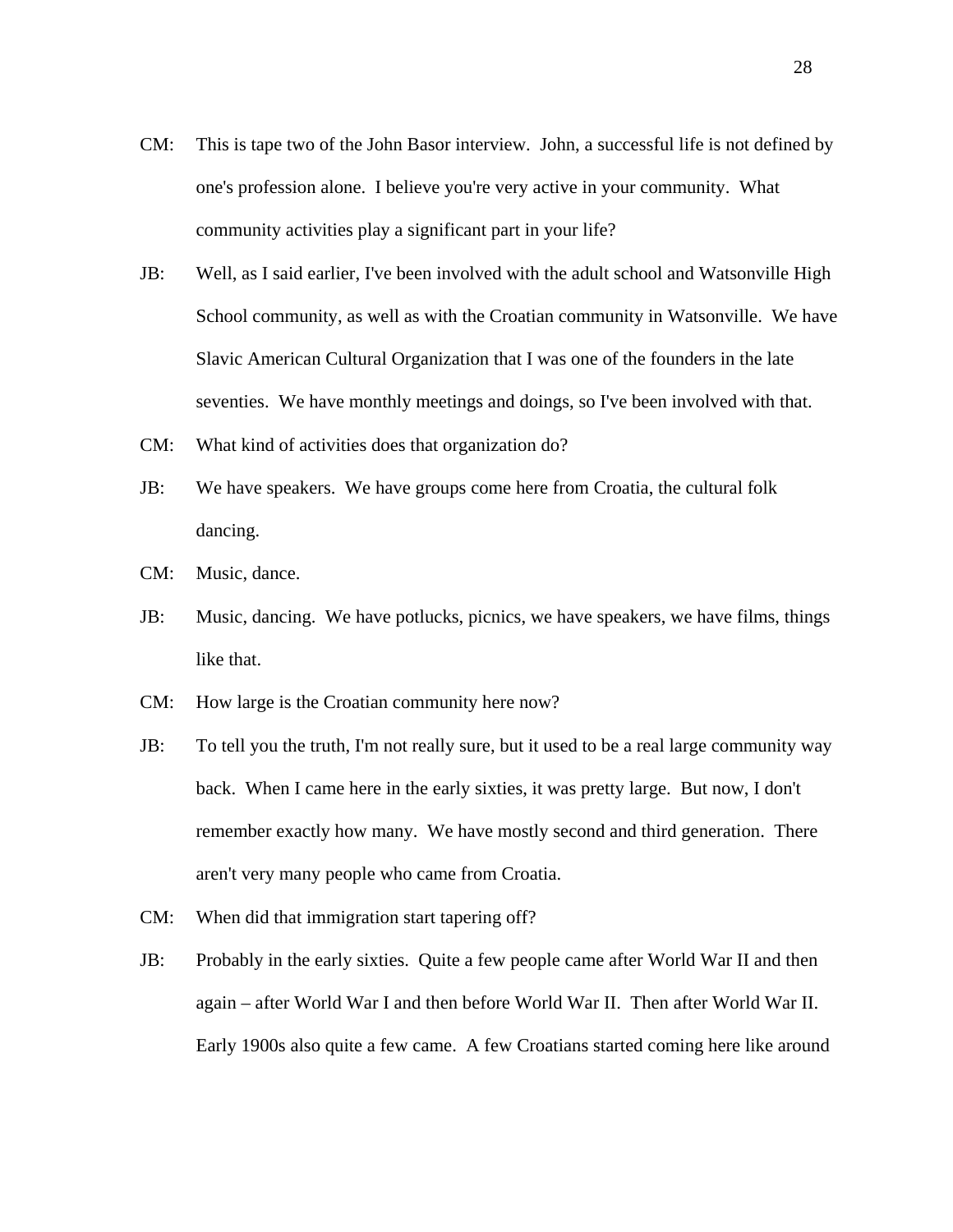1860s. The first Croatians come to Watsonville in the 1860s, 70s, and 80s, and then the turn of the century, too.

- CM: Did the changes in Yugoslavia after Tito's death have anything to do with the drop in immigration, do you think?
- JB: No, not really. I don't think so.
- CM: Other than the Slavic American Cultural Organization, are there other community groups that you are active in?
- JB: Well, I've been active with the Farm Bureau organization here in Watsonville, attending some of the Agricultural History Project activities that we have here at the fairgrounds.
- CM: In addition to your teaching day and night, I believe your family operates a travel agency. Is that correct?
- JB: Yes. My wife and I, we own the travel agency called Adriatic Travel Agency.
- CM: You're actively involved in that as well?
- JB: Yes, uh-huh.
- CM: I assume it specializes in –
- JB: Croatia. Yeah, we specialize in Croatia, but [we book all kinds of travel today].
- CM: In the lands bordering the Adriatic.
- JB: We do any kind of travel business. We have a lot of clients for Mexico, Mexican clients, as well as people going to Hawaii, anywhere in the world. It's a full service travel agency.
- CM: Okay. John, from age fourteen until now, you've had forty years association with adult education.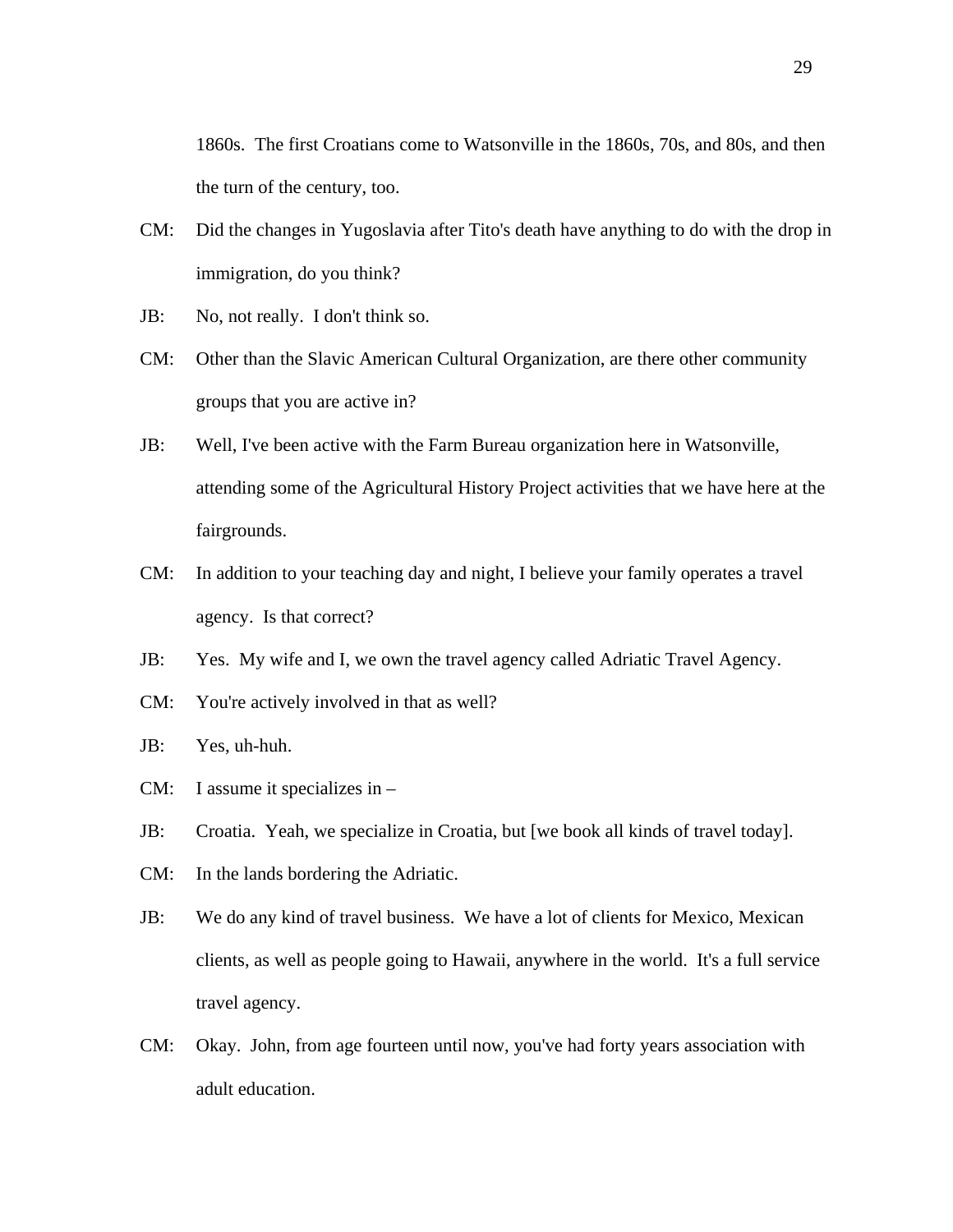JB: Right.

- CM: Can you pinpoint just a few of what you consider the major changes that have taken place during that forty years, and what stands out as being really of major importance to you about that?
- JB: I think that starting as a ESL student, and there were only three or four classes in ESL and one in citizenship. The growth – I mean, night school now being called adult school, where the programs – you know, mornings, afternoons, and evenings, and even on Saturdays. It's not night school anymore.
- CM: That gives you a good title of a book. (laughs)
- JB: Yeah. Night school became day school and night school and Saturday school, and it helps so many people, not only to learn English but finish their high school diploma, learn their vocational skills, and many other things. It grew so much, and I'm so happy to see that. It's hard to believe how much it grew, enrollment, the offerings of the courses in every field. It's amazing. There are still quite a few people out there in the community, who don't know that – a lot of times they ask me, "Where are you teaching?" "I'm teaching at adult school, and I'm going to teach in the morning." She said, "Is that the night school?" Still there are some people, they're not educated.
- CM: That think about it that way.
- JB: That think I only teach at night. So I feel proud that I've been associated with the adult school for forty years. The growth was amazing. And we offer classes at not only these two sites now, downtown and Green Valley site, but we offer classes everywhere in the community. Wherever there's a need, we offer classes, in ESL, health classes, Spanish.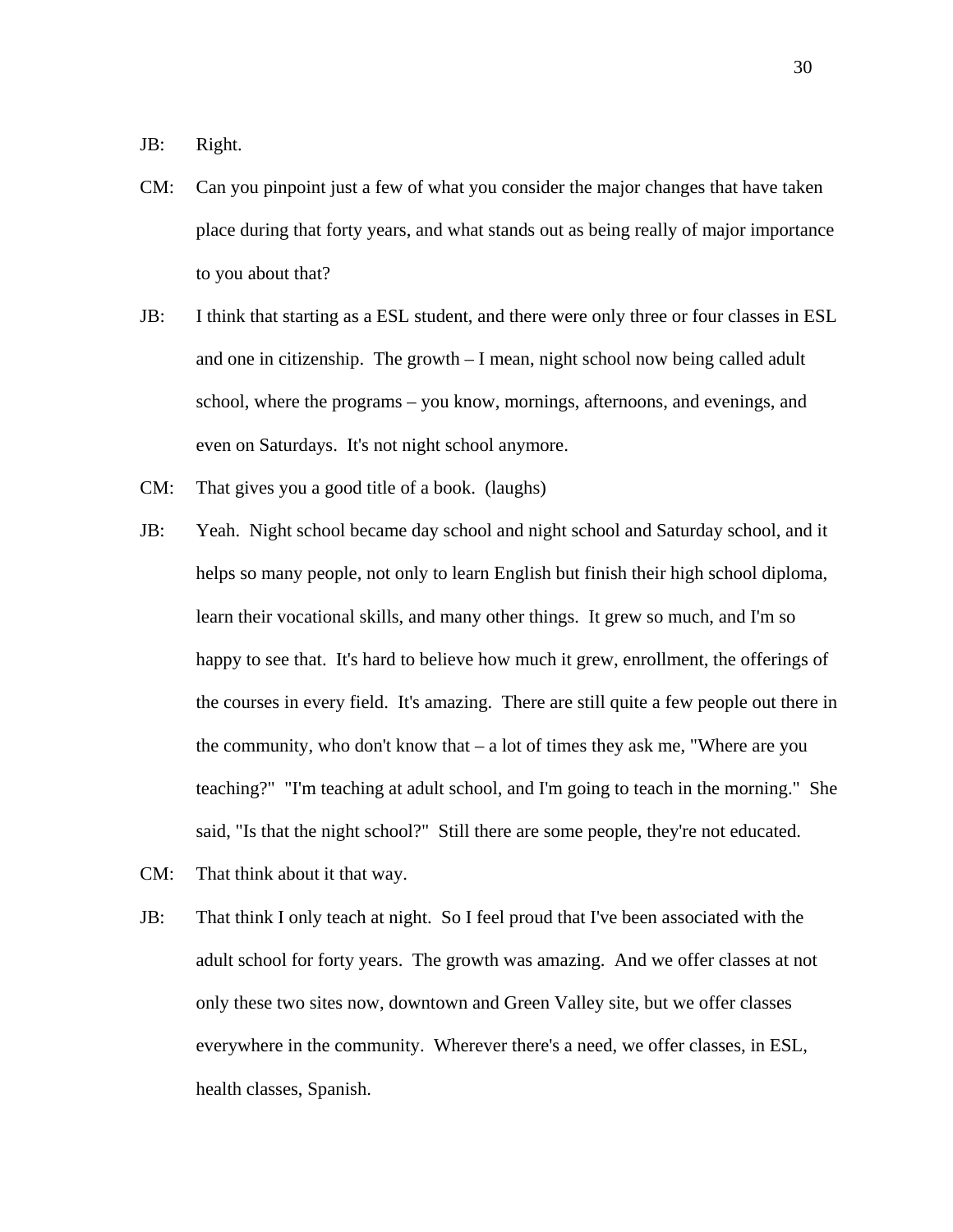- CM: Family, parenting.
- JB: Family. And they have the shop classes.
- CM: Is there anything in particular that you would like to change about adult ed? Do you have a wish list?
- JB: A wish list? I can't think of a wish list. Well, even though, like I mentioned, we did purchase this new site, new building, in the future, down the road, I would like to have a big adult school, bigger than what we purchased now. Something like Radcliff, even bigger. I'd like to see something like what Salinas Adult School did.
- CM: They have a wonderful facility.
- JB: They have a wonderful facility. I would like to see that here, but in Watsonville, the Pajaro Valley Unified School District has nothing like Salinas has. It's kind of like a community college.
- CM: Well, it's tailor-made for the adult school. It wasn't adapting something else.
- JB: Right. It was totally tailored, like you say, for the adult school. That would be my wish one day, that we have a facility something like Salinas has.
- CM: We've mentioned a lot of people –
- JB: I would recommend anyone to take classes in adult school, after they finish high school, or even in high school. I tell my students to take more English, take other classes, computer classes after school or in the evenings.
- CM: So you're a true believer in lifelong learning.
- JB: Exactly. I keep pushing adult school after three o'clock to high school students. It's a great place to learn.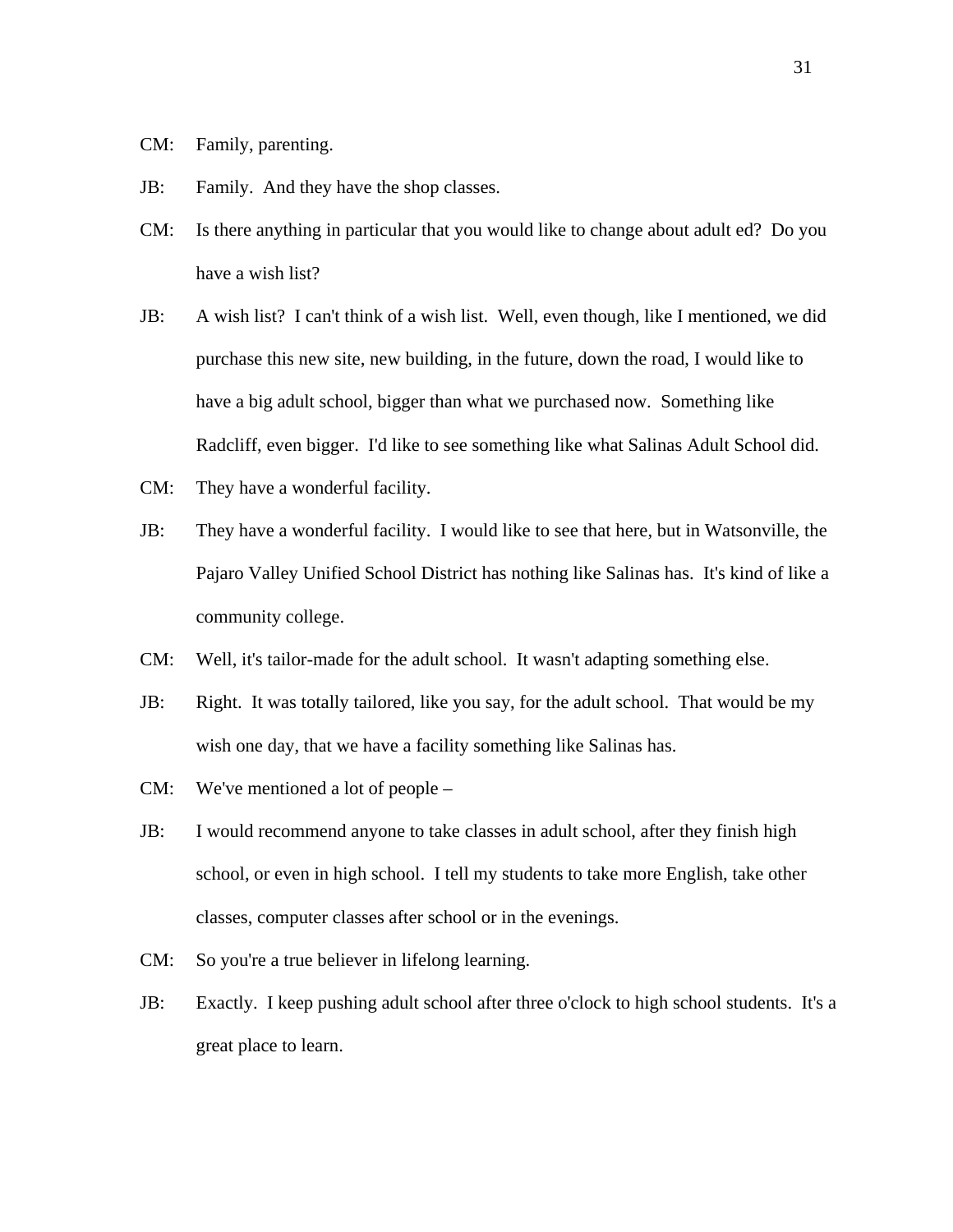- CM: That's good. We've mentioned a lot of people, John, but I just want to are there other leaders or teachers that you have special memories of that you would like to share?
- JB: I mentioned Jack Hamilton, right?
- CM: I think so.
- JB: Jack Hamilton, my first English teacher. Edward Kilburn, who taught me developmental reading, I'd like to mention him.
- CM: He was a reading teacher?
- JB: Reading teacher. I might mention Salsipuedes, Howard Peterson, seventh grade teacher, and Philip Griffin, my eighth grade teacher when I first came here. I mentioned O'Brien Riordan and Jack Spurlock, Spanish teachers. Bud Rowland, my government and civics teacher.
- CM: A lot of people have made lots of contributions. Just as we know that you've made contributions to lots of people as well. I sort of alluded to this earlier, but certainly the Basors have turned out to be an adult education family. We talked about your cousin Estelle getting her diploma and going on, and now a professor at Cal Poly. Your wife attended adult school as well, didn't she?
- JB: Yes. When she first came here in 1989, even though she spoke English pretty well, she studied English there. She worked at the airport in Croatia. She was a manager there and she studied English. But she needed more conversation practice, so she took advanced ESL at Radcliff Adult School. Later, she was into computers, through the ROP (Regional Occupation Program), through the county, which was held at the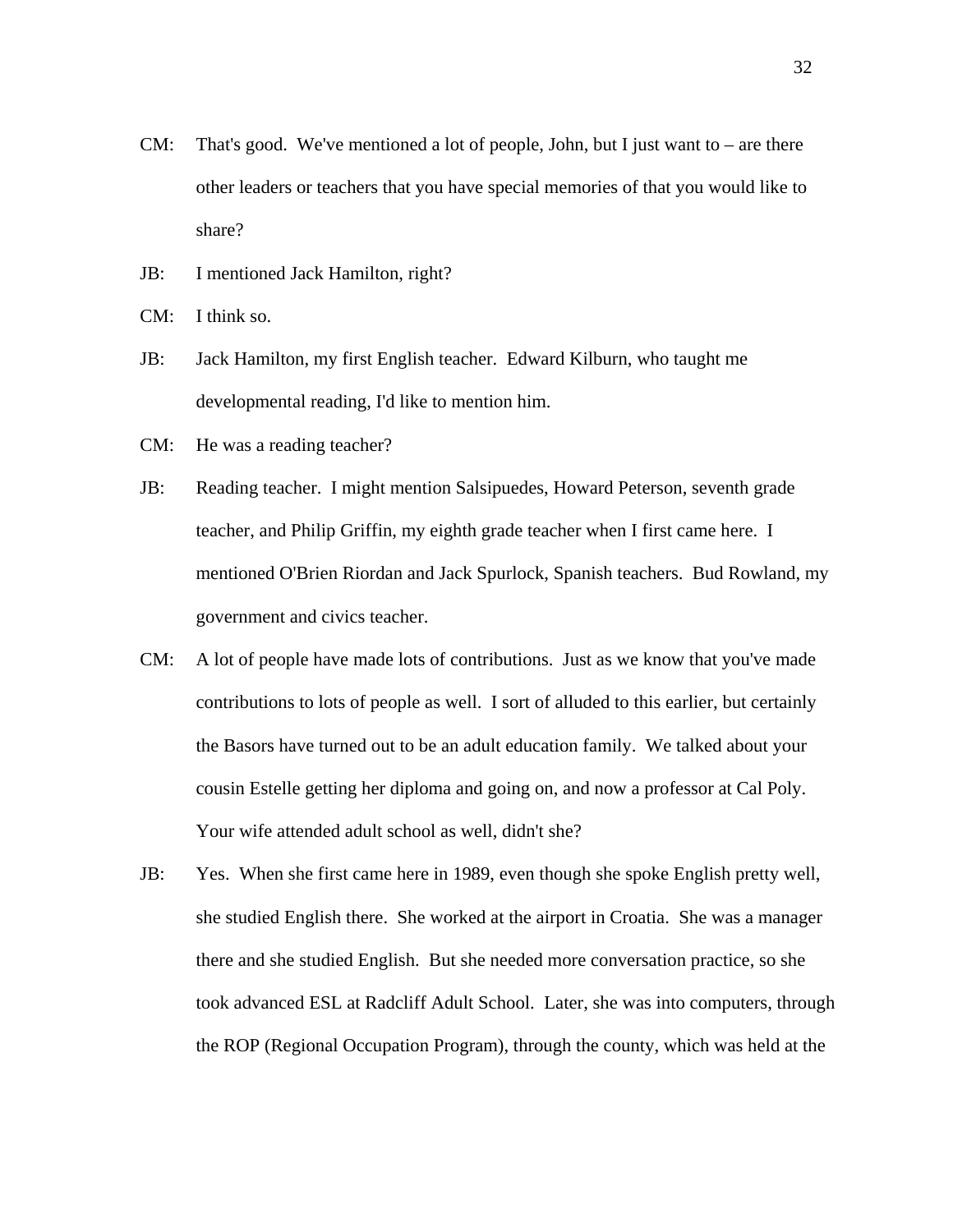Watsonville High School in the evening. She took computer programs through ROP under the adult school.

- CM: Did she do her citizenship through the adult school?
- JB: No. She didn't take a class. She studied on her own. She went to Cabrillo later to take Spanish for three years. She needed Spanish for her business.
- CM: I was going to say, living in the area, Spanish is very helpful. That's for sure. Okay. We're about to wind up here. If there's anything else that you would like to add, that you would like to talk about?
- JB: Like I mentioned, I taught in different locations, facilities, in houses, in warehouses, We had a class of ESL in warehouses, different homes. It was great when we got the first school, Radcliff school. This was an ESL school originally. So then we moved all the ESL programs to Radcliff, from small houses and other ESL sites; we moved all to the Radcliff campus.

I would also like to mention Dr. William Zachmeier. When I mentioned to him that I needed my master's degree, I wasn't sure exactly what project to choose. We talked about this, and he said that would be good, the history of adult education. He inspired me, too, about doing the history of adult education. Dr. Zachmeier was a professor at San Jose State University. I don't know if you've heard of him. He has retired since then.

- CM: I certainly enjoyed your book.
- JB: Thank you very much.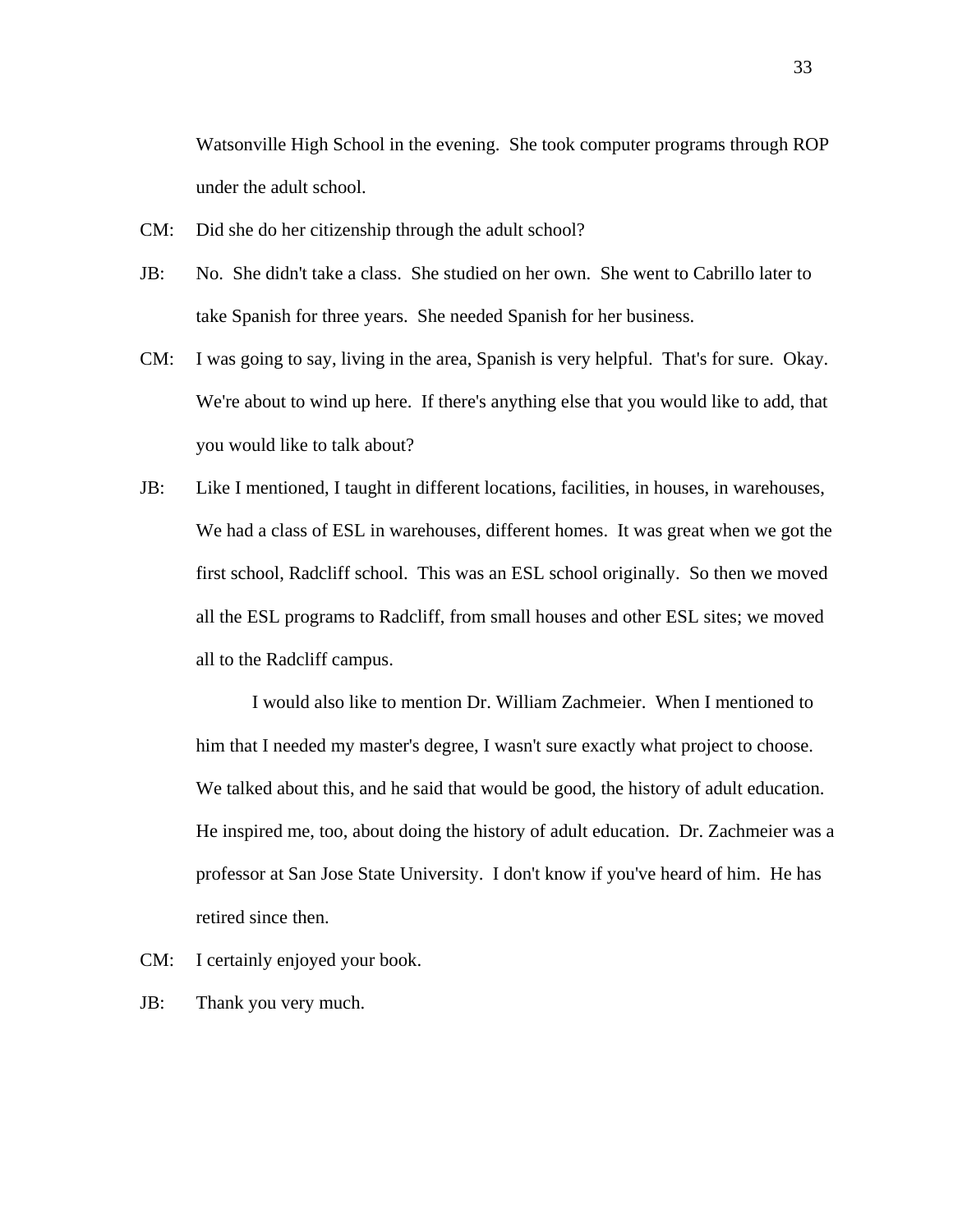- CM: It's fascinating reading. I'm interested in adult ed history, so it was really nice to see that you've done that as well. Well, John, I want to thank you for sharing your experiences.
- JB: Thank you very much for taking your time and interest.
- CM: And for your contributions to adult education.
- JB: Sure. Thank you very much.
- CM: As a student, a teacher, and a model. I can't think of a better model.
- JB: Thank you very much.
- CM: The Adult Education Students Succeed initiative is a part of the California Adult Education Oral History Project.

#### END OF INTERVIEW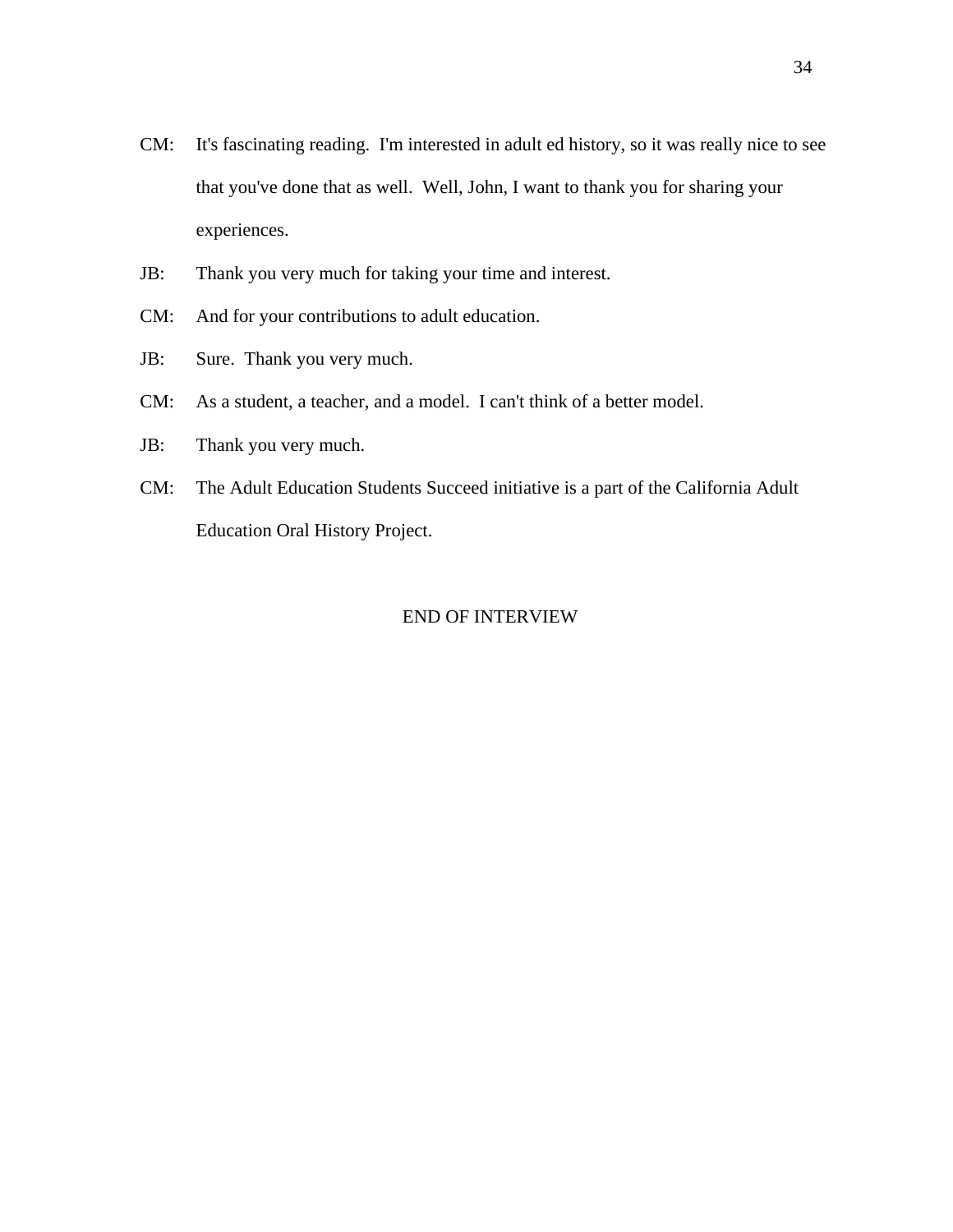<span id="page-42-0"></span>California Department of Education Adult Education Oral History Project

# **Adult Education Students Succeed**

# **Ann Veronica Coyle**

Pajaro Valley Unified School District Watsonville/ Aptos Adult Education

1980 - Present

Student Advisor Department Chair Coordinator **Instructor** 

June 11, 2004 Watsonville, California

By Cuba Z. Miller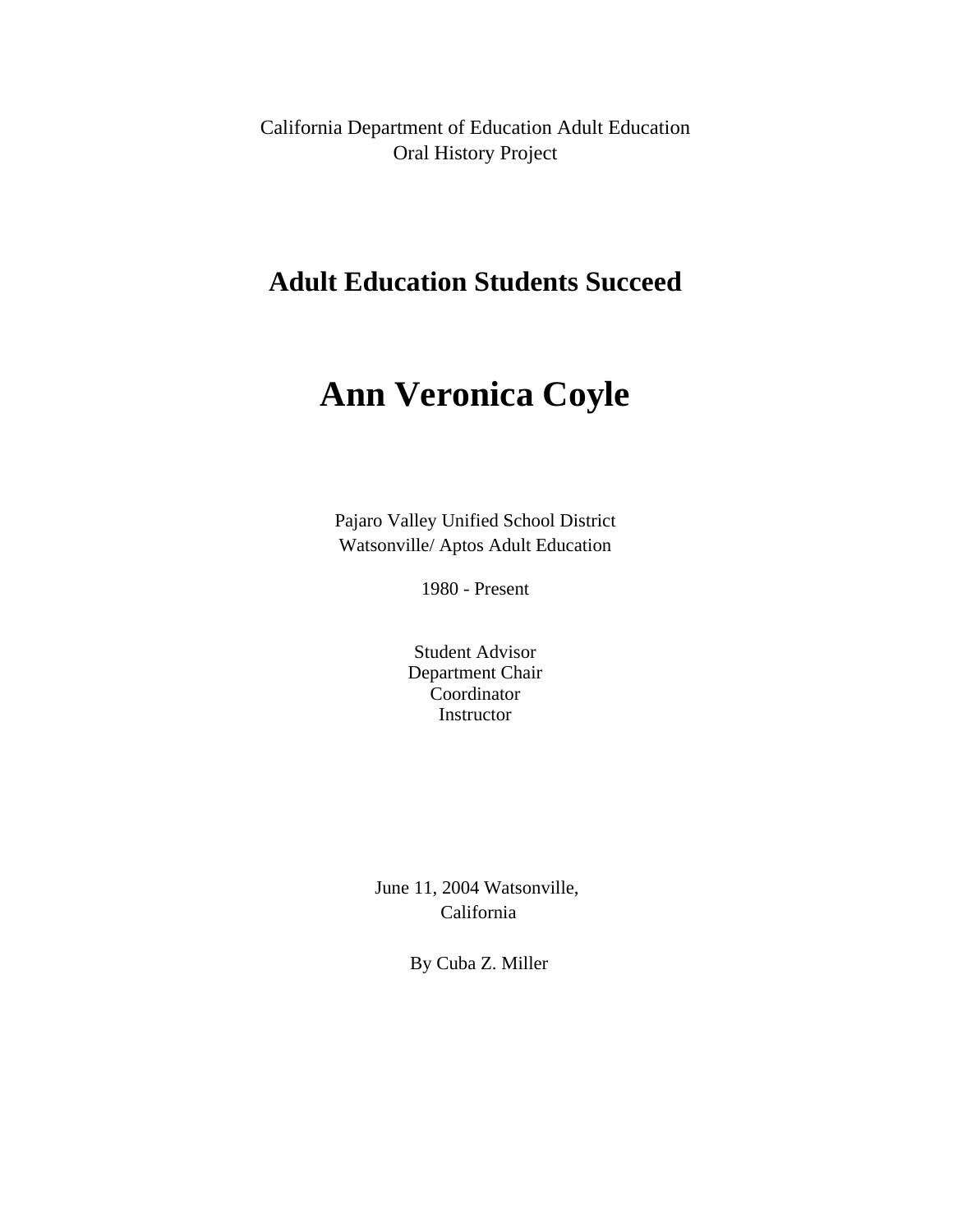| PROJECT:     | <b>Adult Education Students Succeed</b><br>California Adult Education Oral History Project |
|--------------|--------------------------------------------------------------------------------------------|
| INTERVIEWEE: | Ann Veronica Coyle                                                                         |
| INTERVIEWER: | Cuba Miller                                                                                |
| DATE:        | June 11, 2004                                                                              |

CM: This is Cuba Miller interviewing Ann Veronica Coyle in Watsonville, California, June 11th, 2004. Ms. Coyle is student advisor and coordinator at Watsonville/Aptos Adult School in the Pajaro Valley Unified School District. The purpose of the interview is to profile Watsonville's adult education programs and, as a part of the Adult Education Students Succeed initiative, to comment on the contributions made by John Basor. Good morning A.V.

AVC: Good morning, Cuba.

- CM: I want to thank you for nominating John Basor for recognition in the Adult Education Students Succeed project.
- AVC: You're welcome.
- CM: He's an excellent example of successful adult school alumni, having a forty-year association with adult education as a concurrent student, a regular student, and finally, an adult school teacher. We know that student successes don't just happen. They are the products of quality programs and supportive staff, and that's what we'll be talking about today. Let's start with you. How long have you been with the adult school here and what positions have you held?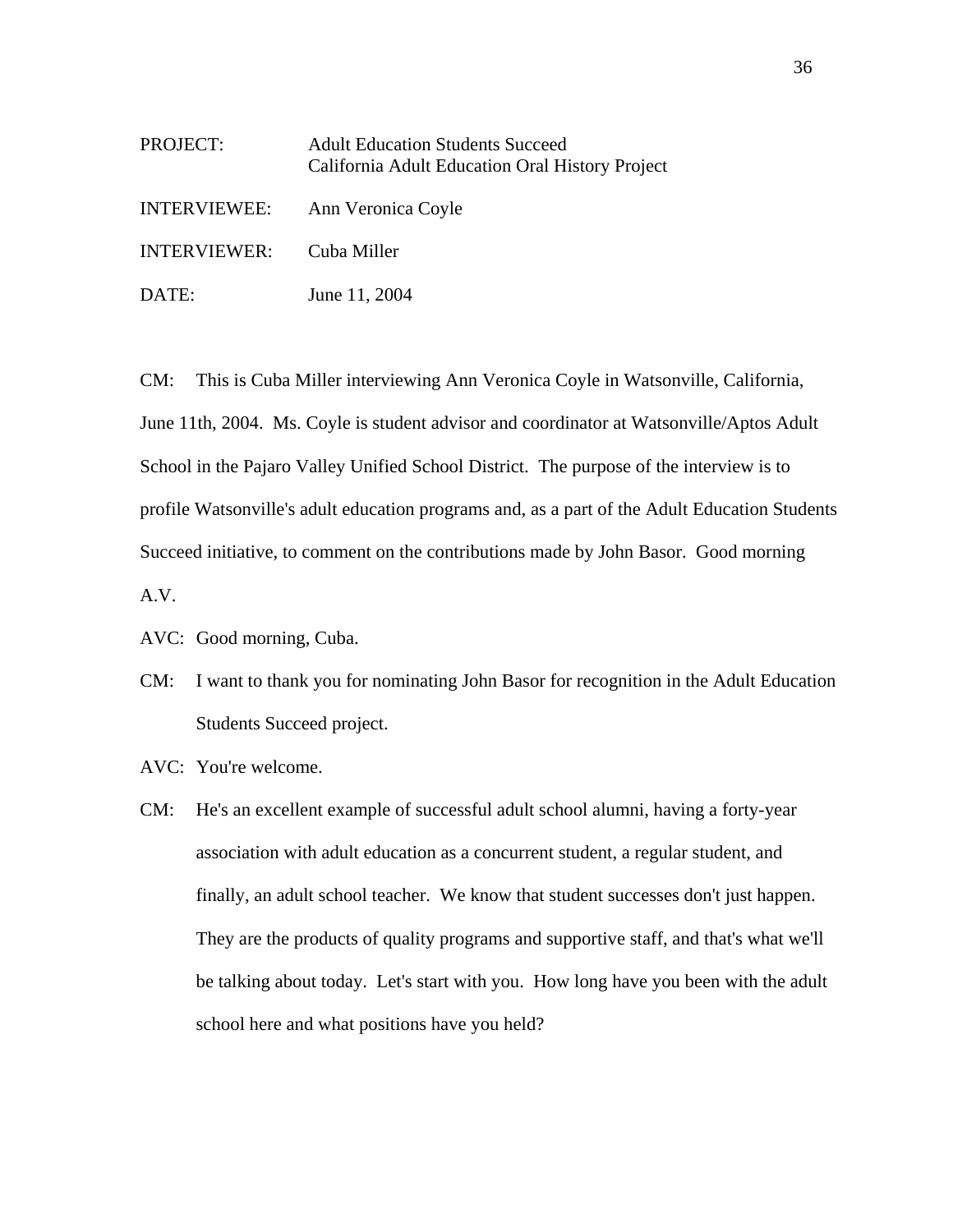- AVC: I've been with the adult school here in Watsonville since 1980, so that would be twenty-four years. I started out as a classroom aide, and then I taught a class called Armchair Travel for a little while. I then began to work in a couple of departments: in the ESL department and then in the ABE/ASE (Adult Basic Education, Adult Secondary Education), and that is where I have spent most of my time here at the adult school. I have been a teacher in this department, an advisor, a student advisor, and now I am the department chairperson, and I coordinate all the academic programs associated with this department.
- CM: As student advisor, is that what many people refer to as a counselor? AVC: Yes.
- CM: You do the counseling work for the school.
- AVC: Yes.
- CM: Okay. Can you tell us just a little bit about the communities and the types of students that Watsonville/Aptos serves?
- AVC: Watsonville/Aptos Adult School serves a very broad and diverse community. As the name suggests, we serve the two communities, Watsonville and Aptos, and there's a distinct difference between the two communities. The County of Santa Cruz, into which Watsonville and Aptos fall, is one of the more affluent in California. The south county, which is Watsonville in general, has not fared so well. Most recent census figures show that Watsonville incomes are three-quarters that of the county average, and Hispanic households in Watsonville are another 10 percent below that. In contrast, the income level in Aptos is one-quarter greater than the county average. So there's a little disparity between the two parts, and we serve both parts of the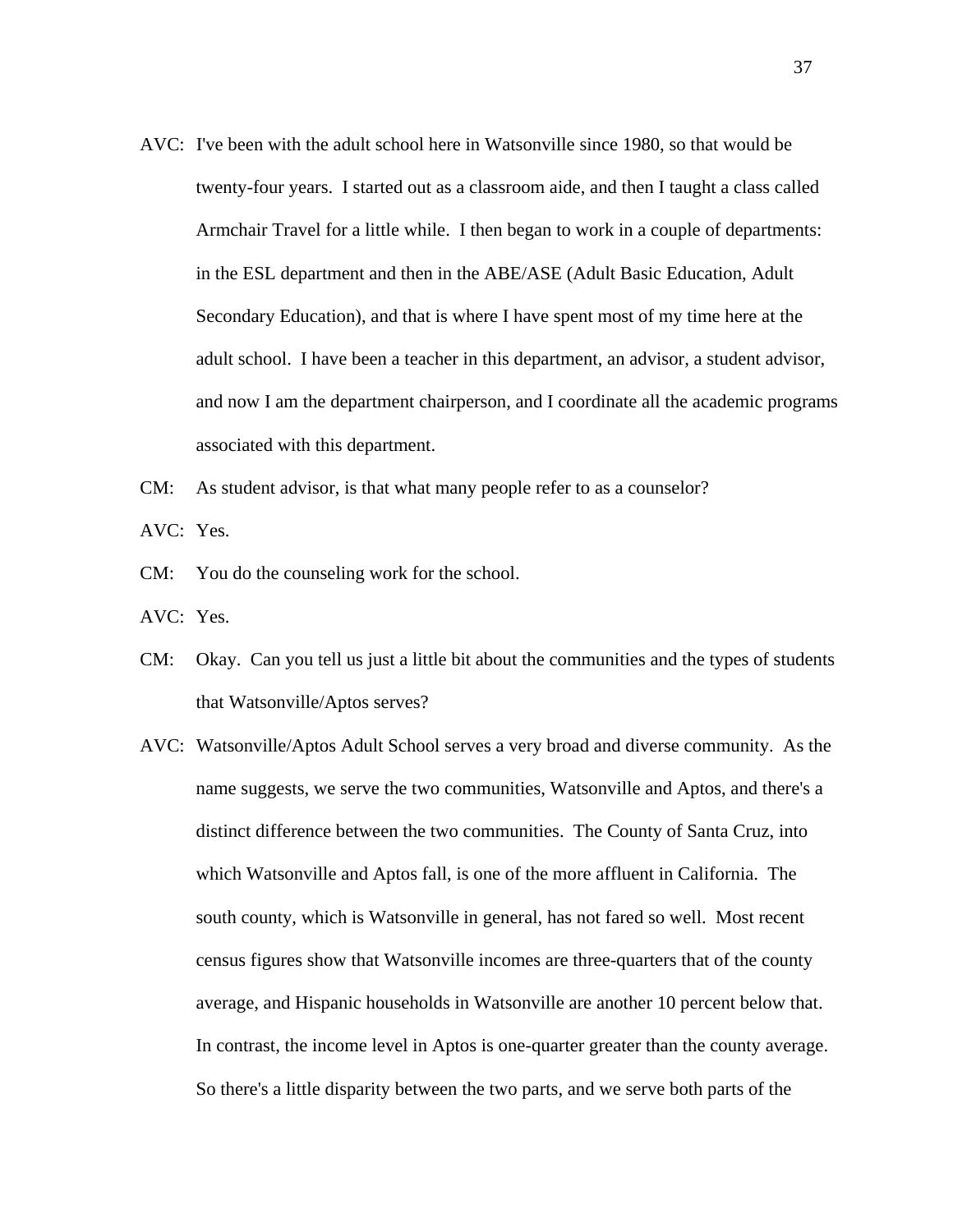county. The area where we have the largest program is Watsonville, and then we serve a number of Aptos community members in classes such as vocational and lifelong learning.

- CM: What's the largest population student group of the school?
- AVC: The largest population by far is the ESL department, and that is always somewhere between 50 and 60 percent of our population.
- CM: Okay. So it's Hispanic, and they're primarily agricultural workers? Is that correct?
- AVC: Yes, that's correct.
- CM: Other than ESL, what are a couple of other [departments] that you consider major programs? Even though percentage-wise they don't begin to touch ESL, what are a couple of other major programs that the school offers.
- AVC: Certainly vocational ed is becoming more and more a major program. It's now the second largest program. It's a very diverse program of offerings. We have a very strong office skills program. In conjunction with the ESL program, we have Vocational ESL [VESL] programs, which are a cooperative venture between the two departments. We have students who are learning vocations in the healthcare areas and in the construction trade and in clerical areas that are also developing their English skills. Then we have just a vast array of other vocational courses.
- CM: I would imagine lots of computer training as well, as a part of your clerical.
- AVC: Oh, very much so.
- CM: Now, we want to spend a little more time talking about ESL because it is, as you say, between 50 and 60 percent of your total program. You actually have a variety of ESL programs that kind of fall under different names. Can you describe the different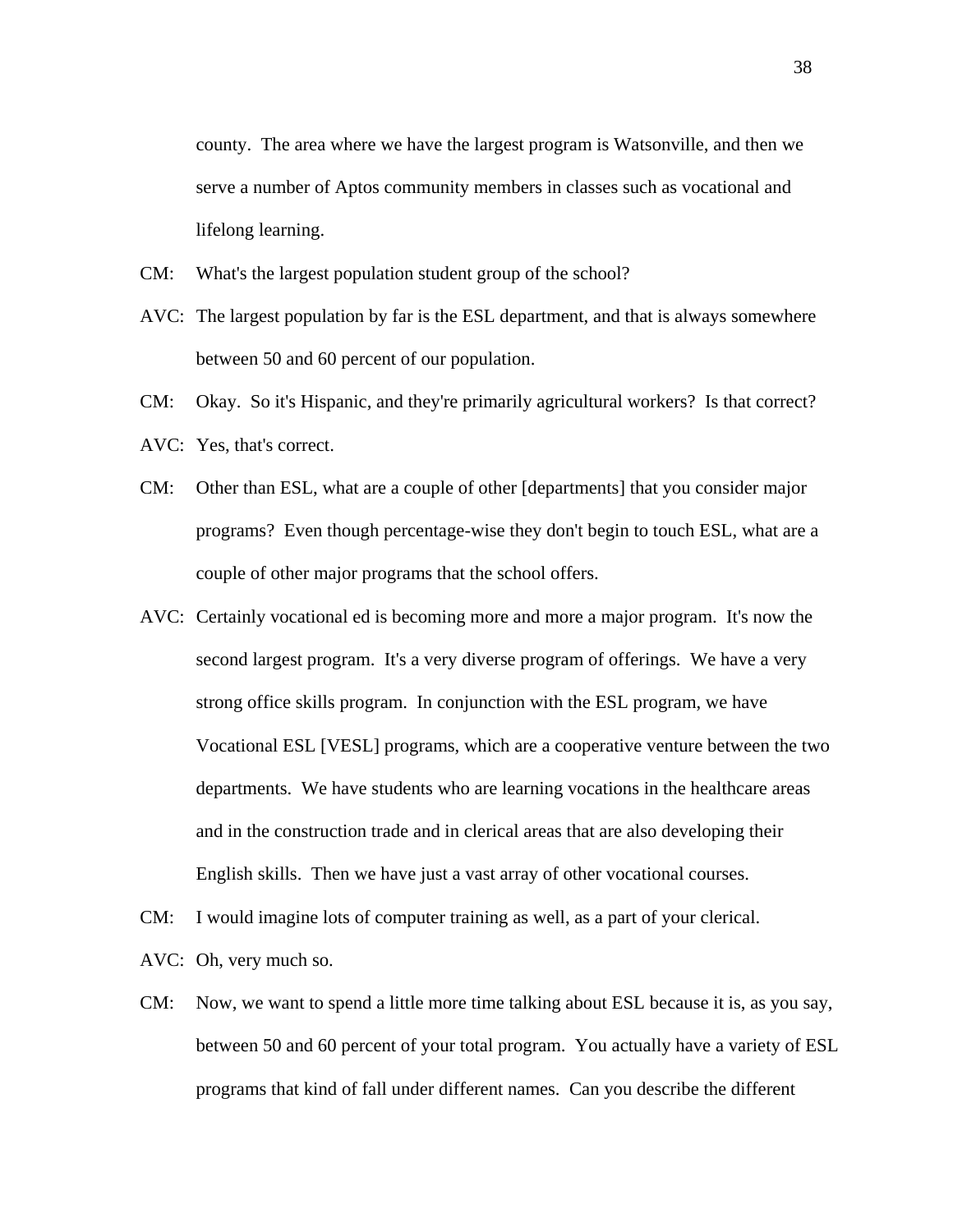approaches and target audiences? I mean, you have your regular ESL, and then you have other things. You mentioned VESL.

AVC: Yes, we have the VESL, Vocational ESL. We also have a very strong CBET program, Community Based English Tutoring, and that's a program that enables parents and others who deal with children to bring home the English that they are using, so the courses here have adapted to that. Those who attend the course are given materials to take home. Childcare is provided so that the parents and childcare givers have a place that's safe for their children to go into the babysitting room while that's happening.

We have a very strong distance learning program in ESL, by which students check out videotapes. They watch them, and then they return the tapes every two weeks and take a little test on each tape, and when they pass they move on to the next tape, with a more advanced level of English learning there.

Then we have family literacy, a very strong ESL family literacy program that's connected with our parenting department. These classes are parenting, bilingual parenting classes. Together in the Park is what the programs are called, and every Saturday the parents and children actually go to the park. They learn parenting skills and how to enable their children to play and express themselves while they are learning English.

CM: Okay. The CBET program is offered in cooperation with the elementary schools. Is that correct?

AVC: Yes.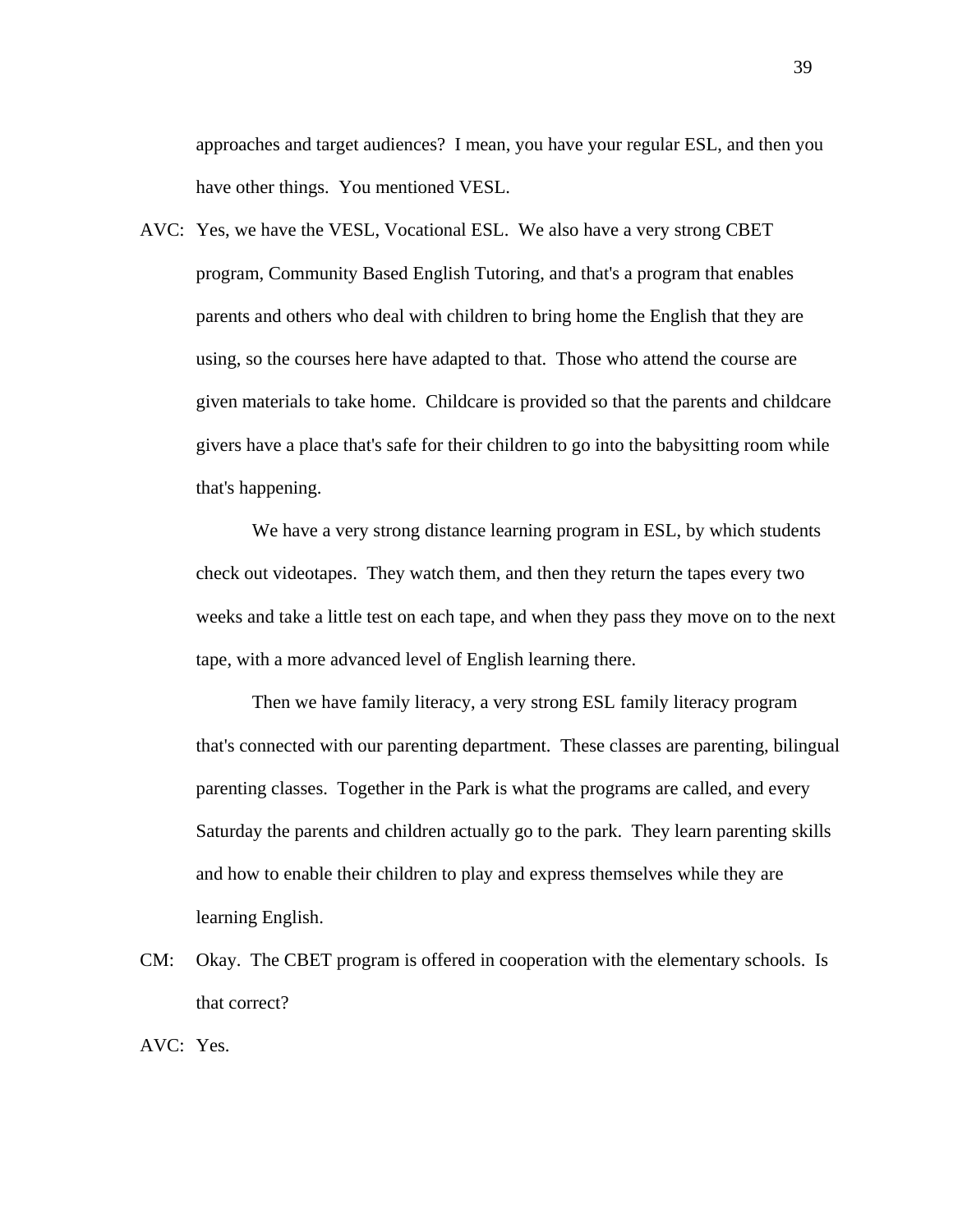- CM: Targeting the parents of elementary students. Do you have an EL Civics [English Literacy and Civics] grant?
- AVC: Yes, we have a strong EL Civics grant as well.
- CM: That's targeted more towards community responsibilities and access.
- AVC: Yes, definitely. This year the EL Civics program, at the request of the students, focused on how to deal with the police, what to do if you're stopped for a traffic violation, what to do if the police come to your house, what to do if you're a victim of a crime, how to go to the police and present what has happened to you. So that has been one of the focuses here.
- CM: Do many of your ESL students, once they've kind of gotten a medium amount of English mastery, do they go ahead and enter your vocational training programs?
- AVC: Some enter our vocational training programs. Some enter our adult basic ed programs because their English is now strong enough to enable them to participate. After that a next step would be to the adult secondary ed program if they wish to continue to develop their English. Through the use of the advisors, too, many students begin to think about and to attend the local community college, Cabrillo College, which is less than one block away from us at this site. A very good connection.
- CM: And you've got good liaison with the community college, do you?
- AVC: We have such an excellent liaison with the community college that one of the workshops that was presented at last month's CCAE (California Council for Adult Education) conference was on that exactly, how to foster and enrich strong working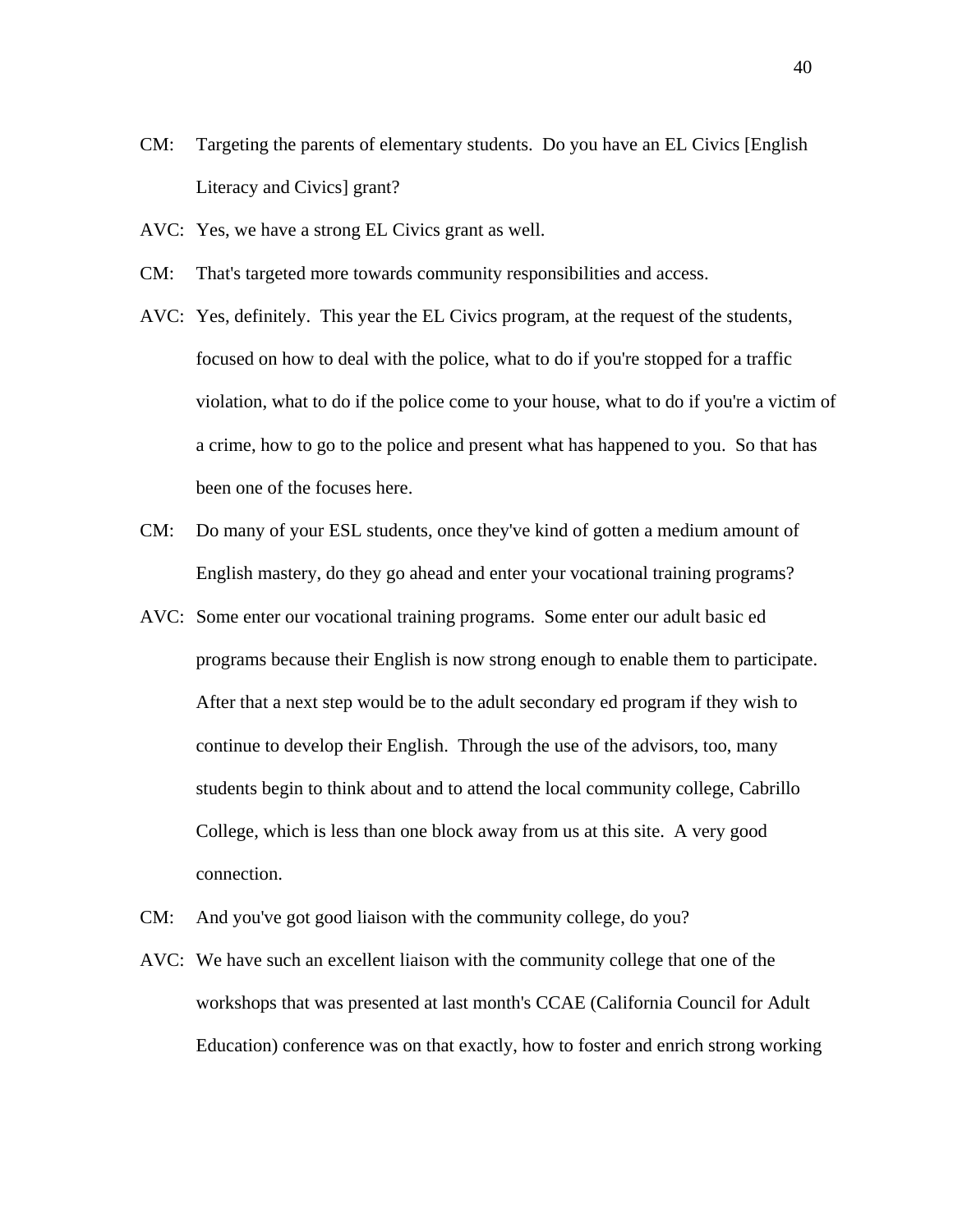relationships with the community college. This coming semester, we will actually be teaching adult ed ESL classes on the community college campuses.

- CM: Oh, very good.
- AVC: Yes, very, very good.
- CM: Do they send their admissions people down here to talk to your advanced students?
- AVC: Yes. Not only that, their admissions and grant-type people, counselors, come and talk to our ABE and our ASE students, too, because then that's definitely a very natural next step for those who graduate in the academic area.
- CM: As student advisor, you do work primarily with these basic skills classes.
- AVC: And secondary.
- CM: Well, I'm including secondary in basic skills, the basic academic skills, ESL, ABE, secondary, the high school diploma program.
- AVC: Yes. I myself work only with ABE and ASE, not ESL.
- CM: Okay. You don't work with ESL at all.
- AVC: No.
- CM: Even in a counseling capacity you don't work with ESL.
- AVC: No, not at all.
- CM: Okay. So, we have ABE, the diploma program, and GED (General Educational Development test). Can you talk about some of the different instructional approaches employed by these classes? Are they separate classes? Are they open labs?
- AVC: We use a variety of instructional approaches. We have individual instruction for students, for example, who are working on packets and assignments to help them earn high school diploma credits, or be more ready for the GED exams. We have small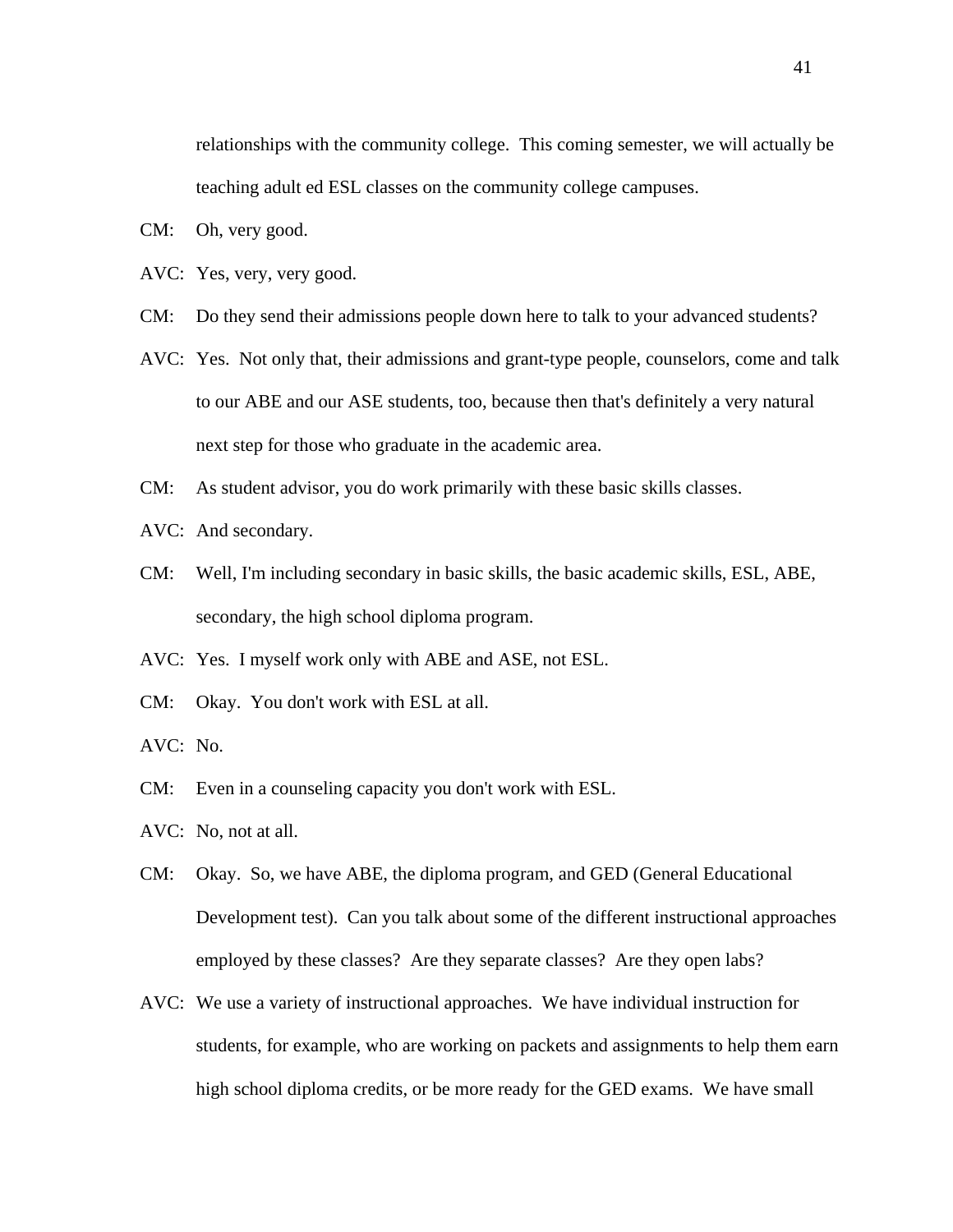groups. We cluster students together who are working on the same areas for small group instruction. We have some large group instruction. We have a very strong computer assisted instruction program, both for high school diploma and for GED. We are just beginning as a pilot project for the California Distance Learning Project. The CDLP has just [started an online ASE pilot test] with a series of [high school diploma] courses, which we will begin to pilot in the state of California to help determine if this is an appropriate mode for adults to learn. So we'll be piloting this during summer school and through the first semester. It's to last at least until December 2004. Those are our main instructional methods: individual, small, large group, and computer.

- CM: The CDLP pilot. Is that general secondary, or is it targeted towards GED or  $-$
- AVC: Secondary, high school diploma.
- CM: It's general secondary, high school diploma.
- AVC: That will be a strong pull then for us to pilot in our independent studies program. That would be just a natural for that, too.
- You said did you mean the interactive whiteboards?
- CM: You said did you mean the interactive whiteboards? AVC: No. CDLP is having us pilot [a series of online secondary level courses].
- CM: So, a pretty wide range of –
- AVC: A wide range of all academic courses needed to earn a high school diploma.
- CM: But your approaches hit many different learning modes.
- AVC: Yes.
- CM: Whatever kind of best helps the students. A.V., have you noticed that the increased diploma requirements have had an impact on your program?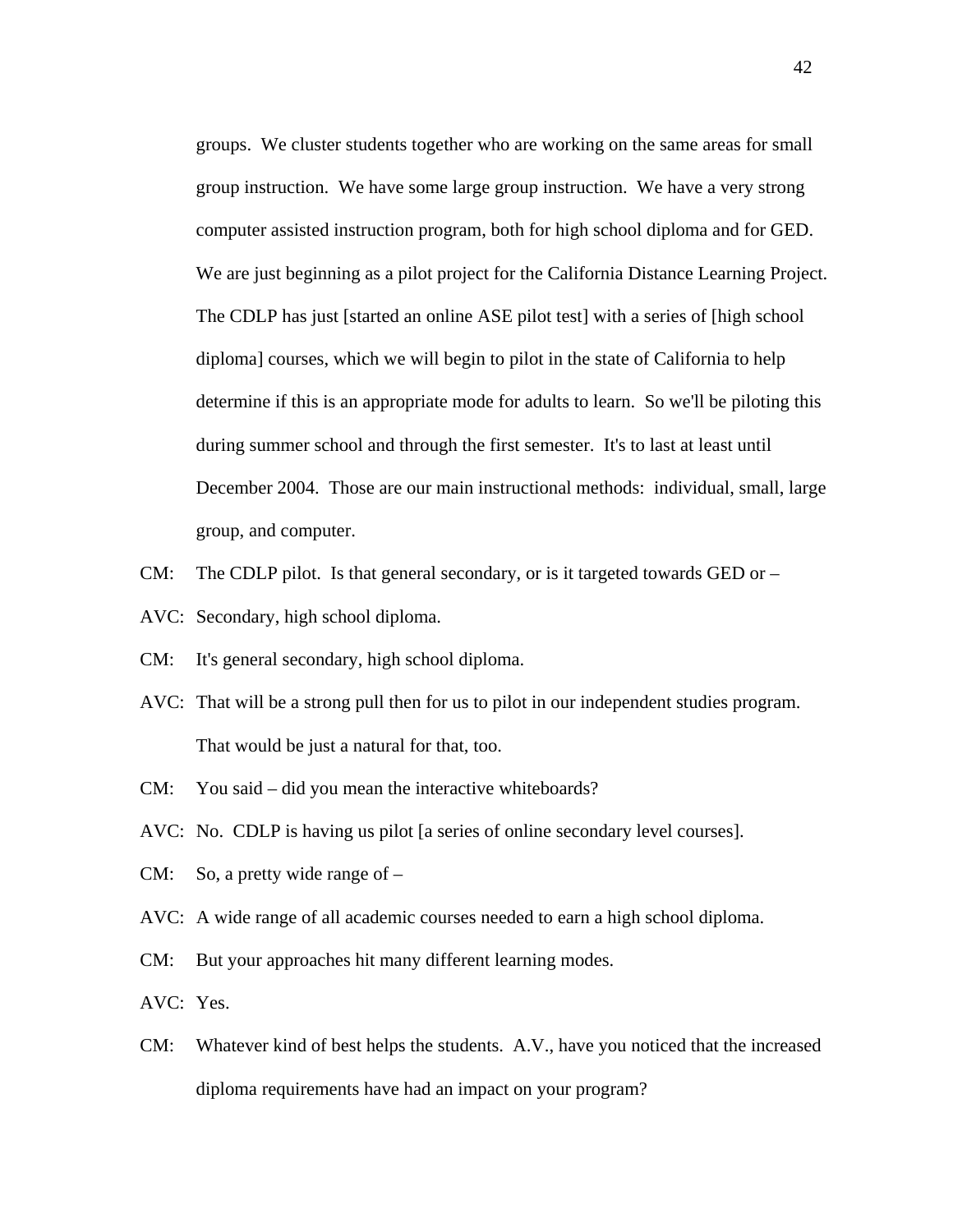AVC: Yes.

#### CM: Can you elaborate on that?

AVC: The greatest impact we noticed [was] with the graduating class of 2003, when many students rushed to finish their high school diploma requirements in order to avoid the algebra requirement. So we had the largest graduating class in maybe twenty, twenty-five, thirty years last year. This year, the impact is, obviously, a smaller graduating class.

However, I think that the increased requirement is a good thing. It will take a while for our students to begin to catch up. I think we all know that when a student comes to adult ed, oftentimes that student has had a rough road to get in here. They wouldn't be here if they had sailed right through high school, that kind of student. So study skills are rusty. Maybe attendance at school and learning hasn't been as dedicated and as effective as it had been in other students. Our students come with less recent experience, really, in schooling, so to learn algebra is a challenge. But we had a number of students who learned algebra this year. Maybe those aren't the students that actually finished enough of their other credits to graduate—some of them were—but our students are learning algebra. Our students can learn algebra. So that's good. I approve of the requirement, and I think that's a good thing for us, a good thing for our students.

- CM: This is guessing, I understand that. Do you think that the increased requirements will put more of a demand on your concurrent student program?
- AVC: Actually, it already has. We saw a significant increase in the number of concurrent students referred to algebra this year, and we will continue to see that. That is my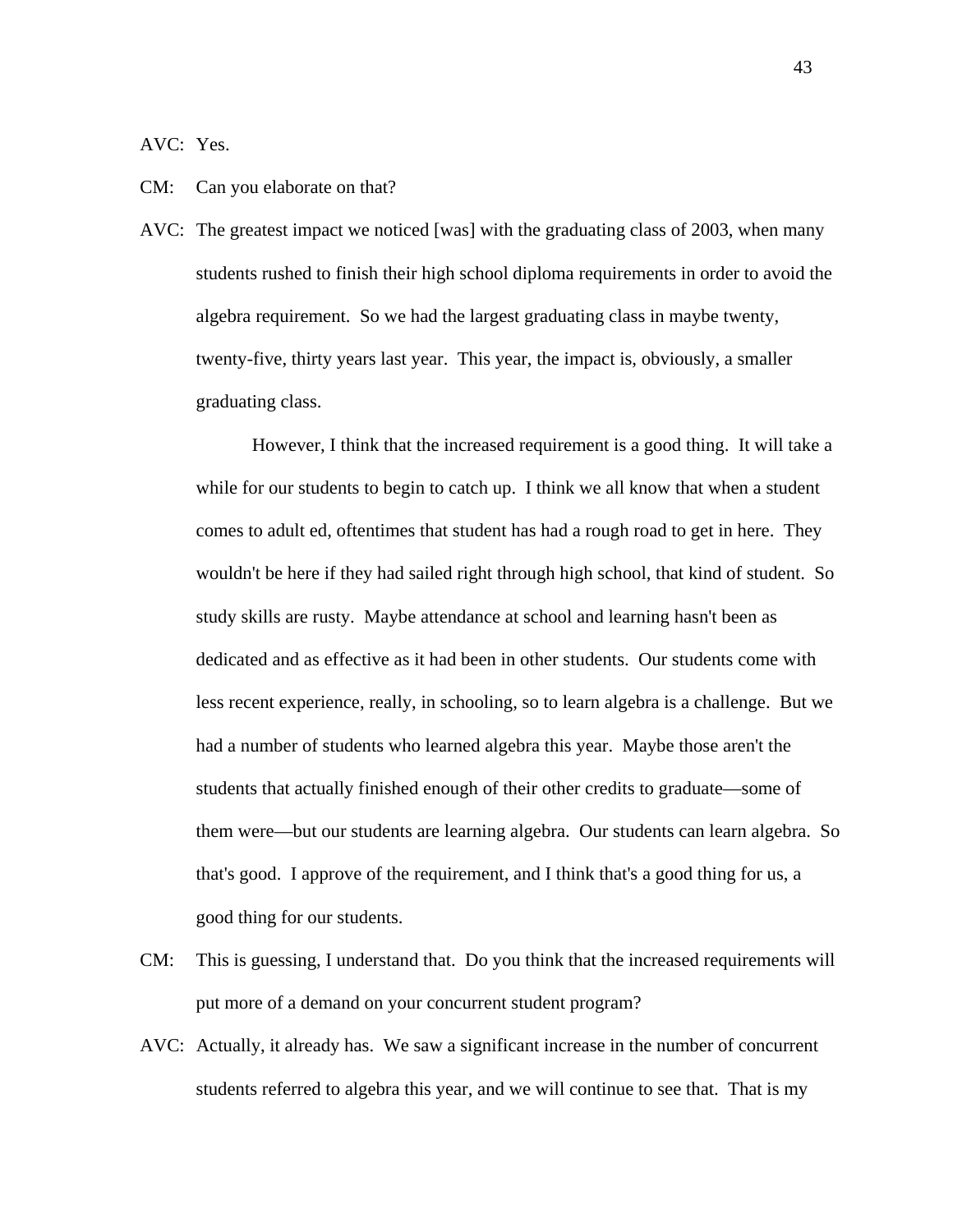guess. This district also has increased its requirements, effective over the next several years, from ten credits of science to thirty.

- CM: That's a big jump.
- AVC: That is a very big jump. And courses in algebra, that's going to be another big jump. So these are the kinds of things that will impact our district as a whole, and ourselves as providers to some of the concurrent students.
- CM: When John Basor started adult school classes he was only fourteen, and his sister was only eleven. Would that be possible today?
- AVC: It might be possible for maybe a youngster who had entered high school at a tender age and was fourteen years old and was referred maybe in the second semester of his freshman year. I can't remember that ever happening, although I suppose it's possible. Those students are pretty young to come to adult ed, and they're still young enough and green enough in their high school years to catch up at the high school. We wouldn't foster that.
- significant part of your program at all? I mean, do you have a pretty healthy number CM: You said that you had an increased number of concurrent students this year. Is that a of concurrent students?
- AVC: We have a modest number of concurrent students. This district has made efforts to try to serve the high school students at the high schools.
- CM: Yes. Good for them.
- AVC: Yes, it's very good. To increasing their offerings, to offering a very, very extensive after-school program. The district has a *very*, very extensive program of extended learning. The district utilizes PASS (Portable Assisted Study Sequence), the migrant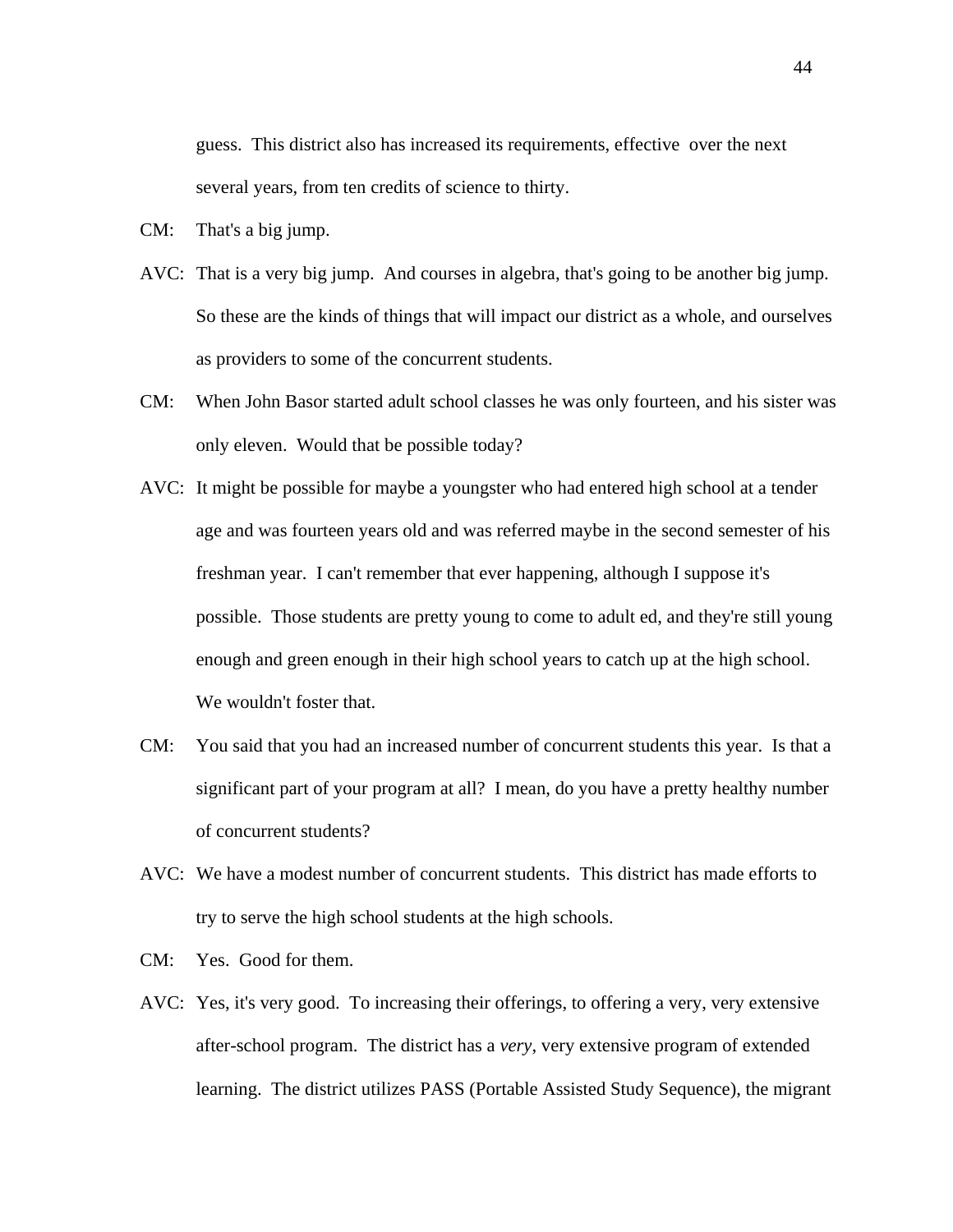PASS program for migrant students, quite a bit. Because you have many students who qualify. The wonderful thing is that, in addition to serving the students in high school who are migrants through the PASS program, our own students who are migrants can go there. Young seventeen- and eighteen- and nineteen-year-olds also have access to PASS. So they can be doing PASS programs concurrently with their programs with us.

- CM: That's very good.
- AVC: Yeah, we have a very good working relationship with the district in many areas.
- CM: What requirements do concurrent students have to meet to attend adult school? I'm assuming there's some kind of formal referral system.
- AVC: Yes. They must have a formal release form from the State of California. Well, from their high school. It's required by the Ed Code of the state. And they need to have had a conference with a parent or a caregiver present with the school counselor to verify that. Then the school counselor has to indicate exactly what courses are needed, and we will not give the student any other courses, except for those that are written. Sometimes a student will come and say, "Oh, I'm almost finished with my World Civ. I need some more English. Can you start me in English?" They have to have that approved by the home school.
- CM: If the parent meets with the student and the counselor, that's at the high school. Do you require the parents to come here when the students register?
- AVC: No. That is not required. Some parents do come, and that's wonderful when they come. We have an orientation that occurs weekly for all concurrent students coming in. They must participate in the orientation, and sometimes parents attend that.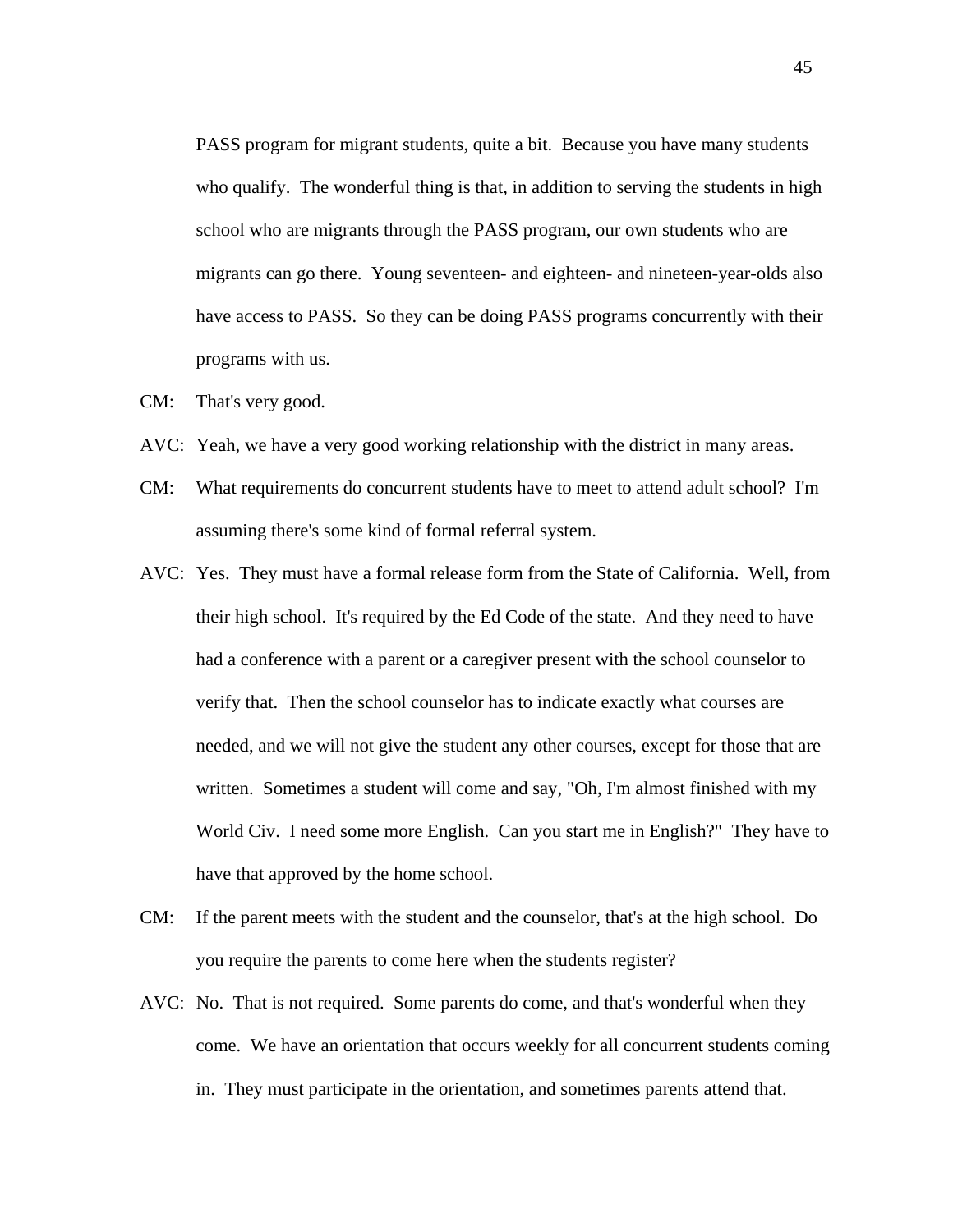- CM: That's very good to have a precise orientation for concurrent students.
- AVC: It's very important.
- CM: Are you the only student advisor for the ABE and high school diploma programs?
- AVC: No. For them we have two student advisors, myself and another, because you run many hours during the day. One person probably couldn't handle it all. So with this program we have two, as is also the case in ESL, we have two student advisors.
- CM: Then it's kind of a joint responsibility the counseling aspect, plus you kind of serve as coordinator?
- AVC: Yes.
- CM: For that ABE/ASE?
- AVC: Yes. They're two distinct jobs. Of course, there's an overlap, but they are two distinct jobs.
- CM: Other than academic counseling, what support services are provided for the students here at school?
- AVC: We offer students, in addition to the academic counseling of course, it's very hard sometimes to separate the academic needs of the students from the personal and social needs. Oftentimes, when a student will come in for academic counseling, it will become apparent immediately that in order to help the student achieve his or her goals, there are other areas in that student's life that we are addressing, other obstacles that are very extreme. We have a very comprehensive referral program for various community resources in the areas of health, physical health and mental health; helping students receive financial assistance when that is warranted; food and clothing and housing. Those are all the kinds of referrals that we are able to make to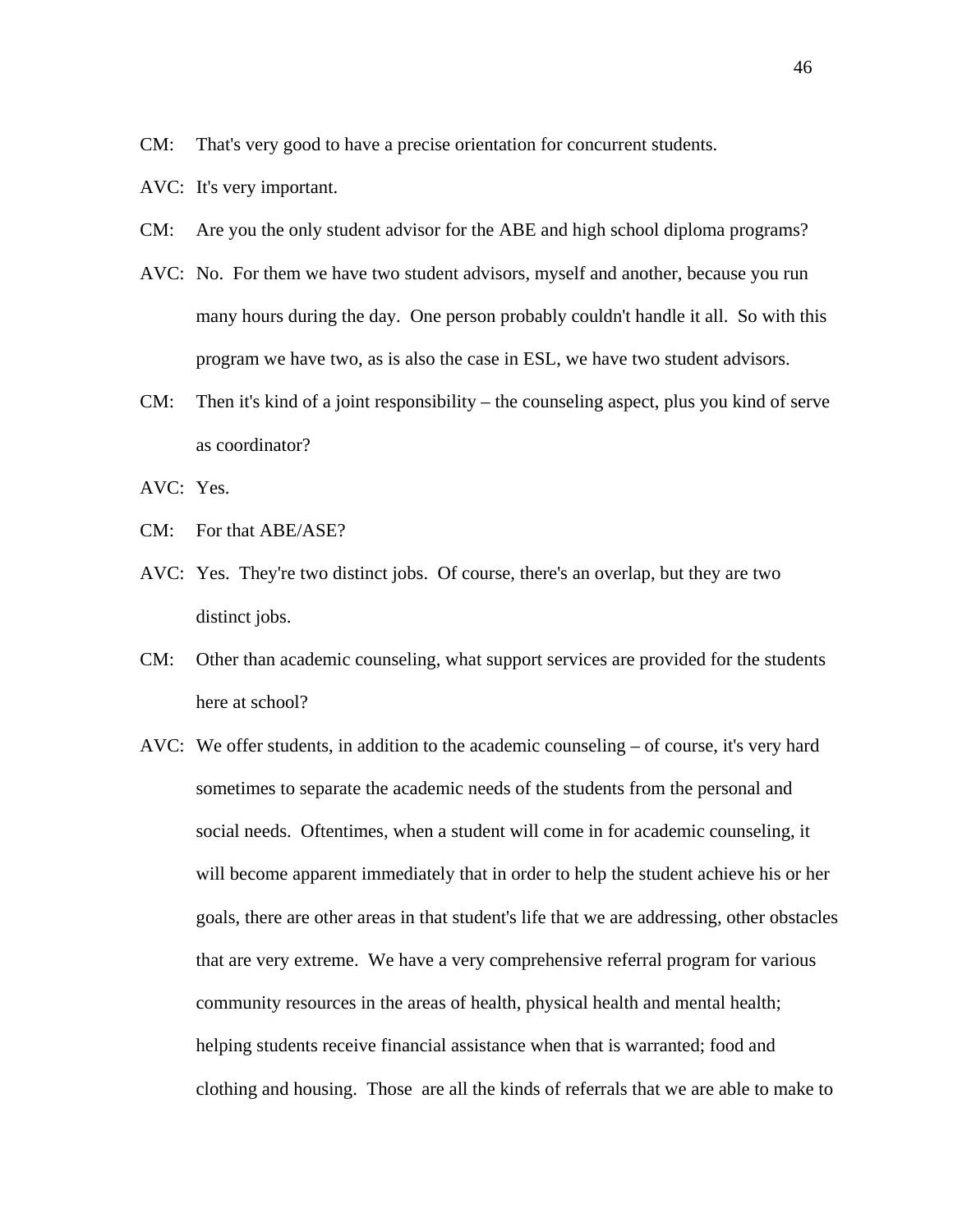support our students. We work very closely with the One Stop Center and the various programs there. We feel that's a strong support. We have students that are participating in other programs besides our own – CalWORKs, (California Work Opportunity and Responsibility to Kids), CalLearn, Career Works, for example. Those are the students that have a greater chance of succeeding because we're working together to support that student.

- CM: That's very good. Now, you mentioned childcare in connection with the CBET classes. Is there other childcare for –
- AVC: Actually, that's called babysitting, not childcare.
- CM: Yes, and there is a difference.
- AVC: There is a difference. That is the program that has babysitting that we offer. We have recently purchased a new building which is just two blocks away from this building, and there will be a babysitting room in that building. [We] hope that perhaps we could offer babysitting services to those students who are participating in classes other than CBET. Lack of childcare is a huge obstacle for adults who come to school. Huge.
- CM: Does the community college, by any chance, have an early childhood training program?
- AVC: Yes. Both English and Spanish.
- CM: If you could open a babysitting room, perhaps that would be another way that the college and the adult school could work together to help staff that room.
- AVC: Exactly.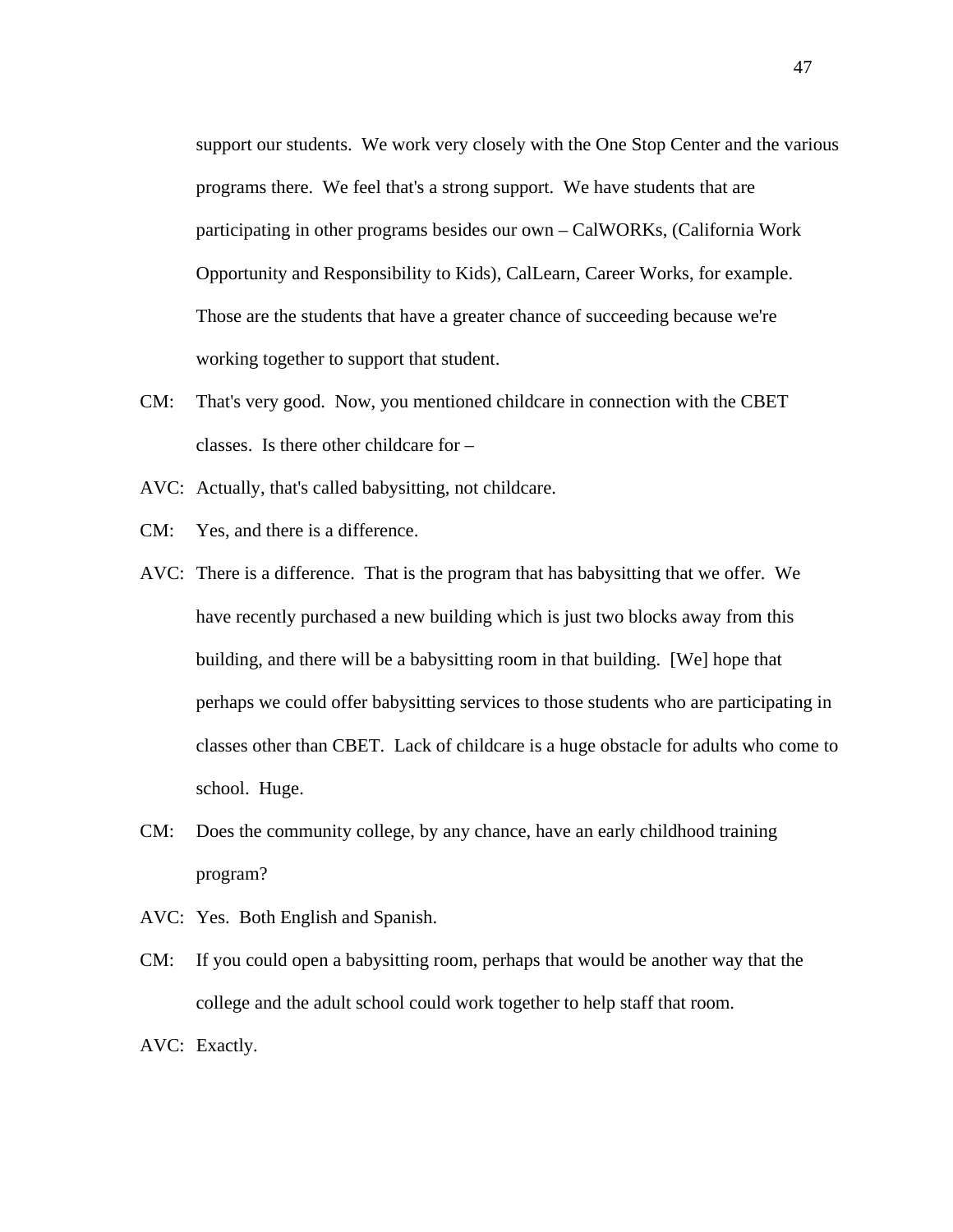- CM: It does make a big difference, particularly on ESL attendance, and certainly some of the others as well. Okay. Now, do your vocational classes have placement services, or do you rely on the One Stop and some of your other referrals for placement?
- AVC: In addition to relying on the One Stop, several of our vocational classes do offer some various levels of placement. Our print shop class has just about 100 percent placement rate for students who learn the printing trade, which is great. When they take the long route to learn all the printing skills, our students are generally placed, almost 100 percent. In the health careers, CMA (Clinical Medical Assistant), CNA (Certified Nursing Assistant), our placement rate is pretty high. It's an informal program, and there's not a structured placement office for our vocational students. But the word is out, and the demand is great in the health careers. The instructors are aware of where the demand is and are able to refer the students.
- CM: And probably the people that need the jobs stay in close touch with the instructors as well.
- AVC: That's correct.
- CM: What kind of student recognition activities do you have?
- AVC: Throughout the year, and this is especially true in the ESL programs, students receive certificates each time they pass from one level up to the next. Those certificates are very important to students. I mean, those are treasures to indicate how much they have achieved. We recognize students who are in the ABE and ASE programs when the ASE [students] have earned credits, because sometimes students come with forty or fifty or sixty credits that they have to earn. That's a lot. So at each milestone if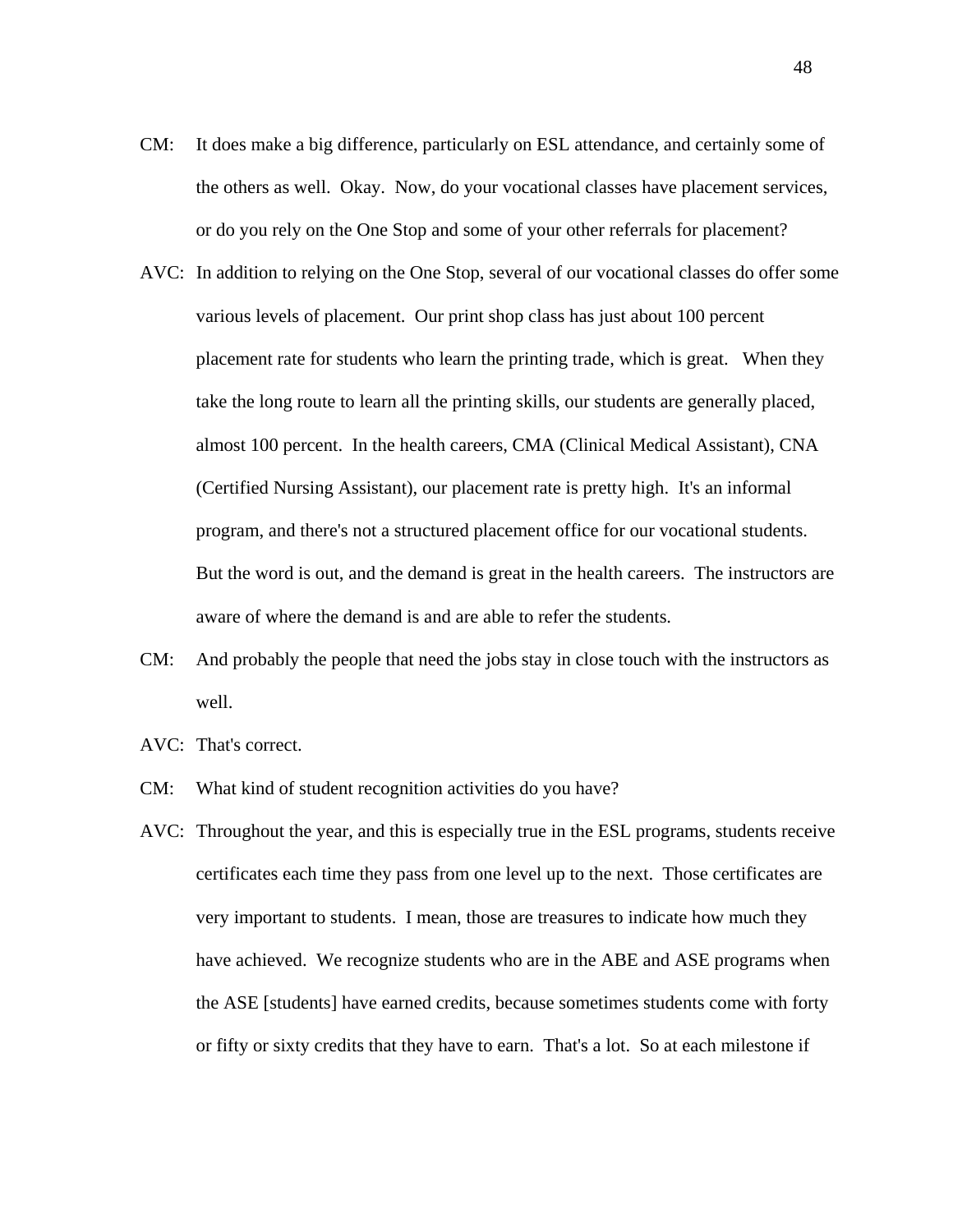there's some recognition, a little sign that the student has earned this many credits, that's a help, that's a motivation to the student.

We of course have our graduation of students who have earned their GED and their high school diploma, both for the students who are attending classes in the community, and then a separate graduation ceremony for the students who are incarcerated at the Sheriff's rehab. There's a special ceremony there as well. The ceremonies are always very moving, of course. At the ceremonies, there are scholarships. This year we were able to raise in excess of \$5,000 from community donations for scholarships.

- CM: That's wonderful also.
- AVC: It is wonderful. The largest scholarships were \$500 each. We had several at \$500, and then on down, to several hundred dollar scholarships. In addition, we were able this year to recognize with a very small monetary gift the students who are continuing and pursing their goals, who have progressed but have not yet reached their goal, which is to graduate. So we had twenty-five of our students receive recognition awards at the graduation ceremony, on the stage, with certificates and so forth. That is very motivational, too.
- CM: Do you have student speakers at graduation?
- AVC: We have student speakers. This year's student speakers were Ramona Linan, who is a former student and is now a registered nurse. She has the dream job of her life, as she said. And her husband, Jaime Molina, who is actually an instructor for adult ed in the parenting program. He too has struggled to bring himself to where he is now in the social services profession.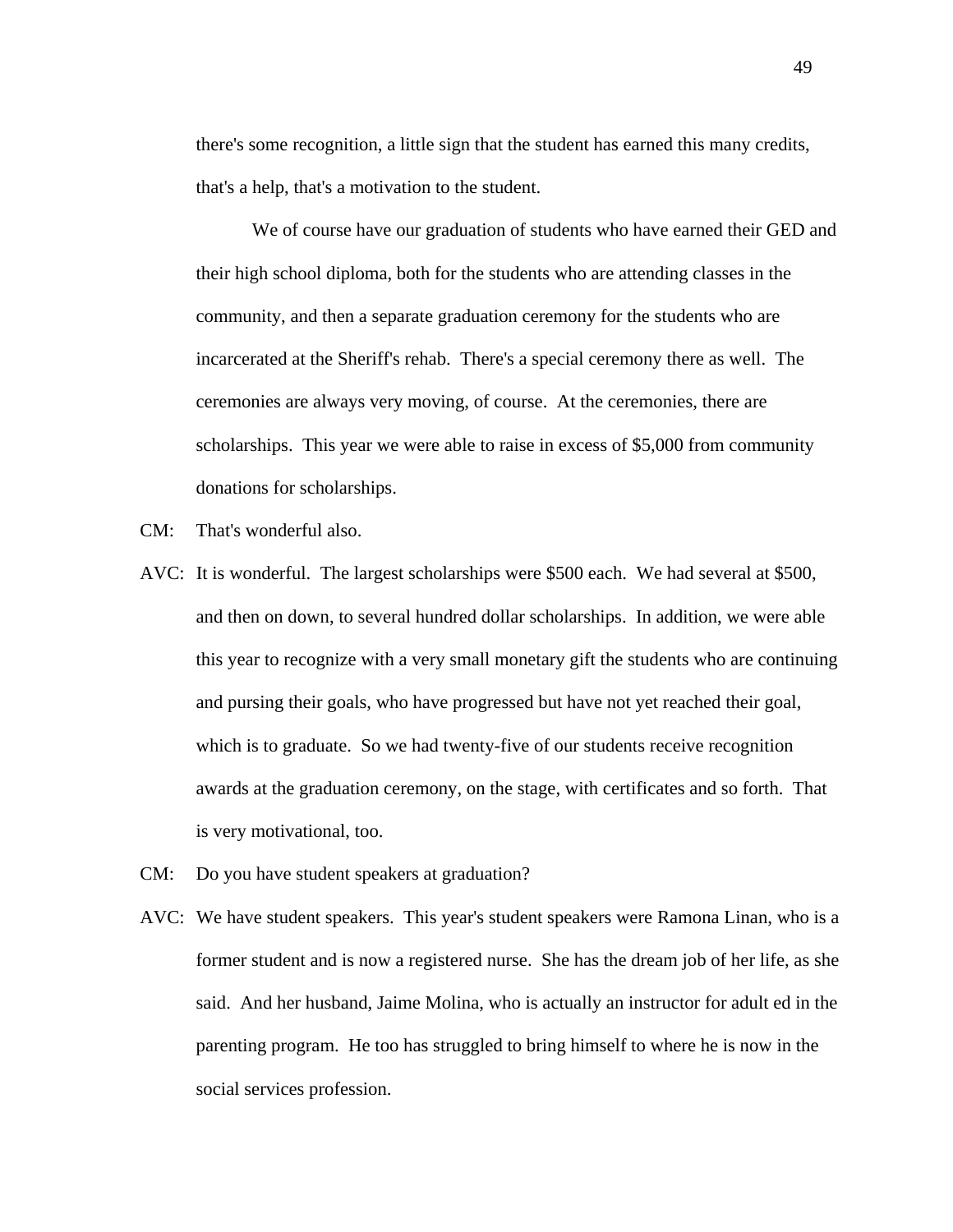Two other of our students were speakers – well, several others. We had Kurt Vojvoda, and he is a student who came to us with pretty severe learning disabilities. He told us he had been diagnosed with dyslexia, and he overcame that and finally earned his high school diploma, after much hard work. He is now a firefighter and a very, very active community member. He's *always* active in community affairs.

Marita Rivas is a woman who grew up in Mexico, and she came to the United States with really not even a primary education. She is a very bright woman. She studied. She finally graduated with her GED and went on to become a nurse. She's now a nurse at Dominican Hospital.

We also have a GED graduate, Chuck Carter. Chuck is the former police chief of the City of Watsonville and the former mayor of the City of Watsonville. He held both of those positions and, of course, has continued to be very active in the community.

Those are just several of our very successful adult school graduates. We see them around town. Watsonville's a small town. We run into our graduates all the time.

CM: But it's grown a lot since I was here the last time, that's for sure.

AVC: It has grown very, very much. Recently, I met a young man in the health clinic. I was in the health clinic. He was a former graduate, and he was escorting some mentally disabled adults through the clinic. He is a case coordinator for mentally disabled adults, a job that he's always wanted. We have quite a few students that fit that description.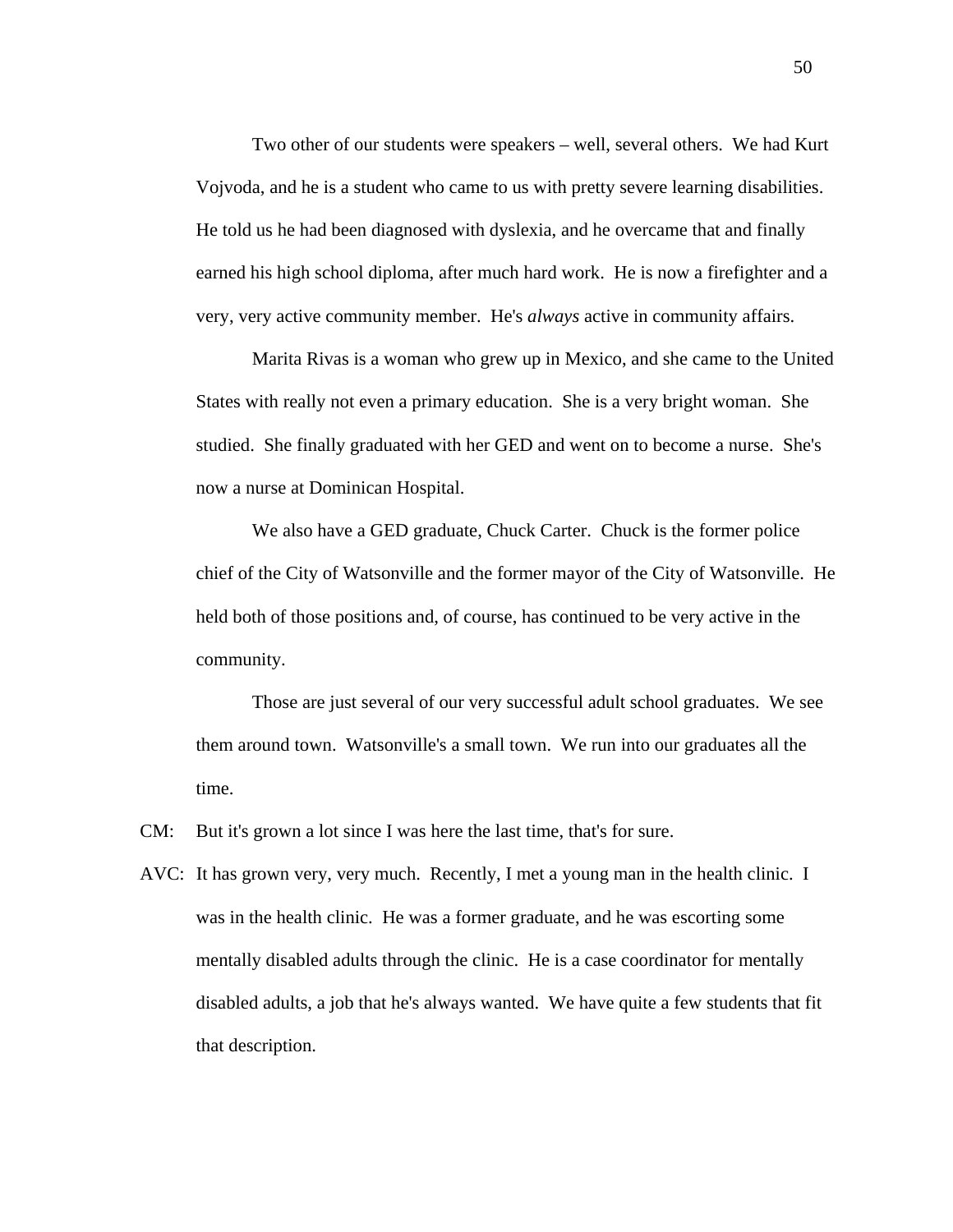[end tape one, side A; begin tape one, side B]

- CM: This is side B, tape one, of the A. V. Coyle interview. I want to ask you a little more about your scholarships because you raised a *lot* of money. Can you tell me a little bit about your fundraising for your scholarships?
- AVC: This scholarship fundraising program has been going on for several years, so of course we're beginning to establish ourselves in the community as a known place for people to make contributions. What we have done is – because many of our staff are active in the community and have associates and associations within the community, we are able to solicit from various community organizations, agencies even, private businesses, and individuals who will contribute money toward the scholarship fund. The two Rotary Clubs—the Rotary Club of Watsonville and the Rotary Club of Freedom—each give us a significant scholarship. The Pajaro Valley Federation of Teachers gives a significant [amount]. There's a philanthropist in the community, George Ow, who donates a large amount each year. So we have several that give significant awards and others who give pretty nice awards. For those who are able to give smaller amounts, even a small \$25, \$40, \$50, those amounts are combined to give a student an award that will make somewhat of a difference. None of our awards yet is in the thousands, but that will come.

In order to receive the award, students must apply. We have a written application that a student must complete. The applications are read by a panel. And students need to demonstrate that they are serious about continuing their education in order to receive a scholarship.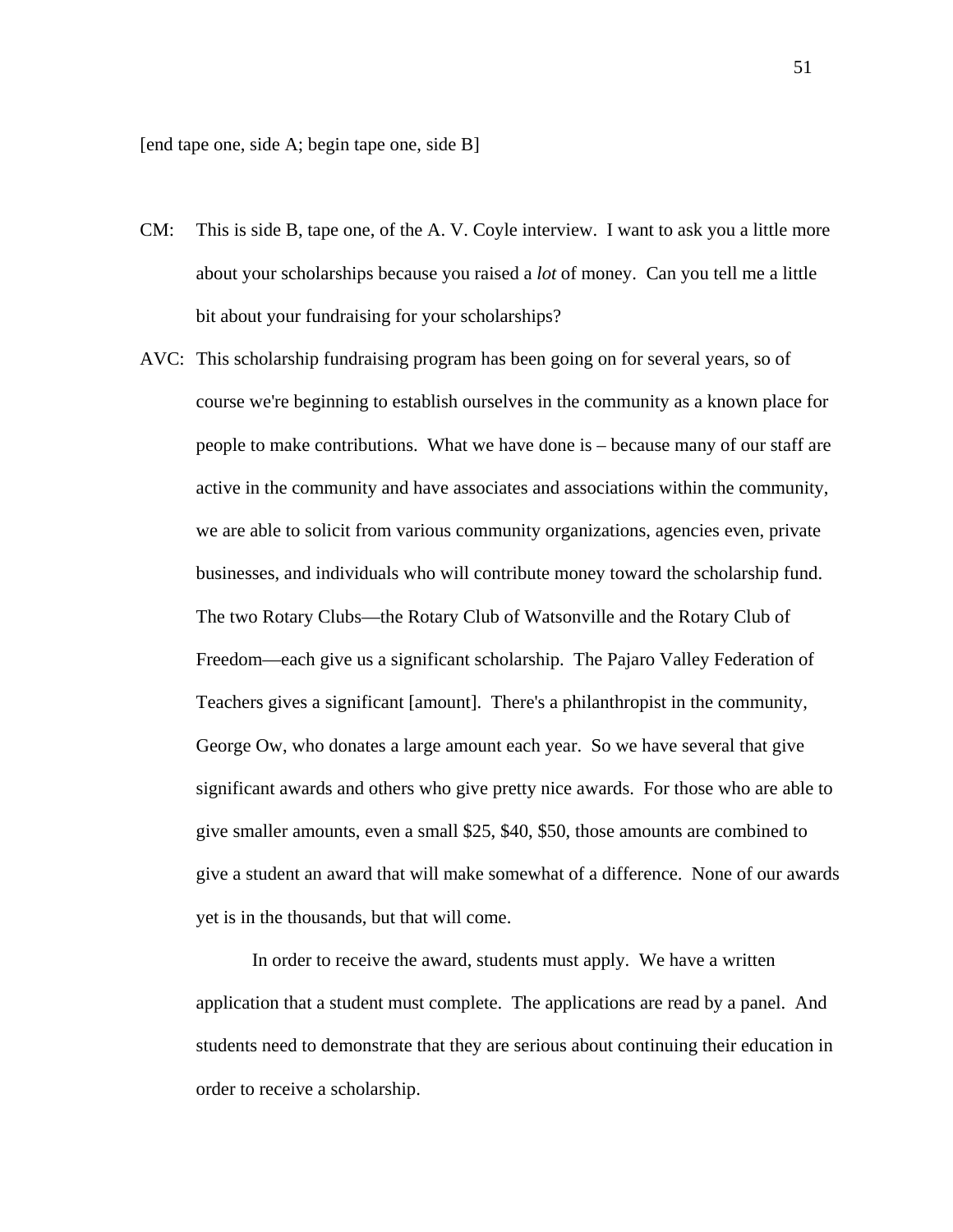- CM: Certainly, the amounts are sufficient to cover the first years of the community college.
- AVC: It would help with books. If you had a \$500 scholarship, that will help a lot with tuition and maybe your books. Some students need help with transportation. Some students even need help with childcare. It could be used for anything that contributes to their education.
- CM: Well, as I say, that's a significant scholarship fund for a school this size.
- AVC: We are very happy that we can have it.
- CM: A. V., is there a school newspaper or anything like that, that the students write, submit stories?
- AVC: Not at this time. We used to have a wonderful school newspaper, and that was in conjunction with the vocational print shop program. So not only were the students learning the printing skills, students in other departments were writing. But at this time, no, it is suspended and not in operation.
- CM: Everyone that's involved in adult education in one way or another has contributions to make outside of the school. Have personnel from Watsonville/Aptos made contributions to state committees, that kind of thing?
- AVC: Probably the most significant contribution is that we always have staff members participating in Focus on Learning, the WASC (Western Association of Schools and Colleges) accreditation process, in different schools. A former director, Joellen Bruce, served on a state Model Standards Committee. Our present director, Bob Harper, has served on several different kinds of committees, and so forth. So yes, throughout the years we have contributed.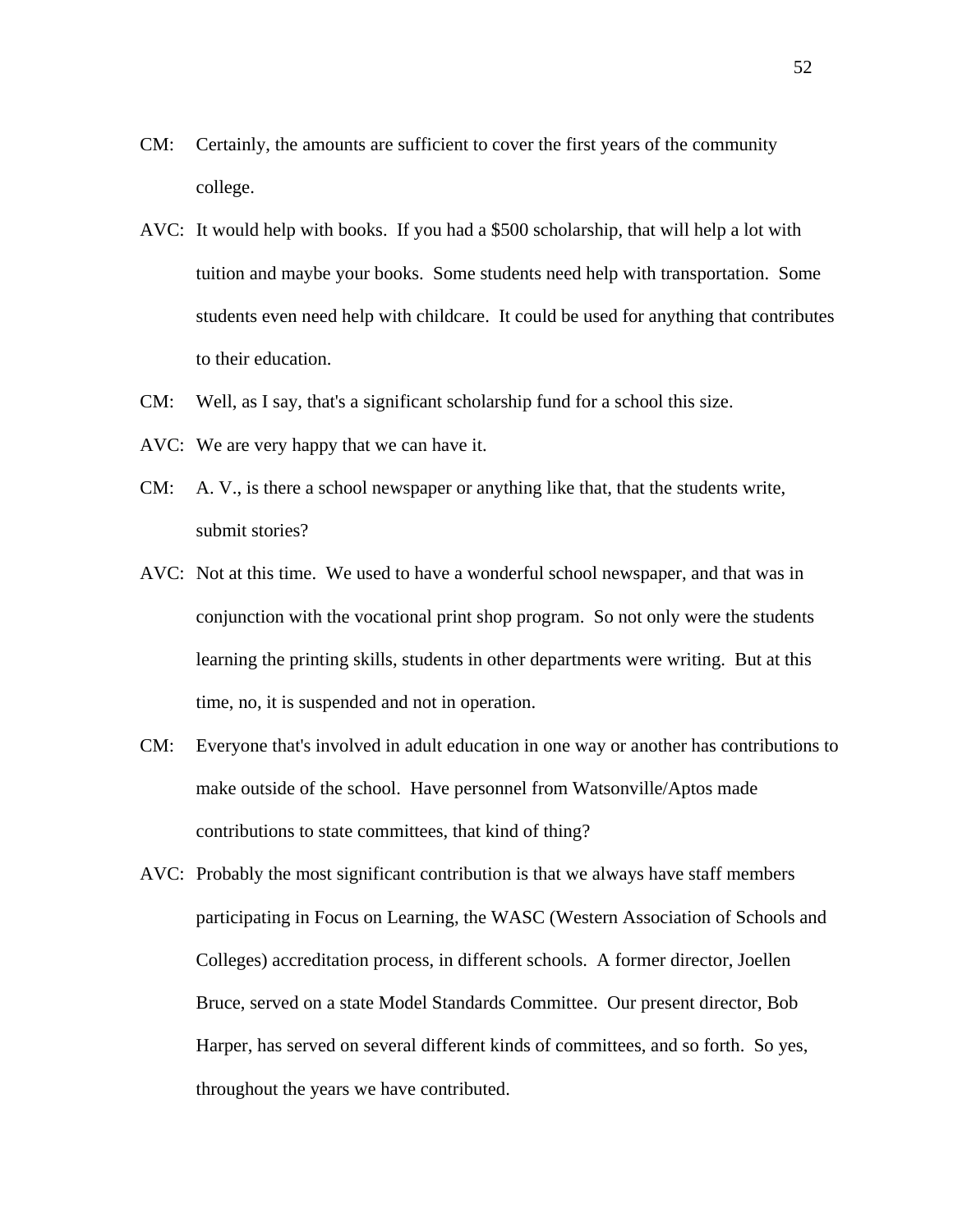- CM: We hadn't discussed this earlier, but what role do the professional organizations play [for] your staff?
- AVC: Our staff participated in a number of professional organizations. When we had our accreditation in 2002, it was just a delight to see – there's a section there where we would put down the staff member and the professional organizations in which they all participated. It was really wonderful to see the number of professional organizations dealing directly with adult ed or dealing with a specific area, Mathematics Council or science or English, and so on, of which our staff are members.
- CM: Does the California Council for Adult Education have a pretty active presence in Santa Cruz County?
- AVC: No. We have members of our staff who are members, but no, the CCAE does not [have a local chapter]. We have actually just commented on that recently, that maybe we need to be leaders in bringing CCAE into Santa Cruz County.

I would say another contribution, too, is probably in our piloting of the California Distance Learning Project secondary program. There are twenty-five schools throughout the state, as I understand, that are contributing to that by piloting a program. That benefits us as well as benefits the project itself.

CM: That's a major contribution as well. A. V., you've been a colleague of John Basor for over twenty years, and you obviously decided to nominate him for this successful alumni recognition. I'd like for you to talk about him a little bit in terms of what you consider his major strengths and what his major contributions to the adult school have been.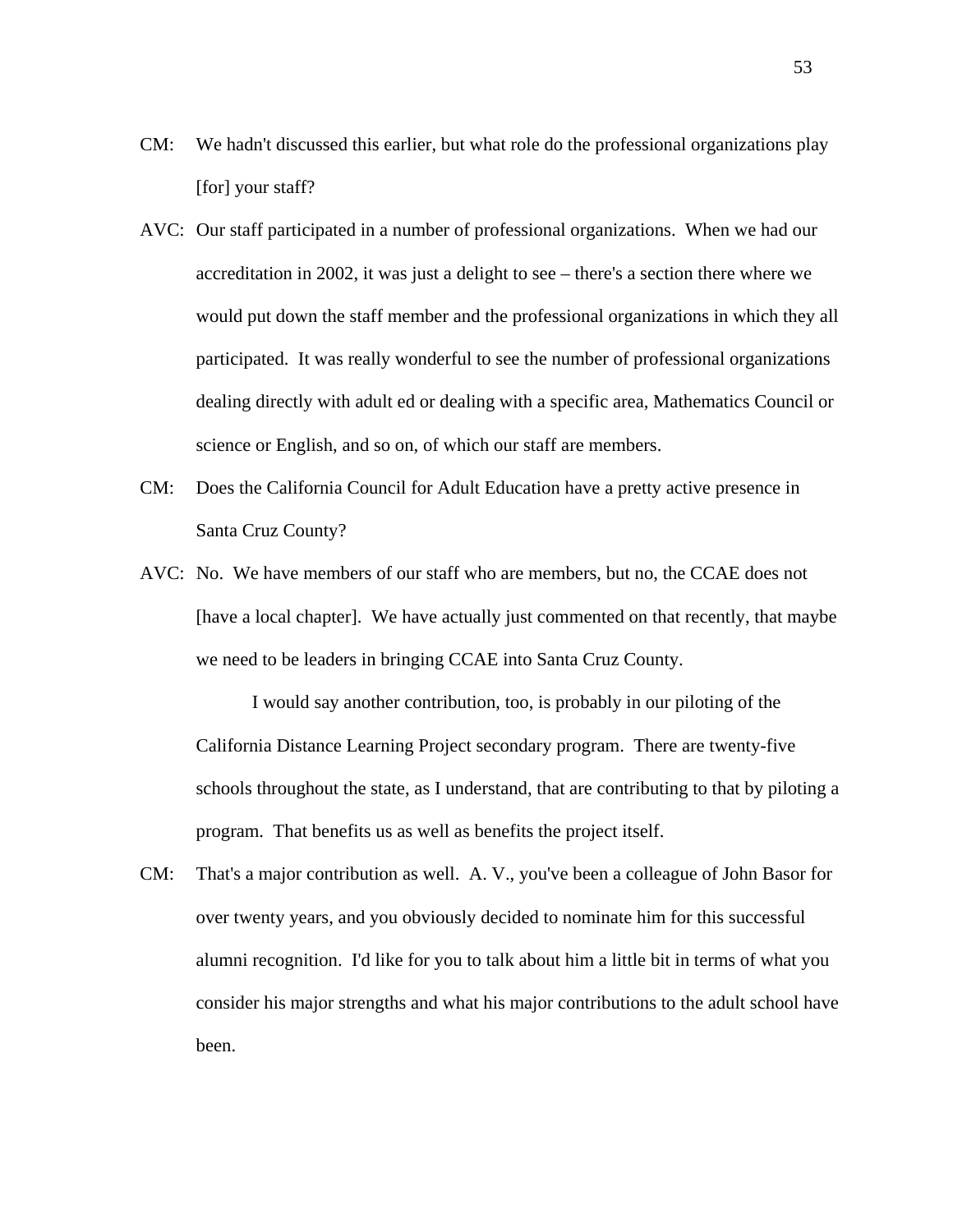AVC: John's greatest strength, I think, is his wonderful way of interacting with students. I have worked with John for twenty years, sometimes in our own ABE/ASE department and then as a colleague when he was working in ESL and I was in other areas. Never, ever has there been a student who had anything but just the warmest feelings for John. He is absolutely kind and devoted to the students. The students are number one in John's world. That, I think, is his greatest, greatest strength.

Another strength that John brings is the fact that he himself was an immigrant, and John knows what it's like to come to the United States and put your feet on this soil and not know a single word of the language, and to be immersed in surroundings that are absolutely out of your own world. And that is what many of our students experience. So that in teaching, especially ESL and the citizenship classes, John is just a perfect fit for that, a very good ESL teacher and – I think we've been blessed to have had John.

- CM: He's a good model for his students.
- AVC: A very good model. He's also very active in his local community, particularly in the Croatian community, so he's a model, too, of civic involvement for his students.
- CM: Yes. This idea of culture shock and how to deal with it for immigrants is very important, and it's good that they can have someone that's been through it to help them through it as well.

John has been employed by the adult school since 1975. He's never left it even though he's had other jobs as well, at Cabrillo and the district's high schools, and so on. Are you aware of any other adult school alumni that work for the district, for example?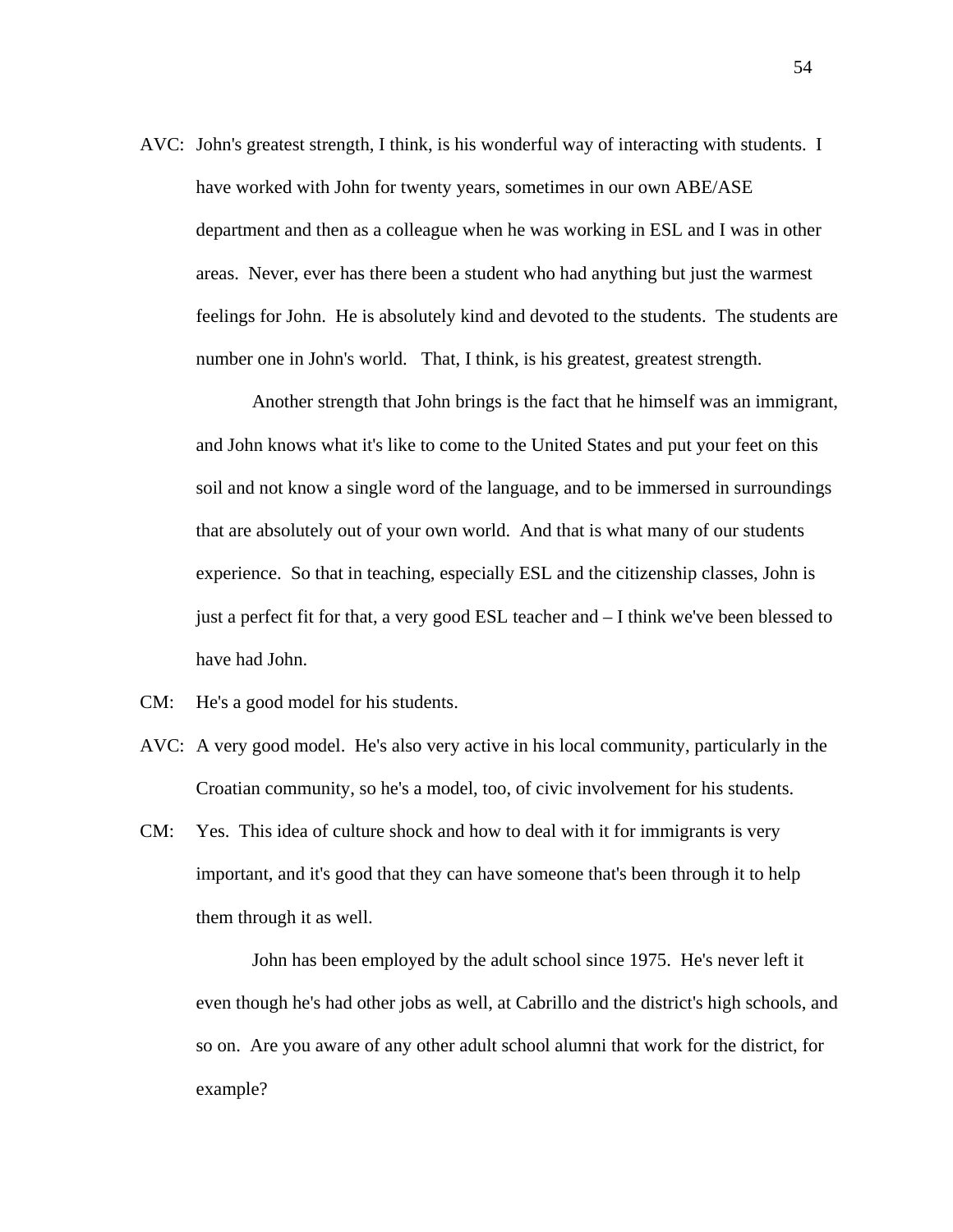- AVC: I know there are a number of adult school alumni, and I run into adult school alumni all the time. Someone working here and there whom I recognize or who will say to me, "You know, I graduated in such-and-such a year." I don't have those people's names, but I know Pajaro Valley Unified School District is the biggest employer in Watsonville. Many of our students come to us because they value education, so a natural would be for them to continue their careers by working in education.
- CM: Not everyone is a John Basor. We were talking about what a good model he was for the students. But is there any routine use of returning alumni to motivate current students?
- AVC: I would say that probably the tapping of those resources is not routine, but it is something that we do do all the time. Oftentimes, as I mentioned before, I'll see somebody in the community who has done – and we stop to chat and reminisce and catch up. This happens with other teachers, too, of course. And we see what the student has accomplished in his or her life. Then we'll invite that person to come in and talk with our students and to show them how it's possible. So there is definitely a presence in our schools of former students who come on back and offer words of encouragement and motivation to our students.

In particular, in our department, the staff of the adult secondary department, where we have resource persons for our students in different areas of employment, we want to help our students know what's out there. If we know somebody who is an adult school alumni who is working in that area, that will be the kind of person to have, because that person will have the greatest identification, and our students will have a great identification with that person.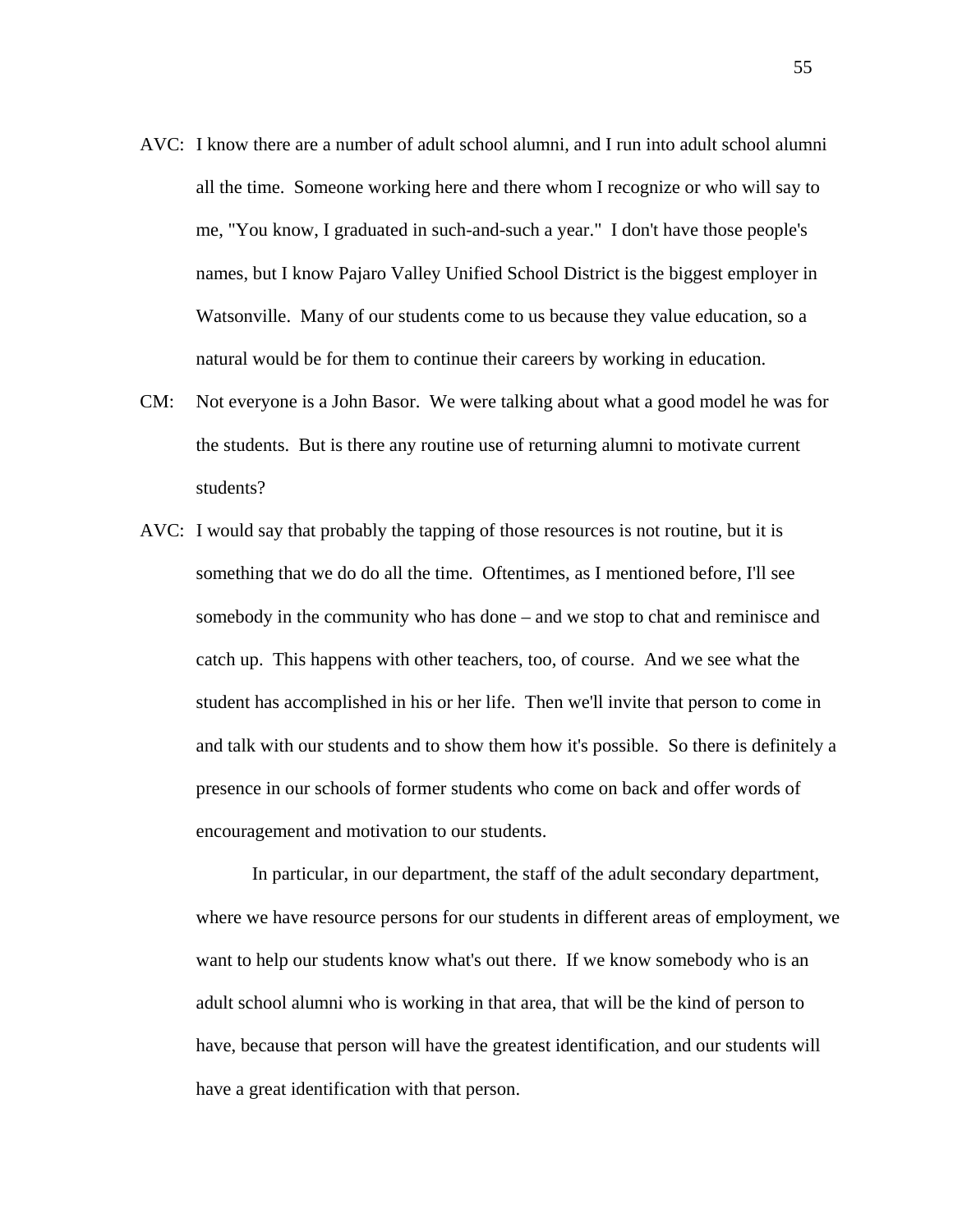- CM: Obviously, you said you nominated John for this successful adult school program, but Watsonville also had another person that was selected by the Adult Education Succeed initiative. Do you want to tell us a little bit about her?
- AVC: Yes. Ramona Linan was selected last time around, and Ramona was nominated by one of our ESL advisors, and that is CathyJo Diaz. Ramona was a young woman who came to the United States and was working and trying to support her family, young children. A turning point that she described that's very touching is that she went home one night, and her little daughter said to her, "Oh, Mommy, when I grow up I want to do everything just like you and Grandma. I want to work in the strawberries." Although work in the strawberries is important work and we need that work done, Ramona thought of how hard she was working and how much she hoped that her work in the strawberries was a stepping stone to something more. That just fueled her desire to maybe pick up her pace and move to the next step. So that motivated her to come to adult ed, to get to learn English, and to begin to revisit her dream of becoming a nurse, because that was what she always wanted to do. She did graduate with her GED. She went on to Cabrillo College, and she's now working in what she calls her dream job, [a dream] that she's had since she was a young child, and that is to be a nurse.
- CM: Okay. Is she an RN?
- AVC: RN.

CM: That's very good. Did she speak at your graduation?

AVC: This last graduation. She was one of the keynote speakers, with her husband, Jaime Molina.

56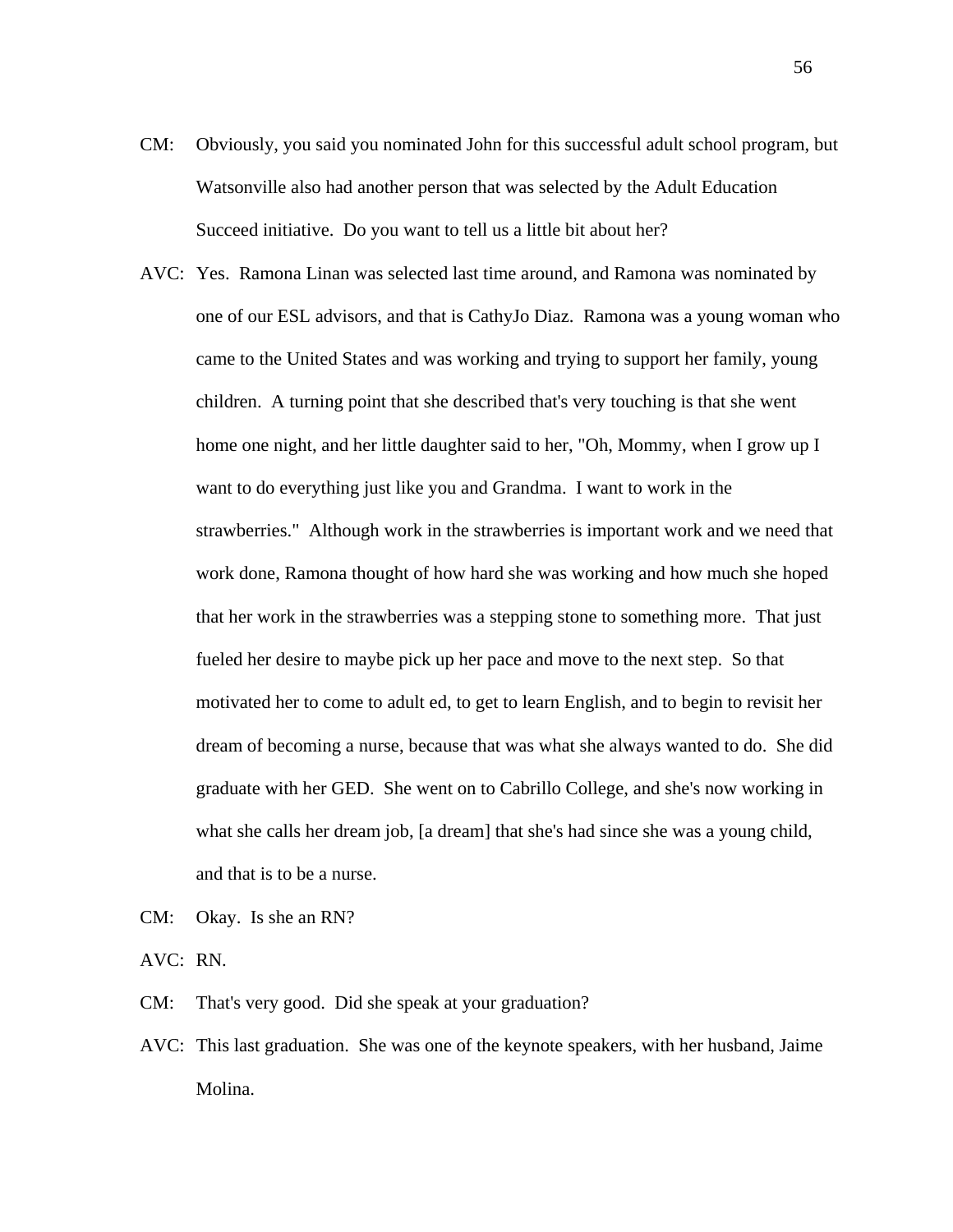- CM: That's very important. Okay. And you've mentioned a few. You mentioned the firefighter and your police chief, and so on. Are there any others that come to mind that you would consider highly successful adult school graduates?
- AVC: There are other students whom I meet who tell me about their careers, their professions, their family lives, their community involvement. Those students are very successful, and they aren't shy about expressing their gratitude.
- CM: That kind of feedback is always very, very rewarding.
- AVC: It's wonderful, yes.
- CM: When I was talking with John yesterday, he had a cousin that was an adult school graduate, who's now on the staff at Cal Poly San Luis Obispo. She was a product of Watsonville adult education as well. Okay. A. V., we're about to wind up here. Have we left anything out? Are there other school practices we should talk about, or anything that's popped into your mind that we want to add to this?
- AVC: When we had our CCR (Coordinated Compliance Review) review this year, the reviewers in the state at the closing conference stated that Watsonville/Aptos Adult School is the best adult school in the state of California. She said, "It's the best adult school I have ever seen." One of the most important contributors to that, she explained, was the fact that we do have a very focused plan that guides us in many areas of our achieving our mission. What it is, is that we're focusing very strongly in all areas on determining and responding to: what do our students need and what do our students want? We're continually trying to find that out, and we're continually trying to provide that.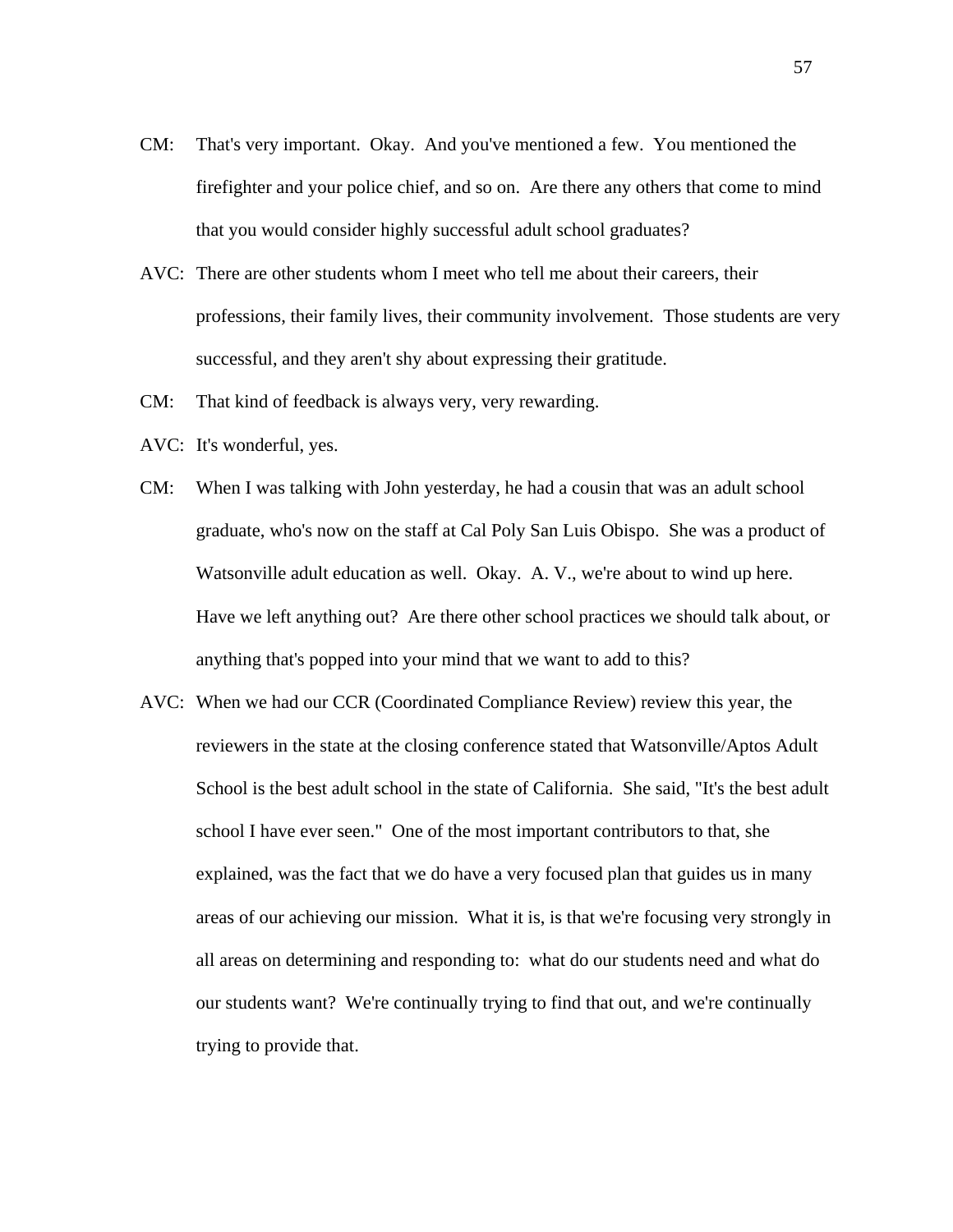For example, curriculum is written with that in mind. Teacher evaluation is based upon those same questions. How are we looking for and identifying what students need and want to learn? Are we incorporating that into our instruction? The work of our school council is based upon that. The fact that we can have a unified kind of underpinning focus was recognized as something that was a very strong factor in our high rating on our CCR. We received many commendations and no recommendations. So we were gratified that what we're doing, what we're working towards is indeed being recognized as contributing to the education of our students.

- CM: That's very good. Who is your consultant?
- AVC: The person who came was Mahnoush Harirsaz.
- CM: Well, that must have been very gratifying.
- AVC: It was very, very gratifying to hear that in front of all the representatives from other programs.
- CM: They say everything they ask us to do pays off. (chuckles)
- AVC: Yes.
- CM: You won't get so many complaints when you say, "We need to do this."
- AVC: That's true.
- CM: I gather from what you said then that the faculty is very involved in the goal setting and the curriculum writing.
- AVC: Much of the faculty is. I think, as is typical in adult schools, we have a very large faculty, over one hundred. Some of our faculty are not full-time and they have other responsibilities, so it's hard for them to devote themselves as much as they would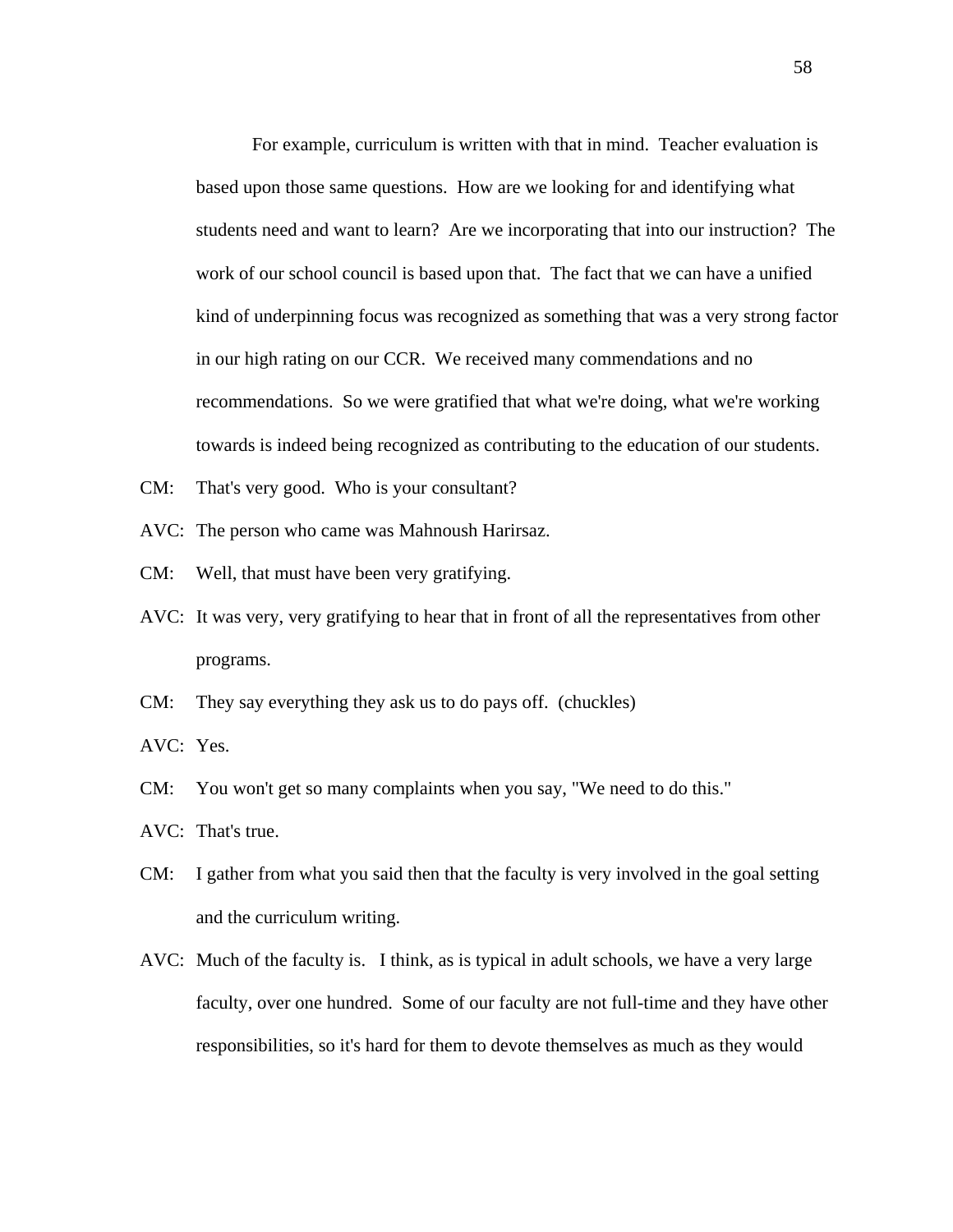want. We have a higher than ordinary number of tenured staff, so that does lend itself to dedication.

- CM: And it lends itself to stability in the program, and a core group of teachers that can do . . . . Okay. Anything else?
- AVC: I think that's it.
- CM: Okay. I want to thank you again, A. V., for nominating John and for the interview and for the contributions that you and Watsonville/Aptos Adult School have made and continue to make to California adult education programs. This interview is a part of the Adult Education Students Succeed initiative of the California Adult Education Oral History Project.

#### END OF INTERVIEW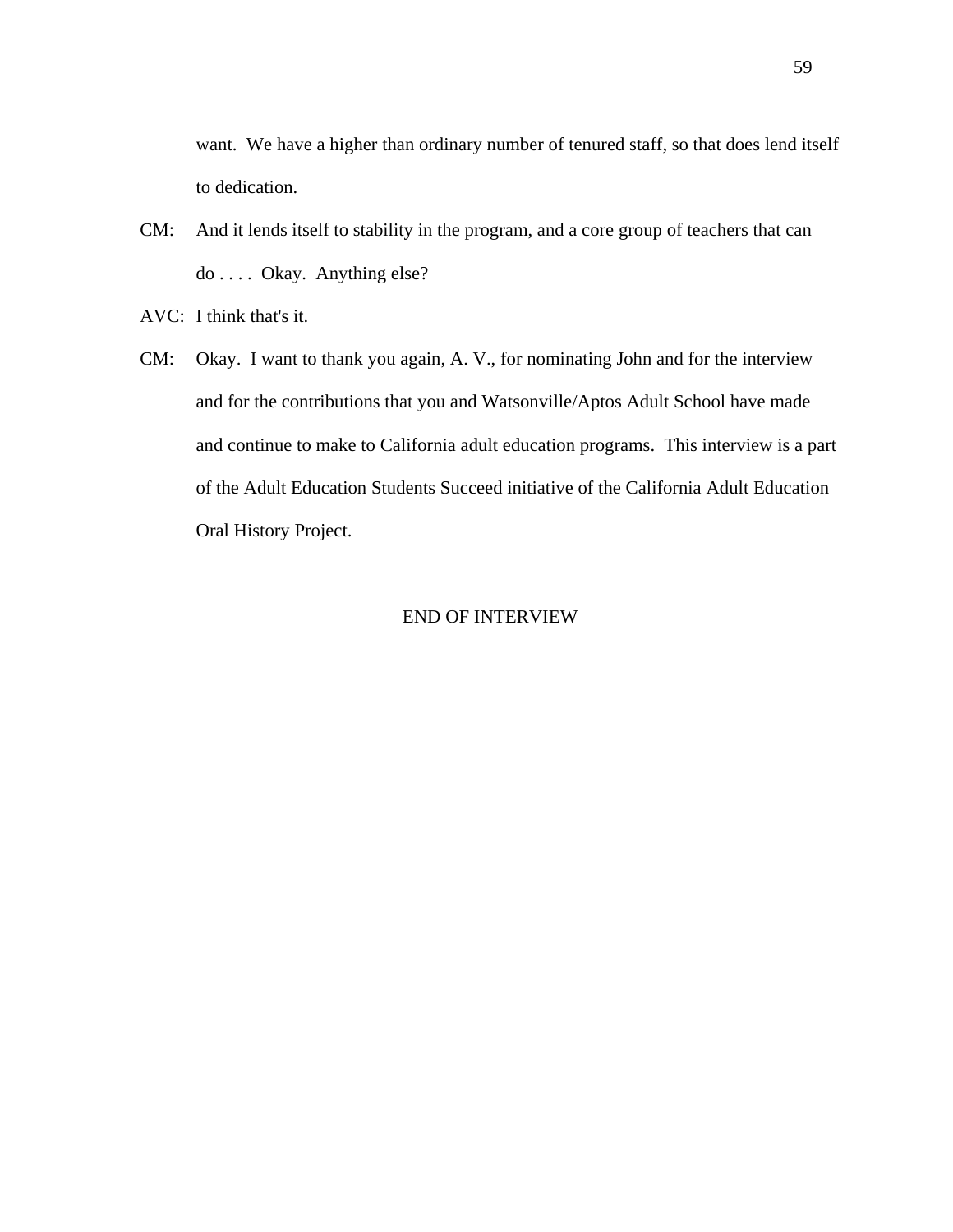#### INDEX

<span id="page-67-0"></span>ABE, *see* Adult Basic Education Adriatic Travel Agency, 29 Adult Basic Education, 37, 41, 46, 48 Adult Secondary Education, 37, 41, 46, 48 Agricultural History Project, 29 Aptos, 37, 38 ASE, *see* Adult Secondary Education Basor, Ann, 3 Basor, Estelle, 21, 32 Basor, John, 1-34 (full interview), 36, 44, 53, 54 Basor, Lucille, 3 Basor, Stella, 3 Bassano, Sharon, 16 Bruce, Joellen, 16, 52 Cabrillo Community College, 9, 12, 13, 33, 40, 41, 56 Cal Poly, *see* California State University, San Luis Obispo California Council for Adult Education, 15, 16, 23, 24, 40, 53 California Distance Learning Project (CDLP), 42 California State University, San Luis Obispo (Cal Poly), 21, 32, 57 California Teachers of English to Speakers of Other Languages, 15, 16, 23 California Work Opportunity and Responsibility to Kids, 47 CalLearn, 47 CalWORKs, *see* California Work Opportunity and Responsibility to Kids Career Works, 47 Carter, Chuck, 50 CA TESOL, *see* California Teachers of English to Speakers of Other Languages CBET, *see* Community Based English Tutoring CCAE, *see* California Council for Adult Education CCR, *see* Coordinated Compliance Review CDLP, *see* California Distance Learning Project Certified Nursing Assistant (CNA), 48 Clinical Medical Assistant (CMA), 48 Coehlo, Carl, 18, 19 Coehlo, Tony, 20 Community Based English Tutoring, 39, 47 Coordinated Compliance Review, 57, 58 Coyle, Ann Veronica, 36-59 (full interview) Croatia, Croatians, 1, 2,4,6,9, 10, 23, 28, 29, 32 Diaz, CathyJo, 56 Dixon, Robert J., 5 Dubrovnik, 1, 9 Eachus, Jim, 16, 18, 26 EFL, English as a foreign language, *see* English as a second language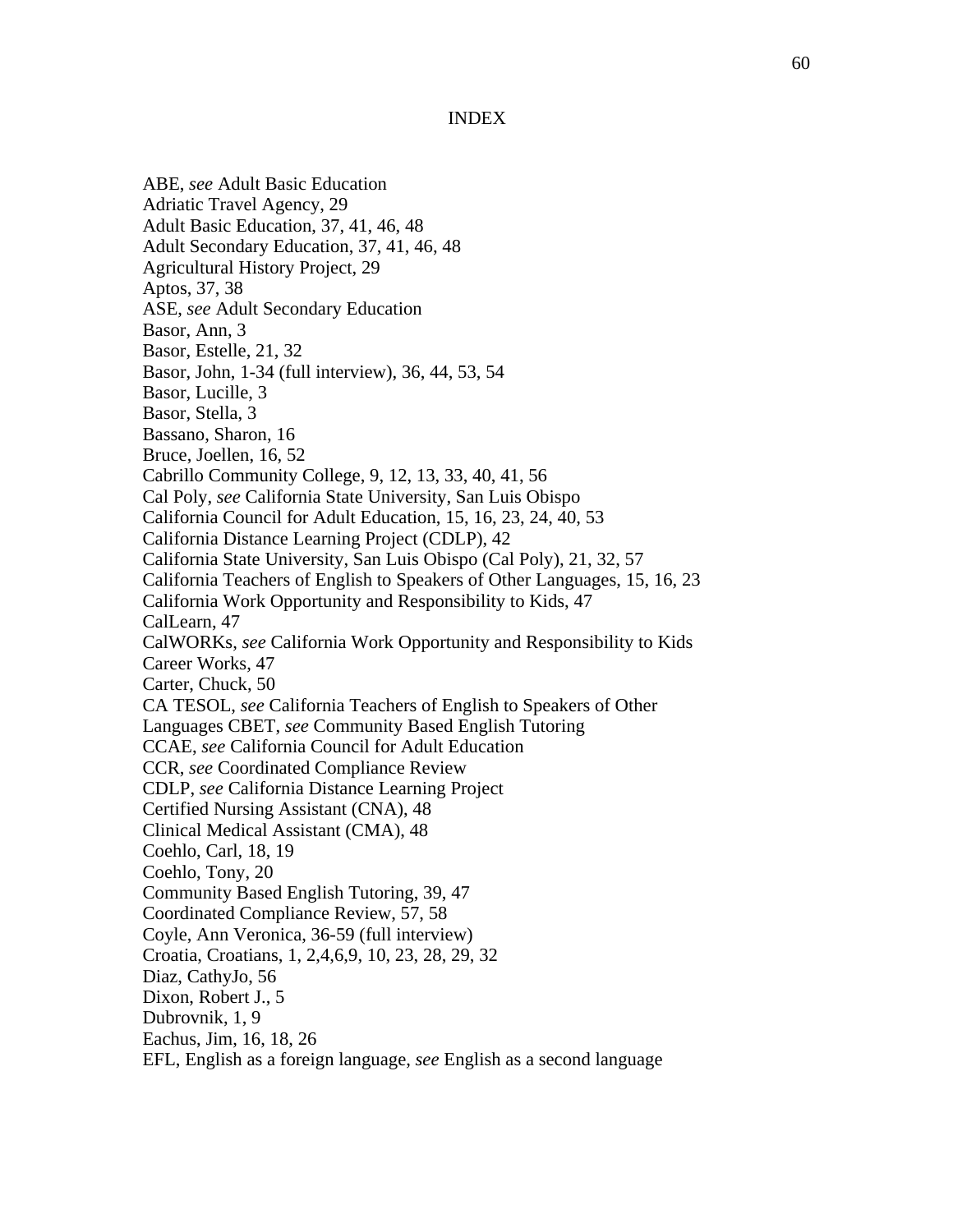EL Civics, *see* English Literacy and Civics English as a second language, 3-5, 14, 15, 17, 19-22, 25, 38, 39 English Literacy and Civics, 40 ESL Teacher Institute, 16 ESL, *see* English as a second language Farm Bureau, 29 Floodberg, Fred, 20 GED, *see* General Educational Development tests General Educational Development tests, 22, 41, 42, 50, 56 German language, 12 Goodwin, Georgene, 25 Green Valley Road (adult school site), 26 Griffin, Philip, 32 Grossi, Claudia, 16, 26 Hagen, Norm, 17 Hamilton, Jack, 4, 5, 10, 32 Harirsaz, Mahnoush, 58 Harper, Bob, 16,26,27,52 Harrison, Kenneth, 10, 17, 18 Hispanic, 38 Kilburn, Edward, 32 Larson, Gayle, 25 Linan, Ramona, 49, 56 Linscott School, 26 McQuiddy, Thomas, 19 Molina, Jaime, 49, 56 Oakes, Lester, 3, 7, II, 13, 16, 18, 20, 21 One Stop Center, 27, 47, 48 Ow, George, 51 Pajaro Valley Federation of Teachers, 51 Pajaro Valley Unified School District, I, 13, 31, 36, 55 PASS, *see* Portable Assisted Study Sequence Peterson, Howard, 3, 32 Portable Assisted Study Sequence (PASS), 44, 45 Porter Building, 26 Radcliff Adult School, 24-26, 32, 33 Radich, Nevenka, 23 Regional Occupation Program (RaP), 32 Riordan, O'Brien, 10, 17, 18, 32 Rivas, Marita, 50 Rap, *see* Regional Occupation Program Rotary Club, 51 Rowland, Bud, 8 Russian language, 12, 23 Salinas Adult School, 31 Salsipuedes Junior High School, Watsonville, CA, 2, 7, 10, II